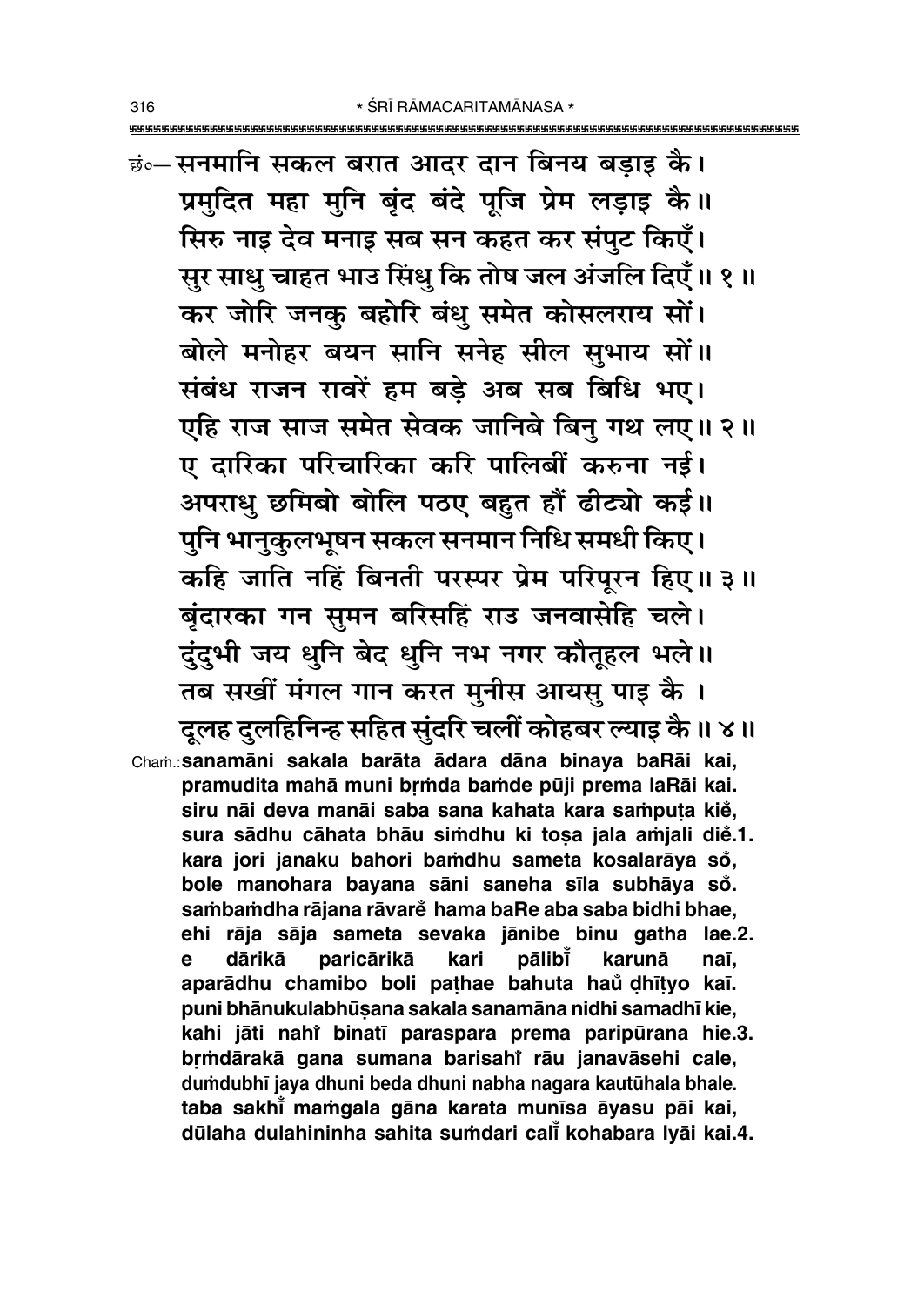Having honoured the whole bridegroom's party with courtesy, gifts, supplication and compliments, King Janaka joyfully paid his homage to and greeted the great sages after bestowing his loving attention on them. Bowing his head and invoking the gods he addressed them all with joined palms, "Gods and holy men seek one's love alone; can the ocean be propitiated by offering as much water as can be held within one's palms?" Again, with joined palms Janaka and his younger brother (Kuśaketu) submitted to the King of Kosala in winning words full of affection, courtesy and sincerity, "By our connection with you, O king, we have now been exalted in every respect; alongwith this kingdom and all that we possess pray look upon us both as your slaves purchased without any consideration. Taking these girls as your hand-maidens foster them with your unremitting kindness. Pardon me my offence; it was too presumptuous on my part to have called you here." The ornament of the solar race, King Dasaratha, in his turn flooded the bride's father with all kinds of honour. The courtesy they showed to each other was past all telling; for their hearts overflowed with love. Hosts of gods rained down flowers and King Dasaratha proceeded to the palace where he and his party had been lodged amidst the crash of kettledrums, shouts of victory and the chanting of Vedic texts. There was much rejoicing both in the heavens and in the city. Then, receiving orders from the chief of sages, Vasistha, the lovely companions of the brides conducted them alongwith the bridegrooms to the apartment where the guardian deities of the family had been installed for worship during the wedding days.  $(1-4)$ 

# दो**०— पुनि पुनि रामहि चितव सिय सकुचति मनु सकुचै न।** हरत मनोहर मीन छबि प्रेम पिआसे नैन॥३२६॥

#### Do.: **puni puni råmahi citava siya sakucati manu sakucai na, harata manohara m∂na chabi prema piåse naina.326.**

Again and again did Sītā gaze on Śrī Rāma and shrink out of modesty; her heart however, refused to shrink. Her charming eyes, athirst with love, outshone the fish.(326)

#### [PAUSE 11 FOR A THIRTY-DAY RECITATION]

चौ०— स्याम सरीरु सभायँ सहावन।**सोभा कोटि मनोज लजावन॥** जावक जुत पद कमल सुहाए। मुनि मन मधुप रहत जिन्ह छाए॥१॥ <u>पीत पनीत मनोहर धोती ।हरति बाल रबि दामिनि जोती ।।</u> ेकल किंकिनि कटि सत्र मनोहर। बाह बिसाल बिभुषन संदर॥ २॥ पीत जनेउ महाछबि देई। कर**्मुद्रिका चोरि चितु लेई**॥ सोहत ब्याह साज सब साजे।उर आयत उरभूषन राजे॥३॥ पिअर उपरना काखासोती।दुहुँ आँचरन्हि लगे मनि मोती॥ नयन कमल कल**्कुंडल काना। बदनु सकल सौंदर्ज निधाना॥४**॥ **सुंदर भृकुटि मनोहर नासा**। भाल तिलकु रुचिरता निवासा॥ सोहत मौरु मनोहर माथे। मंगलमय मकता मनि गाथे॥ ५ ॥ Cau.: **syåma sar∂ru subhåya° suhåvana, sobhå ko¢i manoja lajåvana. jåvaka juta pada kamala suhåe, muni mana madhupa rahata jinha chåe.1. p∂ta pun∂ta manohara dhot∂, harati båla rabi dåmini jot∂.** kala kimkini kati sūtra manohara, bāhu bisāla bibhūsana sumdara.2.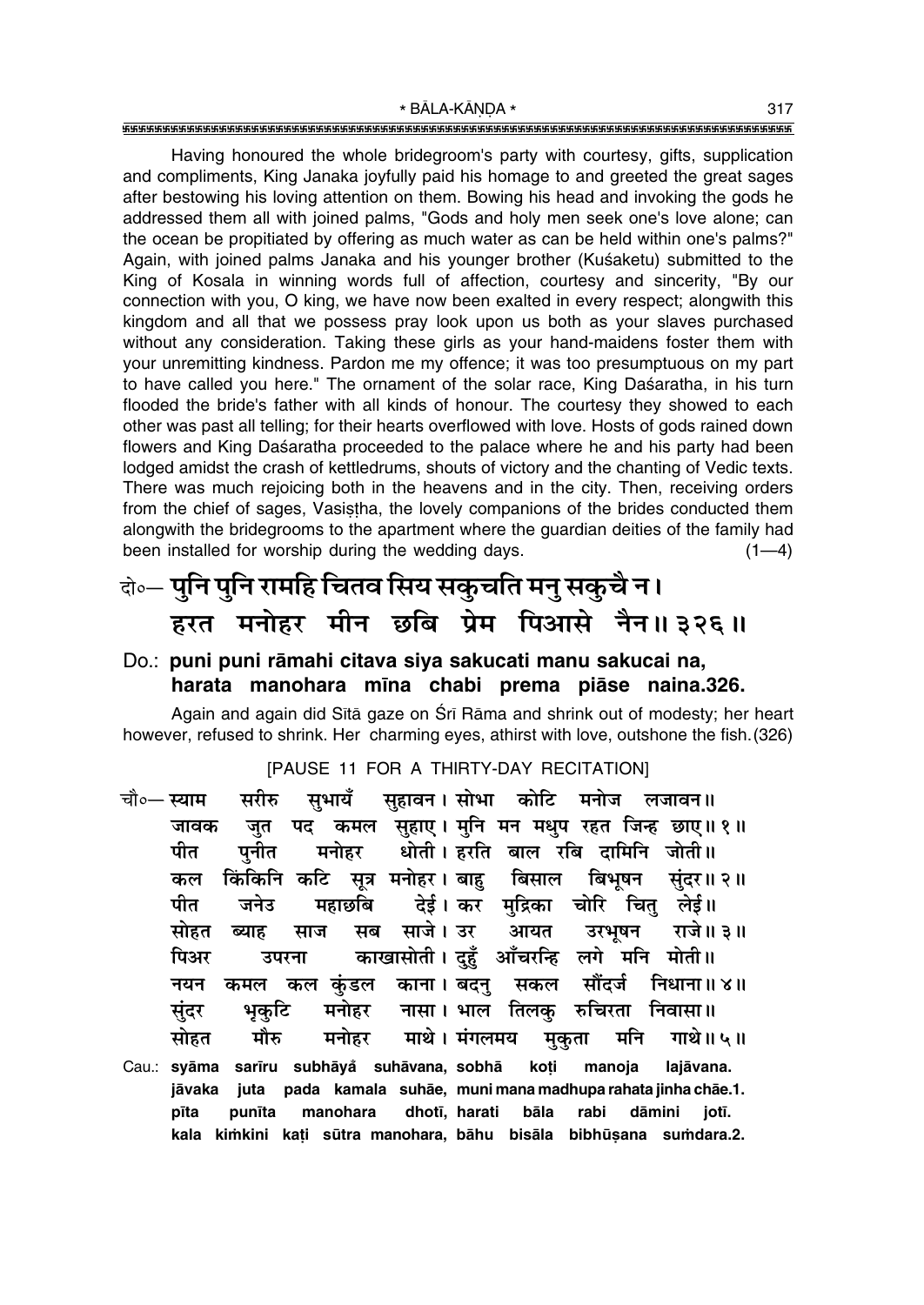| pīta   | ianeu                                                               | mahāchabi |           | deī. kara | mudrikā cori                                           |            | citu | leī.    |
|--------|---------------------------------------------------------------------|-----------|-----------|-----------|--------------------------------------------------------|------------|------|---------|
| sohata | bvāha sāja saba                                                     |           | sāje, ura |           | āvata                                                  | urabhūsana |      | rāie.3. |
| piara  |                                                                     |           |           |           | uparanā kākhāsotī, duhů acaranhi lage mani motī.       |            |      |         |
|        | nayana kamala kala kumdala kānā, badanu sakala saumdarja nidhānā.4. |           |           |           |                                                        |            |      |         |
|        | sumdara bhrkuti manohara nāsā, bhāla tilaku ruciratā                |           |           |           |                                                        |            |      | nivāsā. |
| sohata |                                                                     |           |           |           | mauru manohara māthe, mamgalamaya mukutā mani gāthe.5. |            |      |         |

Råma's swarthy form was naturally graceful; His beauty put to shame millions of Cupids. Dyed with red lac, His lotus-feet, which ever attracted the bee-like minds of sages, looked most lovely. His sacred and charming yellow loin-cloth outshone the rising sun as well as the lightning. The girdle round His waist together with the sweet-sounding small bells was soul-enchanting; His long arms were adorned with beautiful ornaments. The yellow sacred thread greatly enhanced His charm; while the ring on His finger would ravish all hearts. Beautified with all sorts of wedding adornments He looked most charming; His broad chest was adorned with appropriate ornaments. He had a yellow scarf with fringes of pearls and gems slung partly under His right armpit and partly across His left shoulder. He had a pair of lotus-like eyes and beautiful pendants dangling from the lobes of his ears; while His countenance was a storehouse of all comeliness. He had lovely eyebrows and a charming nose; while the sacred mark on His forehead was an abode of loveliness. And His head was adorned with a beautiful wedding crown which had auspicious pearls and gems strung together and woven into it.  $(1-5)$ 

**छं— गाथे महामनि मौर मंजुल अंग सब चित चोरहीं।** पुर नारि सुर सुंदरीं बरहि बिलोकि सब तिन तोरहीं ॥ **मनि बसन भूषन वारि आरति करहिं मंगल गावहीं।** सुर सुमन बरिसहिं सूत मागध बंदि सुजसु सुनावहीं ॥ १ ॥ **कोहबरहिं आने कुअँर कुअँरि सुआसिनिन्ह सुख पाइ के।** अति प्रीति लौकिक रीति लागीं करन मंगल गाइ कै ॥ **लहकौरि गौरि सिखाव रामहि सीय सन सारद कहैं।**  $\tau$ सिवास् हास बिलास रस बस जन्म को फल् सब लहैं ॥ २ ॥ <u>निज पानि मनि महुँ देखिअति मूरति सुरूपनिधान को।</u> **चालति न भुजब**स्त्री बिलोकनि बिरह भय बस जानकी ॥ **कौतुक बिनोद प्रमोदु प्रेमु न जाइ कहि जानहिं अलीं। बर कुअँरि सुंदर सकल सखीं लवाइ जनवासेहि चलीं॥** ३॥ <u>तेहि समय सुनिअ असीस जहँ तहँ नगर नभ आनँदु महा।</u> <u>चिरु जिअहूँ जोरीं चारु चार्त्यो मुदित मन सबहीं कहा ॥</u> जोर्गीद्र सिद्ध मुनीस देव बिलोकि प्रभु दुंदुभि हनी। <u>चले हरषि बरषि प्रसून निज निज लोक जय जय जय भनी ॥ ४ ॥</u>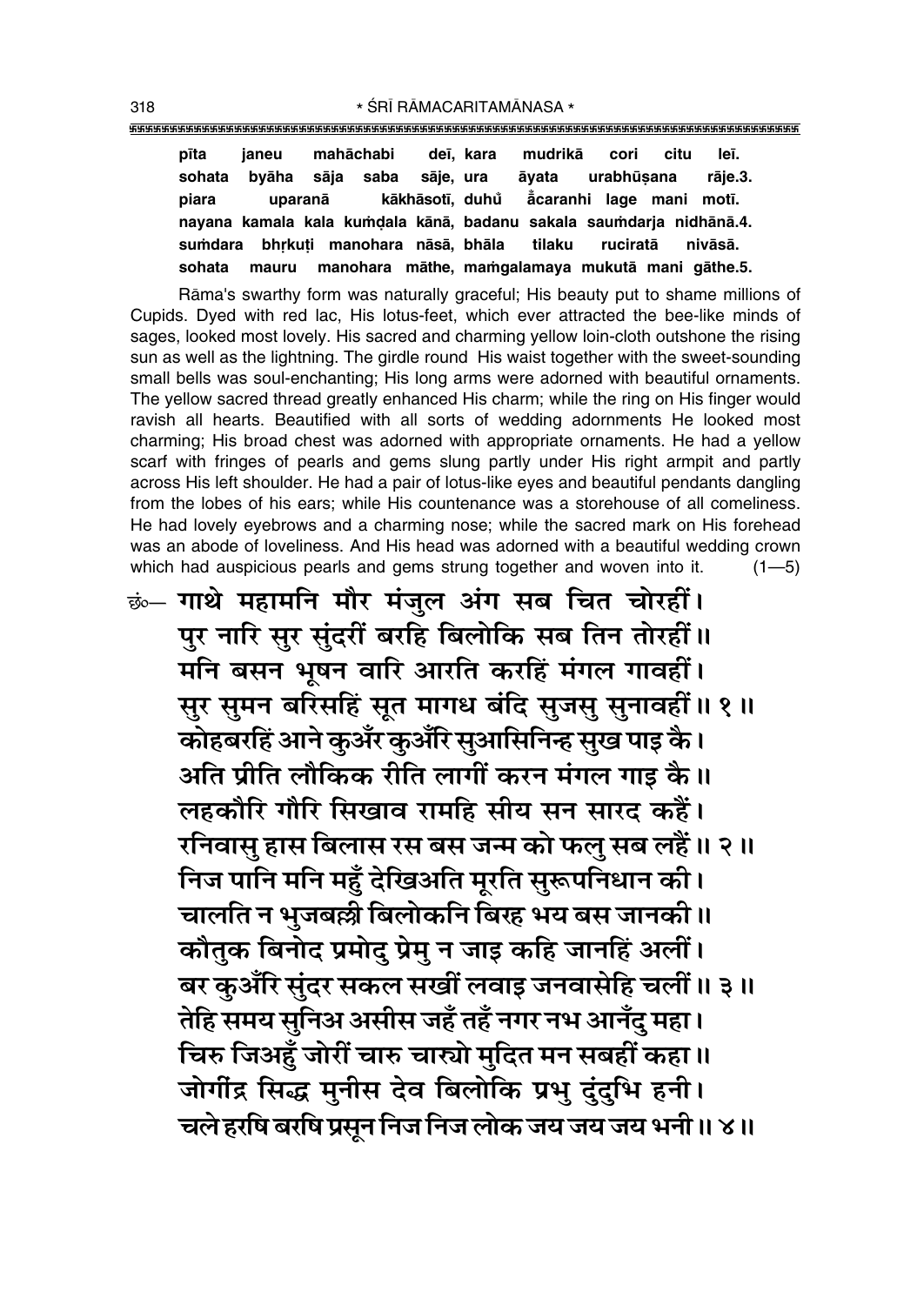""""""""""""""""""""""""""""""""""""""""""""""""""""""""""""""""""""""""""""""""""" \* BÅLA-KŰNœA \* <sup>319</sup>

Chaṁ.:gāthe mahāmani maura maṁjula aṁga saba cita corahi̇̃, **pura nåri sura su≈dar∂° barahi biloki saba tina torah∂° . mani basana bhūṣana vāri ārati karahi maṁgala gāvah<u>ī</u>, sura sumana barisahiÚ sµuta mågadha ba≈di sujasu sunåvah∂° .1. kohabarahiÚ åne kua°ra kua°ri suåsininha sukha påi kai, ati pr∂ti laukika r∂ti låg∂° karana ma≈gala gåi kai.** lahakauri gauri sikhāva rāmahi sīya sana sārada kaha**ř, ranivåsu håsa bilåsa rasa basa janma ko phalu saba lahaiÚ .2.** nija pāni mani mahů dekhiati mūrati surūpanidhāna kī, **cålati na bhujaball∂ bilokani biraha bhaya basa jånak∂. kautuka binoda pramodu premu na jāi kahi jānahi alīļ, bara kua°ri su≈dara sakala sakh∂° lavåi janavåsehi cal∂° .3. tehi samaya sunia as∂sa jaha taha ° nagara nabha åna ° °du mahå, ciru jiahu jor∂ ° ° cåru cåryo mudita mana sabah∂° kahå.** jogīmdra siddha munīsa deva biloki prabhu dumdubhi hanī, **cale hara¶i bara¶i prasµuna nija nija loka jaya jaya jaya bhan∂.4.**

Precious gems had been strung together and woven into the lovely wedding crown and each of His limbs ravished the heart. At the sight of the bridegroom (Srī Rāma) the women of the city as well as pretty celestial ladies all tore blades of grass (in order to avert the evil eye). After scattering about Him gems, raiment and ornaments they waved lights around Him and sang festal songs. The gods rained down flowers; while bards, panegyrists and rhapsodists uttered His praises. Married women, whose husbands were alive, happily brought the brides and bridegrooms to the apartment reserved for the tutelary deities, and with festal songs they most lovingly began to perform customary rites. Goddess Gaurī Herself taught Rāma how to offer a morsel of food to Sītā; while Śāradā urged Sītā to do likewise with Råma. The whole gynaeceum was absorbed in the delight of merry-making; everyone enjoyed the fruit of her birth. In the gems on Her hand Jānakī saw the reflection of Śrī Rāma, the repository of beauty; hence She dared not move Her arm or eyes for fear of losing sight of Him. The rapture and love that characterized the gaiety and mirth of the occasion surpassed all telling; S∂tå's companions alone knew them. They escorted all the four charming couples to the palace assigned to King Dasaratha and his party. At that moment blessings might be heard on all sides and there was great exultation in the city as well as in the heavens. Everyone exclaimed with a delighted heart, "Long live the four lovely couples!" Great Yog∂s, Siddhas, eminent sages and divinities sounded their kettledrums on beholding the Lord; and raining down flowers and crying "Victory, victory, victory" they gladly returned, each to his own realm.  $(1-4)$ 

# दो∘– **सहित बधूटिन्ह कुअँर सब तब आए पितु पास।** सोभा मंगल मोद भरि उमगेउ जनु जनवास॥३२७॥

#### Do.: sahita badhūtinha kuåra saba taba āe pitu pāsa, sobhā mamqala moda bhari umaqeu janu janavāsa.327.

Then all the four princes with their brides approached their father. It appeared at that time as if the lodgings of the bridegroom's party overflowed with beauty, felicity and joy. (327)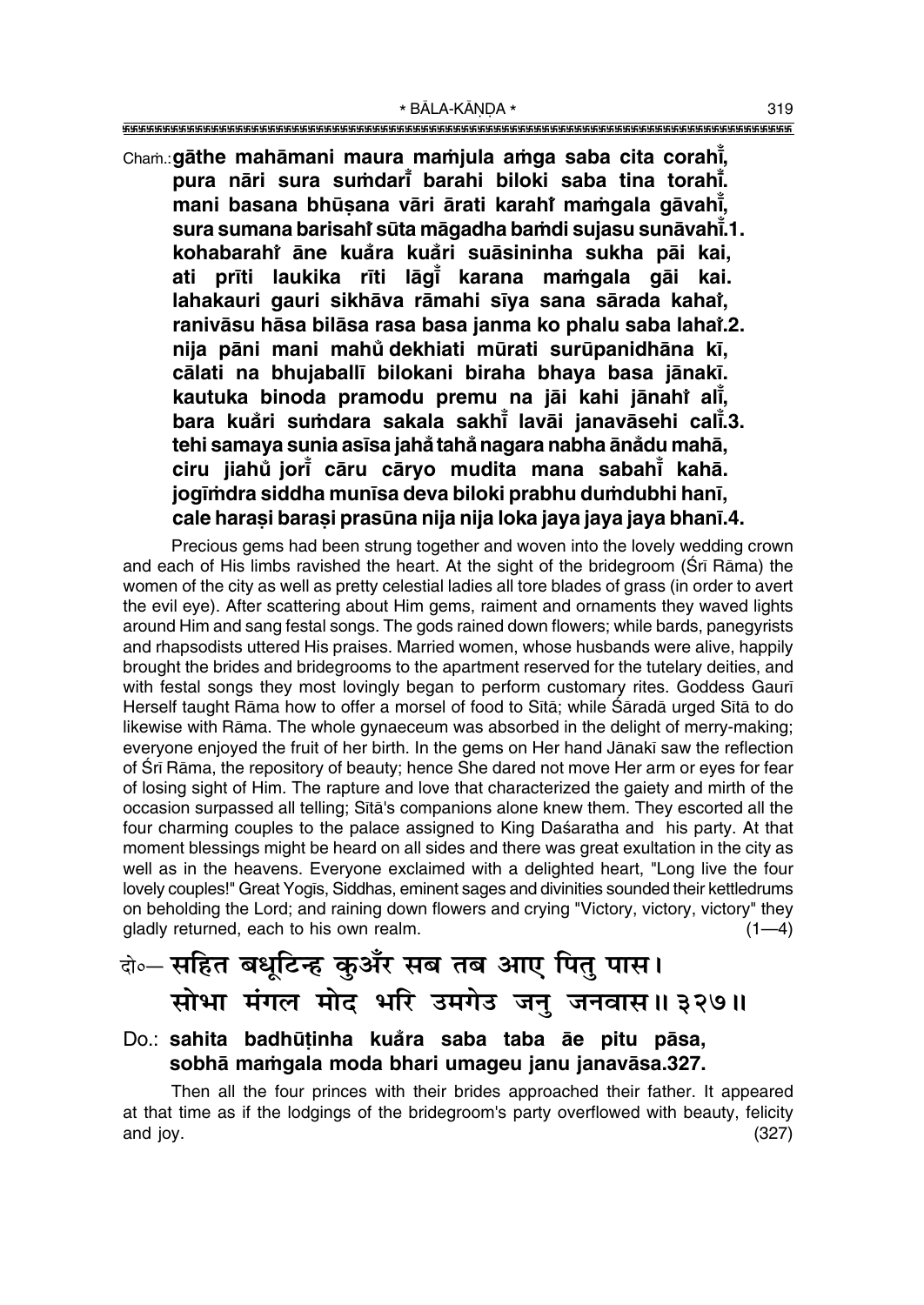\* ŚRĪ RĀMACARITAMĀNASA \*

|        | चौ∘— पुनि  जेवनार  भई  बहु  भाँती। पठए  जनक  बोलाइ  बराती॥ |  |                                             |  |  |                                                          |  |
|--------|------------------------------------------------------------|--|---------------------------------------------|--|--|----------------------------------------------------------|--|
| परत    |                                                            |  |                                             |  |  | पाँवड़े बसन अनूपा।सुतन्ह समेत गवन कियो भूपा॥१॥           |  |
| सादर   |                                                            |  | सब के पाय पखारे।जथाजोगु पीढ़न्ह बैठारे॥     |  |  |                                                          |  |
| धोए    |                                                            |  |                                             |  |  | जनक अवधपति चरना।सीलु सनेहु जाइ नहिं बरना॥२॥              |  |
| बहुरि  |                                                            |  | राम पद पंकज धोए। जे हर हृदय कमल महँ गोए॥    |  |  |                                                          |  |
| तीनिउ  |                                                            |  |                                             |  |  | भाइ राम सम जानी।।धोए चरन जनक निज पानी॥३॥                 |  |
| आसन    | उचित सबहि नृप दीन्हे।बोलि सूपकारी सब लीन्हे॥               |  |                                             |  |  |                                                          |  |
| सादर   |                                                            |  |                                             |  |  | लगे परन पनवारे।कनक कील मनि पान सँवारे॥४॥                 |  |
|        | Cau.: puni jevanāra bhaī bahu bhẳtī, paṭhae janaka bolāi   |  |                                             |  |  | barātī.                                                  |  |
| parata |                                                            |  |                                             |  |  | pavaRe basana anūpā, sutanha sameta gavana kiyo bhūpā.1. |  |
| sādara |                                                            |  | saba ke pāya pakhāre, jathājogu pīRhanha    |  |  | baithāre.                                                |  |
| dhoe   |                                                            |  |                                             |  |  | janaka avadhapati caranā, sīlu sanehu jāi nahi baranā.2. |  |
| bahuri |                                                            |  |                                             |  |  | rāma pada pamkaja dhoe, je hara hrdaya kamala mahů goe.  |  |
| tīniu  | bhāi                                                       |  |                                             |  |  | rāma sama jānī, dhoe carana janaka nija pānī.3.          |  |
| āsana  |                                                            |  | ucita sabahi nrpa dīnhe, boli sūpakārī saba |  |  | līnhe.                                                   |  |

sādara panavāre, kanaka kīla mani pāna såvāre.4. lage parana Then there was a banquet with a rich variety of dishes, to which Janaka invited

all the members of the bridegroom's party. Carpets of incomparable beauty were spread on the way as King Daśaratha sallied forth with his sons. The feet of all were reverently washed and then they were seated on wooden seats according to their rank. Janaka laved the feet of Daśaratha, King of Ayodhya; his courtesy and affection were past telling. He then bathed Srī Rāma's lotus-feet, that are enshrined in the lotus-like heart of Siva. Similarly he washed with his own hands the feet of the other three brothers also, treating them on a par with Sri Rama. King Janaka assigned an appropriarte seat to each quest and sent for all the cooks (for service). Leaves joined together so as to serve for plates were set before the guests with due reverence—leaves which were made of precious stones and had been joined with gold pins.  $(1-4)$ 

# के—सूपोदन सुरभी सरपि सुंदर स्वादु पुनीत। छन महँ सब कें परुसि गे चतुर सुआर बिनीत॥ ३२८॥

#### Do.: sūpodana surabhī sarapi sumdara svādu punīta, chana mahů saba kě parusi ge catura suāra binīta.328.

Clever and polite cooks passed round, and in a trice they served all with curry and boiled rice mixed with clarified butter extracted from cows' milk, all of which were pleasing and delicious and had been cooked with purity.  $(328)$ 

जेवन लागे। गारि गान सनि अति अनुरागे॥ चौ०— **पंच** कवल करि पकवाने । सधा सरिस नहिं जाहिं बखाने ॥ १ ॥ भाँति पो अनेक सुआर सुजाना। बिंजन बिबिध नाम को जाना॥ लगे परुसन भाँति भोजन बिधि गाई। एक एक बिधि बरनि न जाई॥ २॥ चारि छरस रुचिर बिंजन बहु जाती।एक एक रस अगनित भाँती॥ धनि गारी। लै लै नाम परुष अरु नारी॥३॥ जेवँत देहिं मधर

320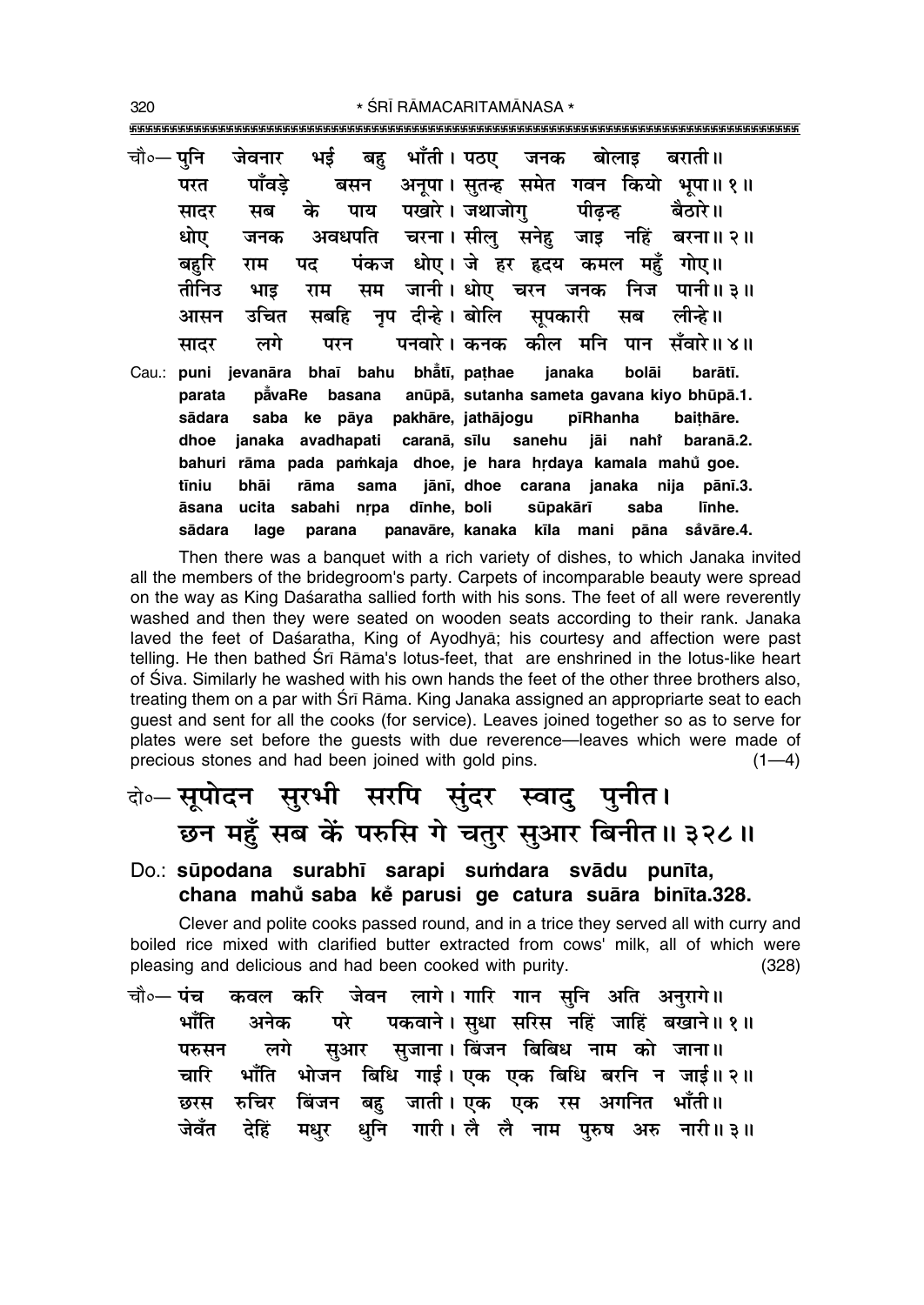गारि बिराजा। हँसत राउ सनि सहित समाजा॥ सहावनि समय सबहीं भोजन कीन्हा। आदर एहि बिधि सहित आचमन दीन्हा॥ ४॥ Cau.: pamca kavala kari jevana lāge, gāri gāna suni ati anurāge. bhăti pakavāne, sudhā sarisa nahi jāhi bakhāne.1. aneka pare parusana lage suāra sujānā, bimjana bibidha nāma ko jānā. cāri **bhati** bhoiana bidhi gāī, eka eka bidhi barani na jāī.2. charasa rucira bimjana bahu jātī, eka bhatī. eka rasa aganita jevåta dehi madhura dhuni gārī, lai lai nāma purusa aru nārī.3. samava suhāvani aāri birājā, håsata rāu suni sahita samājā. ehi bidhi sabahi bhojanu kinhā, ādara sahita ācamanu dīnhā.4.

Taking the five initial morsels as an oblation for the five vital airs the guests commenced dining, and were enraptured to hear songs full of raillery. Confections of various kinds, sweets as ambrosia and more delicious than one could describe, were served to them. Expert cooks then began to serve a variety of seasoned articles which were too numerous to be named. Of the four categories of food mentioned in the scriptures (viz., 1. that which can be directly swallowed, 2. that which must be masticated before it can be gulped, 3. that which can be licked with the tongue and 4. that which can be sucked) each comprised an indescribable variety of dishes. Similarly there were seasoned dishes of various kinds, having six different flavours, each flavour being exhibited in numberless varieties. As the dinner was in progress, women railed in melodious strains at men and women both, mentioning each by name. Even raillery at an opportune time is agreeable and welcome; King Daśaratha and his whole party felt amused to hear it. In this way the whole party dined and in the end they were all reverently supplied with water to rinse their mouth with.  $(1-4)$ 

# केन्टेइ पान पूजे जनक दसरथु सहित समाज। जनवासेहि गवने मुदित सकल भूप सिरताज॥३२९॥

#### Do.: dei pāna pūje janaka dasarathu sahita samāja, janavāsehi gavane mudita sakala bhūpa siratāja.329.

Offering betel-leaves in due form, Janaka paid his homage to King Daśaratha and his company; and the crown of all monarchs, Dasaratha, retired to his own apartments with a cheerful heart  $(329)$ 

- मंगल पुर माहीं। निमिष सरिस दिन जामिनि जाहीं॥ चौ०— नित नतन भूपतिमनि जागे। जाचक गुन गन गावन लागे॥१॥ भोर बडे बर बधन्ह समेता। किमि कहि जात मोद मन जेता॥ देखि कअँर करि गे गुरु पाहीं। महाप्रमोद प्रेम् प्रातक्रिया मन माहीं॥ २॥ कर जोरी। बोले गिरा अमिअँ जनु बोरी॥ करि पजा प्रनाम मनिराजा। भयउँ आजु मैं परनकाजा। ३॥ तम्हरी कपाँ सनह बोलाइ गोसाईं। देह बनाई ॥ बिप्र धेन् सब भाँति अब सब करि महिपाल बडाई। पनि पठए मनि बंद बोलाई॥४॥ मनि गर
- Cau.: nita nūtana mamgala pura māhi, nimiṣa sarisa dina jāmini jāhi. bhora bhūpatimani jāge, jācaka guna gana gāvana lāge.1. baRe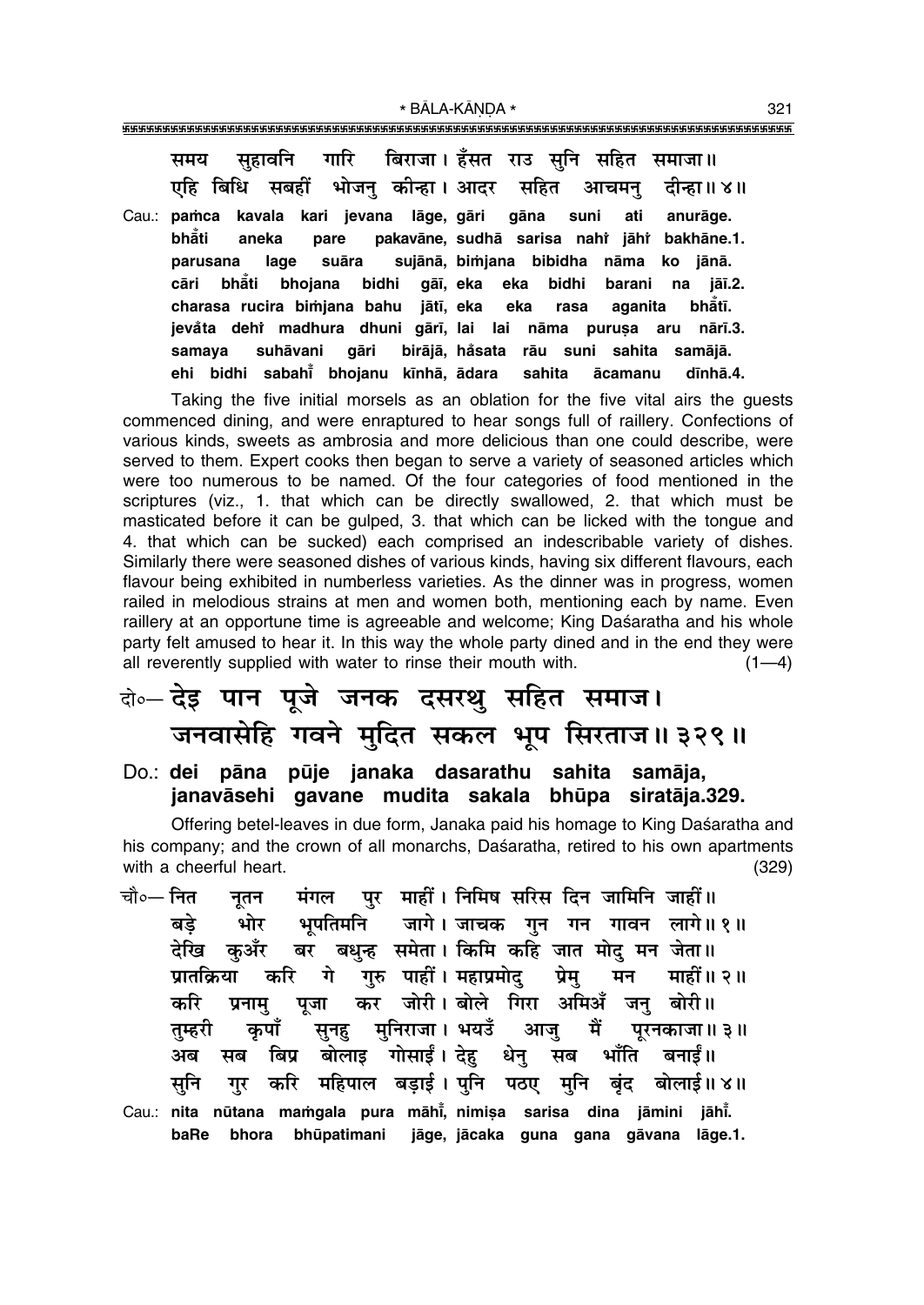| dekhi kuåra bara badhunha sametā, kimi kahi jāta modu mana jetā. |
|------------------------------------------------------------------|
| prātakriyā kari ge guru pāhi, mahāpramodu premu mana māhi.2.     |
| kari pranāmu pūjā kara jorī, bole girā amiå janu borī.           |
| tumharī krpā sunahu munirājā, bhayau āju mai pūranakājā.3.       |
| aba saba bipra bolāi gosāi, dehu dhenu saba bhāti banāi.         |
| suni gura kari mahipāla baRāi, puni pathae muni brmda bolāi.4.   |

Everyday there was a new festival in the city; days and nights passed like a moment. The jewel of king, Dasaratha, woke up at a very early hour; and mendicants began to sing his praises. As he gazed upon the princes with their beautiful brides, the rapture of his soul was beyond all telling. Having finished his morning routine he called on his Guru with a heart full of exultation and love. Making obeisance to him and paying him his homage the king with joined palms addressed him in a voice steeped as it were in nectar, "Listen, O chief of sages: by your grace I have realized all my ambitions today. Now summoning all the Brāhmanas, O holy sir, present them with cows adorned in everyway." On hearing these words the preceptor applauded the king and then sent for the troops of sages.  $(1-4)$ 

# दो**०– बामदेउ अरु देवरिषि बालमीकि जाबालि।** आए मुनिबर निकर तब कौसिकादि तपसालि॥३३०॥

Do.: bāmadeu aru devarisi bālamīki jābāli, **åe munibara nikara taba kausikådi tapasåli.330.**

Then came Vāmadeva, the celestial sage Nārada, Vālmīki, Jābāli, Viśvāmitra and hosts of other great sages given to austerities. (330)

- चौ०— दंड प्रनाम सबहि नप कीन्हे। पजि सप्रेम बरासन दीन्हे॥ **चारि लच्छ बर धेन मगाईं।**कामसरभि सम सील सहाईं॥१॥ सब बिधि सकल अलंकृत कीन्हीं। मुदित महिप महिदेवन्ह दीन्हीं॥ करत बिनय बह बिधि नरनाह। लहेउँ आज् जग जीवन लाह॥ २॥ **पाड असीस महीस अनंदा। लिए बोलि पुनि जाचक बृंदा॥** कनक बसन मनि हय गय**स्यंदन। दिए बूझि रुचि रबिकुलनंदन॥३**॥ <u>चले पढ़त गावत गुन गाथा। जय जय जय दिनकर कुल नाथा॥</u> एहि बिधि राम बिआह उछाहू।सकइ न बरनि सहस मुख जाहू॥४॥
- Cau.: damda pranāma sabahi nrpa kīnhe, pūji saprema barāsana dīnhe. **cåri laccha bara dhenu magå∂° , kåmasurabhi sama s∂la suhå∂° .1. saba bidhi sakala ala≈kæta k∂nh∂° , mudita mahipa mahidevanha d∂nh∂° . karata binaya bahu bidhi naranåhµu, laheu åju jaga j∂vana låhµu.2. ° påi as∂sa mah∂su ana≈då, lie boli puni jåcaka bæ≈då. kanaka basana mani haya gaya sya≈dana, die bµujhi ruci rabikulana≈dana.3. cale paRhata gåvata guna gåthå, jaya jaya jaya dinakara kula nåthå. ehi bidhi råma biåha uchåhµu, sakai na barani sahasa mukha jåhµu.4.**

The king threw himself upon the ground before them all and worshipping them with love offered them seats of honour. Next he sent for four lakhs of cows, all as gentle and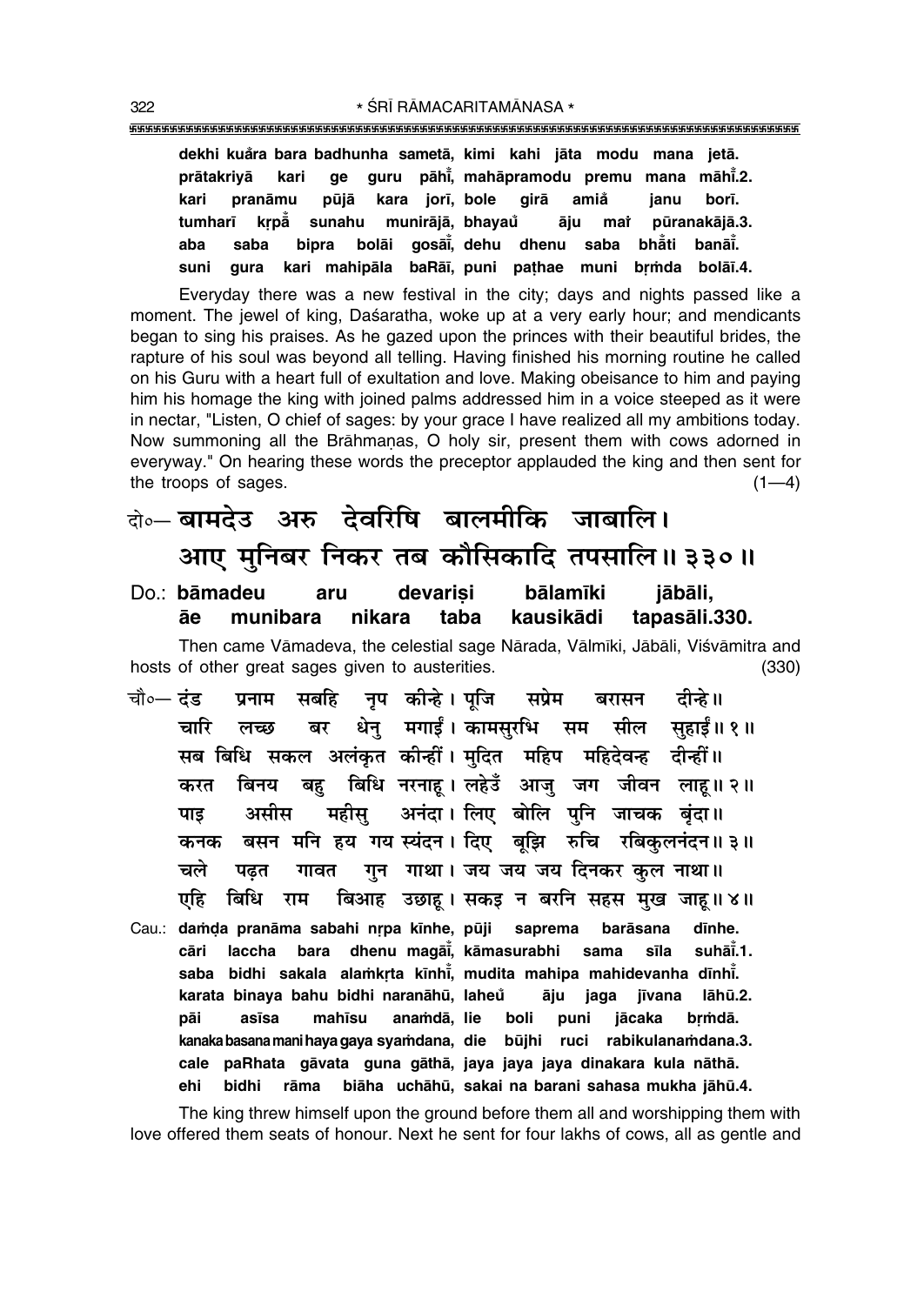beautiful as the cow of plenty; and adorning them all in every possible way he gladly bestowed them upon the Brāhmanas. The king supplicated them in many ways and said. "It is only today that I have attained the fruit of my existence." The delight of the solar race was glad to receive their blessings and then sent for beggars and bestowed on them, according to their liking, gold, wearing apparel, jewels, horses, elephants and chariots. Singing the king's praises and saying, "Glory, glory, all glory to the lord of the solar race!" they all went away. In this way the rejoicing in connection with Srī Rāma's wedding was more than the thousand-mouthed serpent-king could not tell.  $(1-4)$ 

# के-बार बार कौसिक चरन सीसू नाइ कह राउ। यह सबु सुखु मुनिराज तव कृपा कटाच्छ पसाउ॥ ३३१॥

#### Do.: bāra bāra kausika carana sīsu nāi kaha rāu. yaha sabu sukhu munirāja tava krpā katāccha pasāu.331.

Again and again the king bowed his head at the feet of Kausika and said, "All this joy, O chief of sages, is a gift of your gracious looks."  $(331)$ 

- करतूती। नृपु सब भाँति सराह बिभूती॥ चौ०— जनक सनेह सील् उठि बिदा अवधपति मागा। राखहिं जनक सहित अनुरागा॥१॥ दिन आदरु अधिकाई। दिन प्रति सहस भाँति पहुनाई॥ नित नूतन उछाह। दसरथ गवन् सोहाइ न काह॥२॥ नित अनंद नव नगर एहि भाँती । जन् सनेह दिवस बीते रज् बँधे बराती ॥ बहत कौसिक नृपहि सतानंद तब जाई । कहा बिदेह समुझाई ॥ ३ ॥ देहू। जद्यपि छाड़ि न सकहु सनेहू॥ कहँ आयस् अब दसरथ सचिव बोलाए। कहि जय जीव सीस तिन्ह नाए॥४॥ भलेहिं नाथ कहि
- karatūtī, nrpu saba bhāti sarāha bibhūtī. Cau.: janaka sanehu sīlu dina uthi bidā avadhapati māgā, rākhahi janaku sahita anurāgā.1. adhikāī, dina prati sahasa bhāti pahunāī. nita ādaru nūtana nita nava nagara anamda uchāhū, dasaratha gavanu sohāi na kāhū.2. bhătī, janu saneha raju bådhe barātī. bahuta divasa bīte ehi satānamda taba jāī, kahā bideha nrpahi samujhāī.3. kausika aba dasaratha kahå āyasu dehū, jadyapi chāRi na sakahu sanehū. bhalehi nātha kahi saciva bolāe, kahi jaya jīva sīsa tinha nāe.4.

King Daśaratha extolled in everyway Janaka's affection, amiability, affluence and doings. Every morning the King of Ayodhya asked leave to return home; but each time Janaka would lovingly detain him. The royal quest received greater and enhanced attentions from day to day and was entertained in a thousand ways each day. The city witnessed a new rejoicing and festivity everyday; no one liked Daśaratha's departure. In this way a number of days passed, as though members of the bridegrooms' party were tied by cords of love. The sages Kauśika and Śatānanda then called on King Videha and advised him saying, "Now you must let Deśaratha go, even though you may not be able to part with him out of love." "Very well, my lord", replied the king, and sent for his ministers, who came and bowed their heads saying, "May you be victorious, may you live long!"  $(1-4)$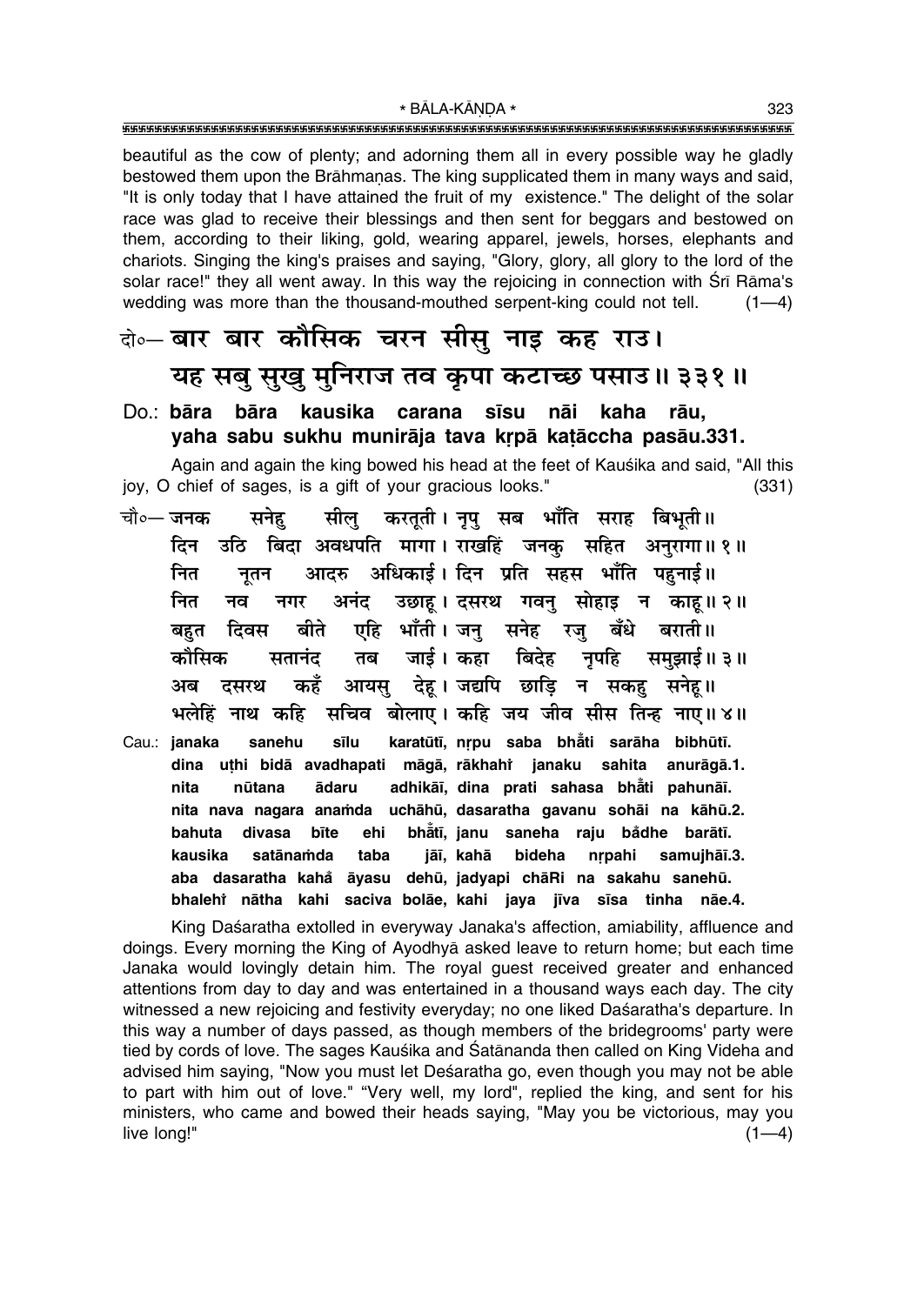# दो∘– अवधनाथु चाहत चलन भीतर करह जनाउ। भए प्रेमबस सचिव सूनि बिप्र सभासद राउ॥३३२॥

#### Do.: avadhanāthu cāhata calana bhītara karahu janāu, bhae premabasa saciva suni bipra sabhāsada rāu.332.

"The King of Ayodhya longs to depart: make this known in the gynaeceum." At these words the ministers, Brāhmanas, courtiers as well as the king himself were overwhelmed with emotion.  $(332)$ 

- चौ०— **परबासी सनि** चलिहि बराता। बझत बिकल परस्पर बाता ॥ सत्य गवनु सुनि सब बिलखाने।मनहुँ साँझ सरसिज सकुचाने॥१॥ बसे बराती। तहँ तहँ सिद्ध चला बह भाँती॥ जहँ जहँ आवत मेवा पकवाना। भोजन साज न जाड बखाना॥२॥ भाँति बिबिध भरि भरि बसहँ अपार कहारा। पठईं जनक अनेक सुसारा॥ रथ सहस पचीसा। सकल सँवारे नख अरु सीसा॥३॥ तरग लाख दस सिंधर साजे। जिन्हहि देखि दिसिकंजर लाजे॥ मत्त सहस कनक बसन मनि भरि भरि जाना। महिषीं धेनु बस्तु बिधि नाना॥४॥
- calihi barātā, būjhata bikala paraspara bātā. Cau.: purabāsī suni satya gavanu suni saba bilakhāne, manahů såjha sarasija sakucāne.1. barātī, tahå tahå siddha calā bahu bhātī. iahå iahå āvata base bibidha bhåti mevā pakavānā, bhojana sāju na iāi bakhānā.2. bhari bhari basahå apāra kahārā, paṭhaī janaka aneka susārā. turaga lākha ratha sahasa pacīsā, sakala såvāre nakha aru  $s\bar{s}$ ā.3. matta sahasa dasa simdhura sāje, jinhahi dekhi disikumjara lāje. kanaka basana mani bhari bhari jānā, mahisi dhenu bastu bidhi nānā.4.

When the people of the city heard that the bridegrooms' party was leaving, they anxiously asked one another if it were a fact. When they learnt that the departure of the guests was certain, they were all sad in the same way as lotuses get shrivelled up in the evening. Provisions of various kinds were sent to all those places where the bridegrooms' party had halted while coming from Ayodhya. Dry fruits and confections of all kinds and other articles of food too numerous to be mentioned were sent by Janaka on the back of oxen and through numberless porters alongwith a number of beautiful bedsteads. He also sent 1,00,000 horses and 25,000 chariots, all decorated from top to bottom, 10,000 adorned elephants in rut, that put to shame the elephants guarding the eight quarters, besides cartloads of gold, wearing apparel and jewels and even so shebuffaloes, cows and many other articles of various kinds.  $(1-4)$ 

# वे॰– दाइज अमित न सकिअ कहि दीन्ह बिदेहँ बहोरि। जो अवलोकत लोकपति लोक संपदा थोरि॥३३३॥

Do.: dāija amita na sakia kahi dīnha bidehå bahori, io avalokata **lokapati loka** sampadā thori.333. In this way King Videha gave once more a dowry which was immeasurable and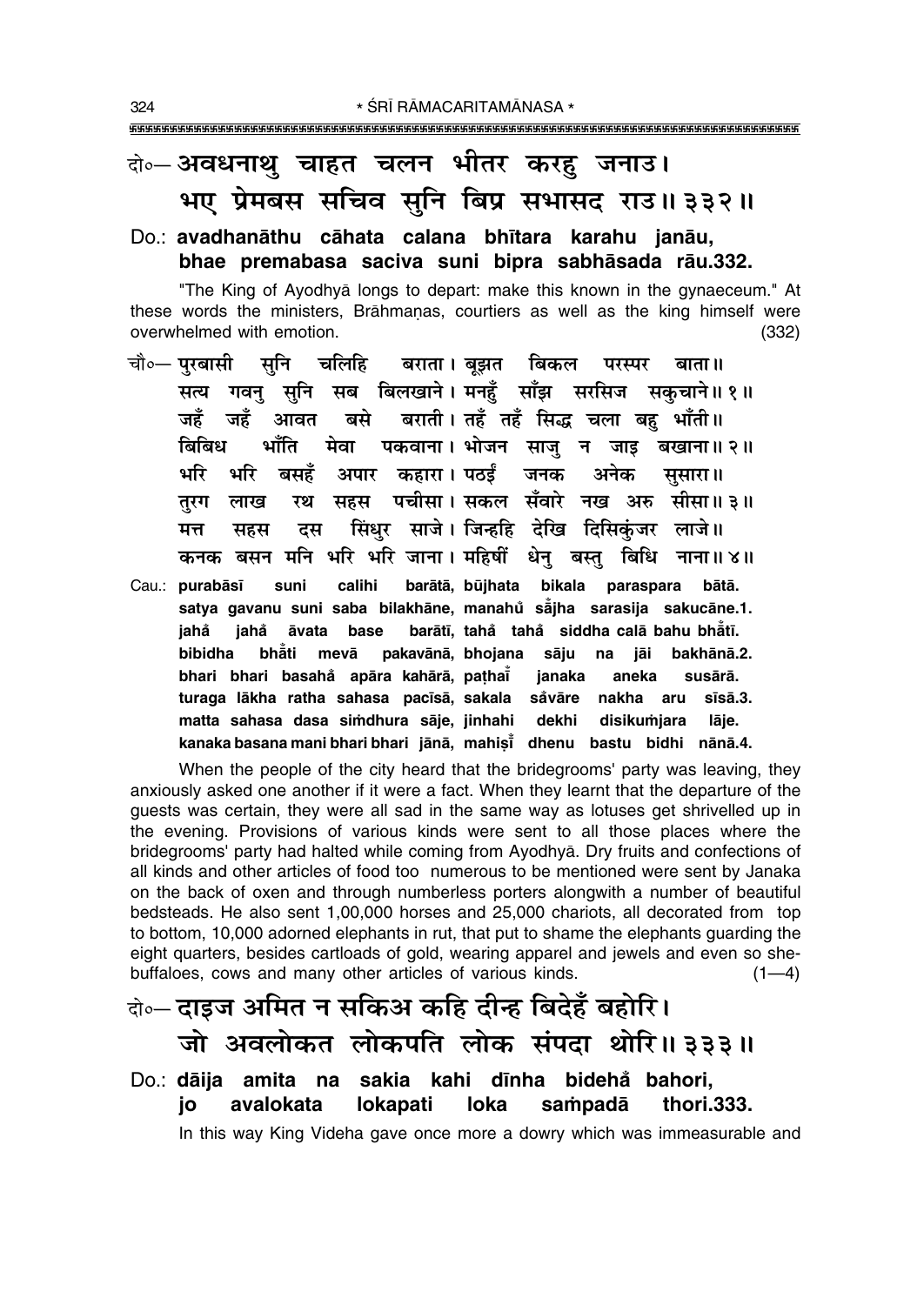\* BĀLA-KĀNDA \* 

beyond all telling, and before which the wealth possessed by the lords of the different worlds looked small.  $(333)$ 

समाज एहि भाँति बनाई।जनक अवधपर दीन्ह चौ०— सब पठाई ॥ बरात सुनत सब रानीं। बिकल मीनगन जनु लघु पानीं॥१॥ चलिहि पनि सीय गोद करि लेहीं। देइ असीस पनि सिखावन देहीं ॥ पियहि पिआरी। चिरु अहिबात होएह संतत असीस हमारी॥ २॥ सेवा करेहू। पति रुख लखि आयसु अनुसरेहु॥ सास ससर गर अति सनेह बस सखीं सयानी। नारि धरम सिखवहिं मद बानी॥३॥ कऔर समझाईं। रानिन्ह बार सादर सकल बार उर लाई ॥ भेटहिं महतारीं। कहहिं बिरंचि रचीं कत नारीं॥४॥ बहरि बहरि bhāti banāī, janaka avadhapura dīnha pathāī. Cau.: sabu samāju ehi sunata saba rāni, bikala mīnagana janu laghu pāni.1. calihi barāta puni sīya goda kari lehī, dei sikhāvanu dehi. puni asīsa samtata piyahi piārī, ciru ahibāta asīsa hamārī.2. hoehu sāsu sasura gura sevā karehū, pati rukha lakhi āyasu anusarehū. sayānī, nāri dharama sikhavahi mrdu bānī.3. ati saneha basa sakhi<sup>č</sup> samujhāi, rāninha lāŤ. sādara sakala kuåri **bāra** bāra ura mahatāri, kahahi biramci raci̇̃ nārī̃.4. bahuri bahuri bhetaht kata

Having got all the equipage arranged in the order mentioned above, Janaka had everything despatched to Ayodhyā. When the queens heard that the bridegrooms' party was about to start, they all felt miserable even as fish when faced with shortage of water. Again and again they took Sita in their lap and blessed and exhorted her in the following words: "May you be ever beloved of your lord, and may you live long with him: this is our blessing. Serve the parents of your husband and other elders and do the bidding of your lord according to his pleasure." In their excess of loves Sita's clever companions too taught her the duties of a housewife in soft accents. The queens politely admonished all the other princesses too and clasped them to their bosom again and again; and as the mothers embraced their daughters time and again, they exclaimed, "Why did Brahma ever create a woman?"  $(1-4)$ 

केन् तेहि अवसर भाइन्ह सहित रामु भानु कुल केतु। चले जनक मंदिर मुदित बिदा करावन हेतु॥३३४॥

Do.: tehi avasara bhāinha sahita rāmu bhānu kula ketu, cale janaka mamdira mudita bidā karāvana hetu.334.

That very moment did Rāma, the chief of the solar race, gladly proceeded alongwith His brothers to Janaka's palace to take leave.  $(334)$ 

चौ०— चारिउ सभायँ सहाए । नगर नारि नर देखन । भाड धाए ॥ कोउ कह चलन चहत हहिं आज् । कीन्ह बिदेह बिदा कर साज्॥१॥ भरि रूप निहारी। प्रिय पाहुने नयन भूप चारी॥ लेह सुत केहिं सुकृत सयानी । नयन अतिथि कीन्हे बिधि आनी ॥ २ ॥ को जानै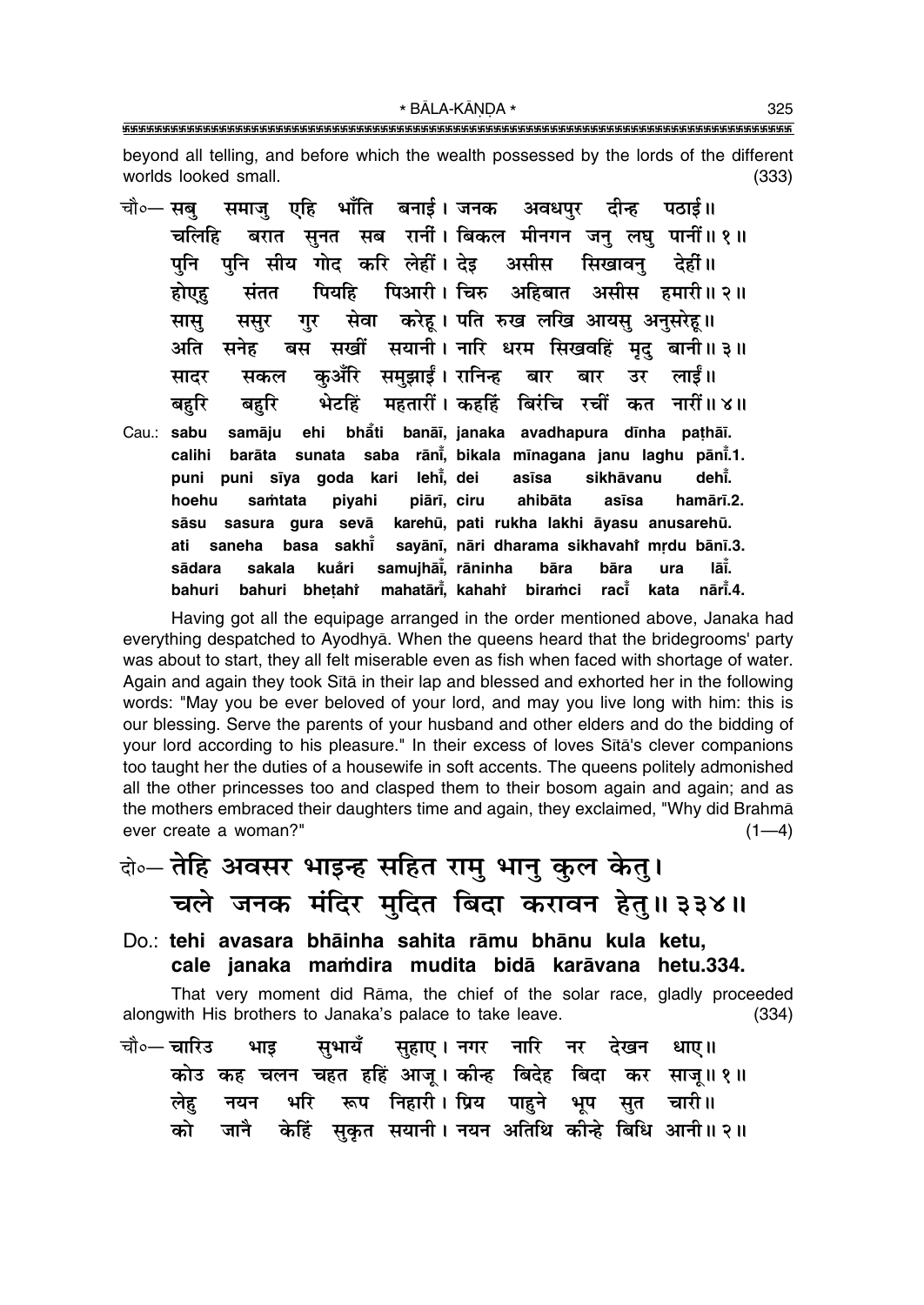|            |  | मरनसीलु जिमि पाव पिऊषा।सुरतरु लहै जनम कर भूखा॥                    |
|------------|--|-------------------------------------------------------------------|
| पाव        |  | नारकी हरिपदु जैसें।इन्ह कर दरसनु हम कहँ तैसें॥३॥                  |
|            |  | निरखि राम सोभा उर धरह।।निजं मन फनि मूरति मनि करह॥                 |
|            |  | एहि बिधि सबहि नयन फल् देता। दए कुअँर सब राज निकेता॥४॥             |
|            |  | Cau.: cāriu bhāi subhāyå suhāe, nagara nāri nara dekhana dhāe.    |
|            |  | kou kaha calana cahata hahi ājū, kīnha bideha bidā kara sājū.1.   |
|            |  | lehu nayana bhari rūpa nihārī, priya pāhune bhūpa suta cārī.      |
| ko         |  | jānai kehi sukrta sayānī, nayana atithi kīnhe bidhi ānī.2.        |
| maranasīlu |  | jimi pāva piūsā, surataru lahai janama kara bhūkhā.               |
|            |  | pāva nārakī haripadu jaisē, inha kara darasanu hama kahā taisē.3. |

nirakhi rāma sobhā ura dharahū, nija mana phani mūrati mani karahū.

kuåra

saba

rāja

niketā.4.

ehi bidhi sabahi nayana phalu detā, dae

The people of the city, both men and women, ran to see the four brothers, who were naturally lovely. Said one, "They intend leaving today; King Videha has made all arrangements for their farewell. So let your eyes drink in their beauty; the four princes have been our most welcome quests. Who knows, friend, what virtuous deed we have perfomed, in return for which Providence has unexpectedly brought them before our eyes? Even as a dying man should stumble on nectar or he who has been starving all his life should be able to discover a wish-yielding tree or as one of the damned in hell should attain to the abode of Sri Hari, even so have we been blessed with their sight. Gaze on Srī Rāma's beauty and treasure it in your heart; let your mind fondly cherish His image even as a serpent loves the gem in its hood." Thus delighting the eyes of all, the four princes went to the royal palace.  $(1-4)$ 

# बे- रूप सिंधु सब बंधु लखि हरषि उठा रनिवास् । करहिं निछावरि आरती महा मुदित मन सासु॥३३५॥

Do.: rūpa simdhu saba bamdhu lakhi harasi uthā ranivāsu, karahi nichāvari āratī mahā mudita mana sāsu.335.

The ladies of the gynaeceum were transported with joy to behold the four brothers, who were oceans of beauty as it were, and the mothers-in-law in their ecstatic mood scattered gift and waved lights about the bridegrooms.  $(335)$ 

राम छबि अति अनुरागीं।ऐप्रेमबिबस पनि पनि पद लागीं॥ चौ०— देखि रही न लाज प्रीति उर छाई। सहज सनेहु बरनि किमि जाई॥१॥ उबटि अन्हवाए। छरस असन अति हेतु जेवाँए॥ भाइन्ह सहित सुअवसरु जानी।सील सनेह सकुचमय बानी॥२॥ बोले राम् सिधाए। बिदा होन हम इहाँ पठाए॥ चहत राउ अवधपर आयस् देह। बालक जानि करब नित नेह॥३॥ मात मदित मन बिलखेउ रनिवास। बोलि न सकहिं प्रेमबस सास।। सनत बचन कअँरि सब लीन्ही। पतिन्ह सौंपि बिनती अति कीन्ही॥४॥ हृदयँ लगाड Cau.: dekhi rāma chabi ati anurāgi, premabibasa puni puni pada lāgi. prīti ura chāī, sahaja sanehu barani kimi jāī.1. rahī na lāja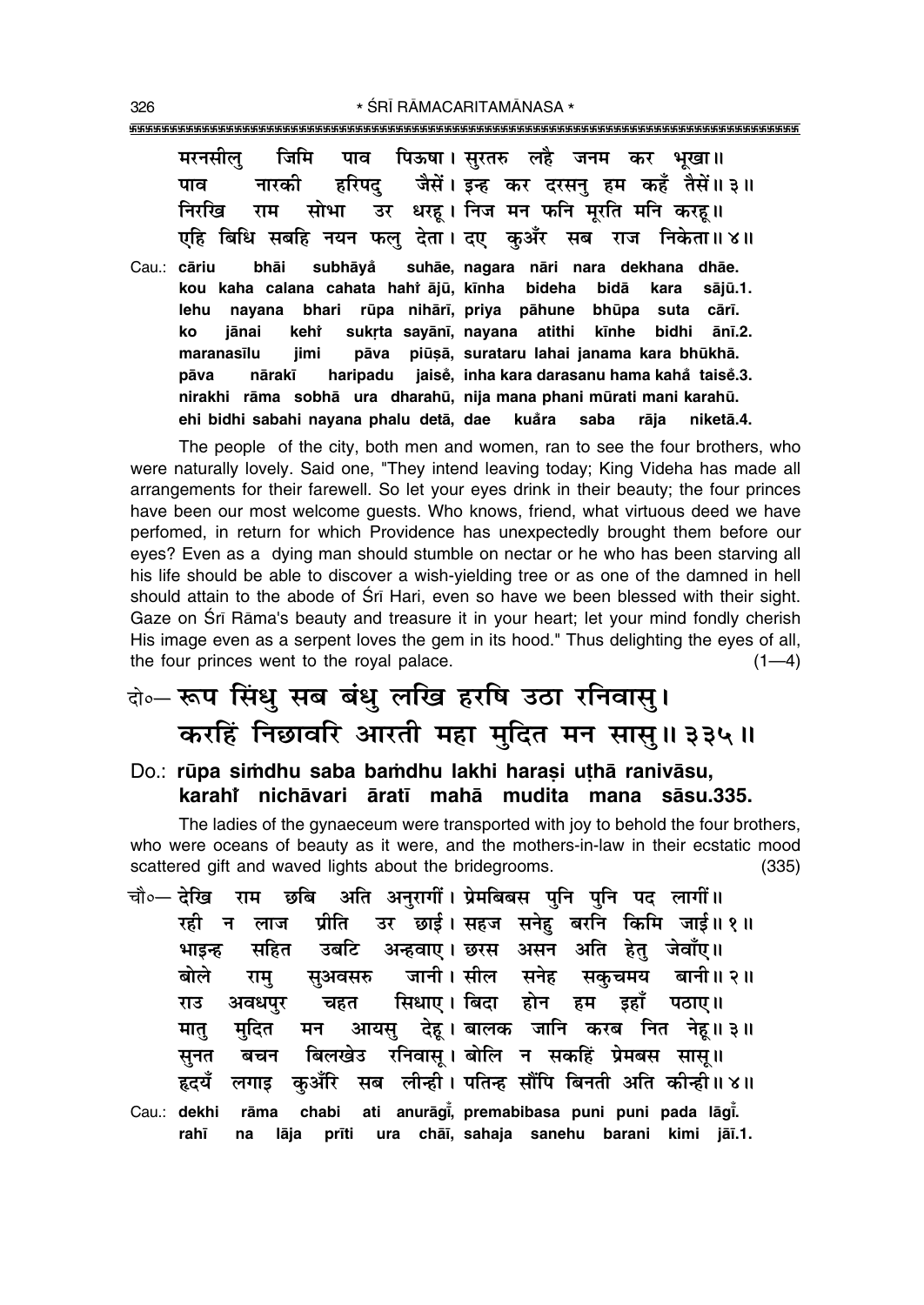|  | bhāinha sahita ubați anhavāe, charasa asana ati hetu jevae.      |  |  |  |
|--|------------------------------------------------------------------|--|--|--|
|  | bole rāmu suavasaru jānī, sīla saneha sakucamaya bānī.2.         |  |  |  |
|  | rāu avadhapura cahata sidhāe, bidā hona hama ihā pathāe.         |  |  |  |
|  | mātu mudita mana āyasu dehū, bālaka jāni karaba nita nehū.3.     |  |  |  |
|  | sunata bacana bilakheu ranivāsū, boli na sakahi premabasa sāsū.  |  |  |  |
|  | hrdayå lagāi kuåri saba līnhī, patinha saŭpi binatī ati kīnhī.4. |  |  |  |

Greatly moved at the sight of Śrī Rāma's beauty they affectionately fell at His feet again and again. Their heart being rapt in love, the feeling of shyness had bid them adieu; how could their natural affection for their sons-in-law be described? After rubbing the body of Śrī Rāma and His brothers with cosmetics they were given a bath and were most lovingly entertained with dishes containing the six flavours. Finding it a suitable opportunity Srī Rāma spoke in accents full of amiability, affection and modesty. "Our royal father intends leaving for Ayodhyå, and has sent us here to take leave of you. Therefore, mothers, grant us permission with a cheerful mind and ever regard us with affection as your own children." The ladies of the gynaeceum were distressed to hear these words; the mothers-in-law were too overwhelmed with emotion to speak a word. They clasped all the princesses to their bosom and while giving them to their lords made humble submission to them.  $(1-4)$ 

# <sub>छं०</sub>⊥ करि बिनय सिय रामहि समरपी जोरि कर पुनि पुनि कहै। 'बलि जाउँ तात सुजान तुम्ह कहुँ बिदित गति सब की अहै **॥** परिवार पुरजन मोहि राजहि प्रानप्रिय सिय जानिबी। तुलसीस सीलु सनेहु लखि निज किंकरी करि मानिबी ।।

#### Cha≈.:**kari binaya siya råmahi samarap∂ jori kara puni puni kahai, bali jåu° tåta sujåna tumha kahu° bidita gati saba k∂ ahai. parivåra purajana mohi råjahi prånapriya siya jånib∂,** tulasīsa sīlu sanehu lakhi nija kimkarī kari mānibī.

With humble submission Queen Sunayanā committed Sītā to Rāma, and with joined palms prayed again and again, "I offer myself as sacrifice to You, my all-wise darling; You know what passes in the mind of all. May you know that Sītā is dear as life itself to the whole family, nay, to the entire population of the city, much more to me and to her royal father. Therefore, considering her meekness and affection, O Lord of Tulasī, treat her as Your maid-servant.

### सो०**– तुम्ह परिपूरन काम जान सिरोमनि भावप्रिय।**

### जन**ागुन गाहक राम दोष दलन करुनायतन॥३३६॥**

#### So.: **tumha paripµurana kåma jåna siromani bhåvapriya, jana guna gåhaka råma do¶a dalana karunåyatana.336.**

"You have Your desires ever fulfilled, You are the crest-jewel of the wise; and it is love alone that attracts You. You perceive only the good points of Your devotees; You eradicate their weaknesses and are an abode of mercy, Råma!" (336)

चौ०— अस कहि रही चरन गहि रानी। प्रेम पंक जन गिरा समानी॥ सुनि सनेहसानी बर बानी। बहुबिधि राम सासु सनमानी॥ १॥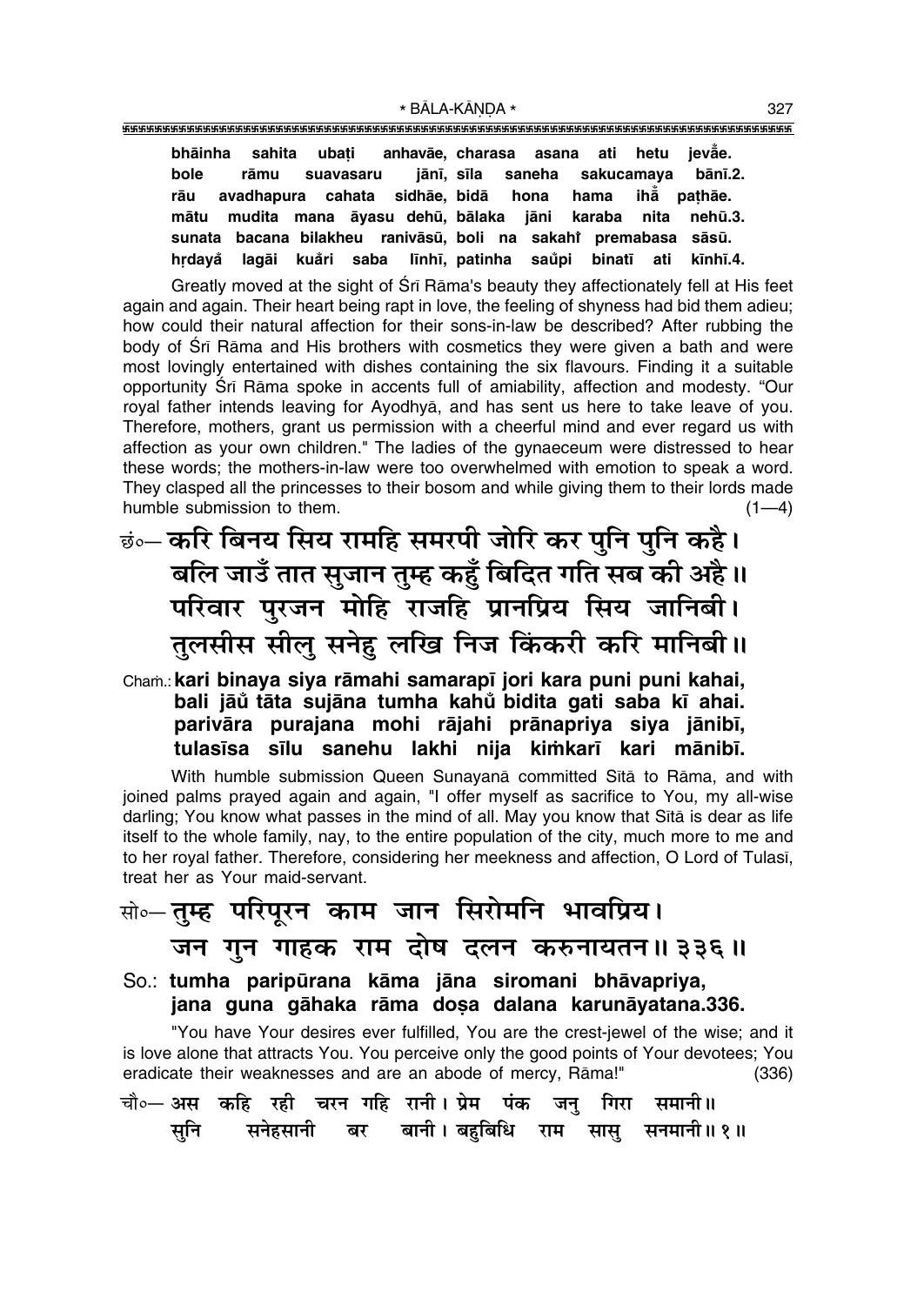कर जोरी। कीन्न बहोरी ॥ बिदा बद्रोरि राम मागत प्रनाम सहित असीस सिरु नाई। भाइन्ह पाड बहरि चले रघराई॥ २॥ मंज उर आनी। भर्डं सनेह सिथिल मरति मधर सब रानी॥ पनि धरि कअँरि हँकारीं। बार धीरज बार भेटहिं महतारीं॥ ३॥ फिरि मिलहिं बहोरी। बढी पहँचावहिं पीति न $\overline{a}$ थोरी॥ परम्पर पनि मिलत सखिन्ह बिलगाई। बाल बच्छ जिमि पनि धेन लवाई॥४॥ Cau.: asa kahi rahī carana gahi rānī, prema pamka janu girā samānī. bara bānī, bahubidhi rāma sāsu sanamānī.1. suni sanehasānī rāma bidā bahori bahorī. māgata kara jorī, kīnha pranāmu asīsa bahuri siru nāī. bhāinha raghurāī.2. pāi sahita cale mamju madhura mūrati ura ānī, bhai saneha sithila saba rānī. dhīraju dhari kuåri håkārī, bāra puni bāra bhetaht mahatārī.3. milahi bahori, baRhi paraspara pahůcāvahř phiri prīti na thorī. puni puni milata sakhinha bilagāi, bāla baccha jimi dhenu

So saying the queen remained clinging to His feet; it seemed as if her speech had been lost in the quicksands of love. On hearing her fine speech, which was full of affection, Srī Rāma honoured His mother-in-law in ways more than one. While seeking her permission with joined palms He made obeisance to her again and again. Having received her blessings the Lord of Raghus bowed His head once more and then departed with His brothers. Treasuring up in their heart Srī Rāma's lovely and beautiful image all the queens were overcome with emotion. Then, recovering themselves, they called their daughters and embraced them again and again. They escorted them to some distance and then embraced them once more; the love on both sides swelled to a considerable extent. While meeting their daughters again and again they were parted by the companions of the princesses even as a cow who has just brought forth a calf may be parted from the latter.  $(1-4)$ 

lavāī.4.

# बेन्ट प्रेमबिबस नर नारि सब सखिन्ह सहित रनिवासु। मानहुँ कीन्ह बिदेहपुर करुनाँ बिरहँ निवासु॥३३७॥

#### Do.: premabibasa nara nāri saba sakhinha sahita ranivāsu, mānahů kīnha bidehapura karunå birahå nivāsu.337.

All men and women including the companions of the princesses and the ladies of the gynaeceum were overpowered by emotion; it seemed as if pathos and the parting of lovers had taken up their abode in the capital of the Videhas.  $(337)$ 

चौ०— सक सारिका जानकी ज्याए। कनक पिंजरन्हि राखि पढाए॥ कहाँ बैदेही। सनि धीरज परिहरड न केही॥१॥ कहहिं ब्याकल भए बिकल खग मग एहि भाँती। मनज दसा कैसें कहि जाती॥ समेत तब आए। प्रेम उमगि लोचन बंध जनक जल छाए॥ २॥ ਸੀਹ भागी । रहे बिलोकि धीरता बिरागी।। कहावत परम लीन्हि रायँ लाइ जानकी। मिटी की॥ ३॥ उर महामरजाद ग्यान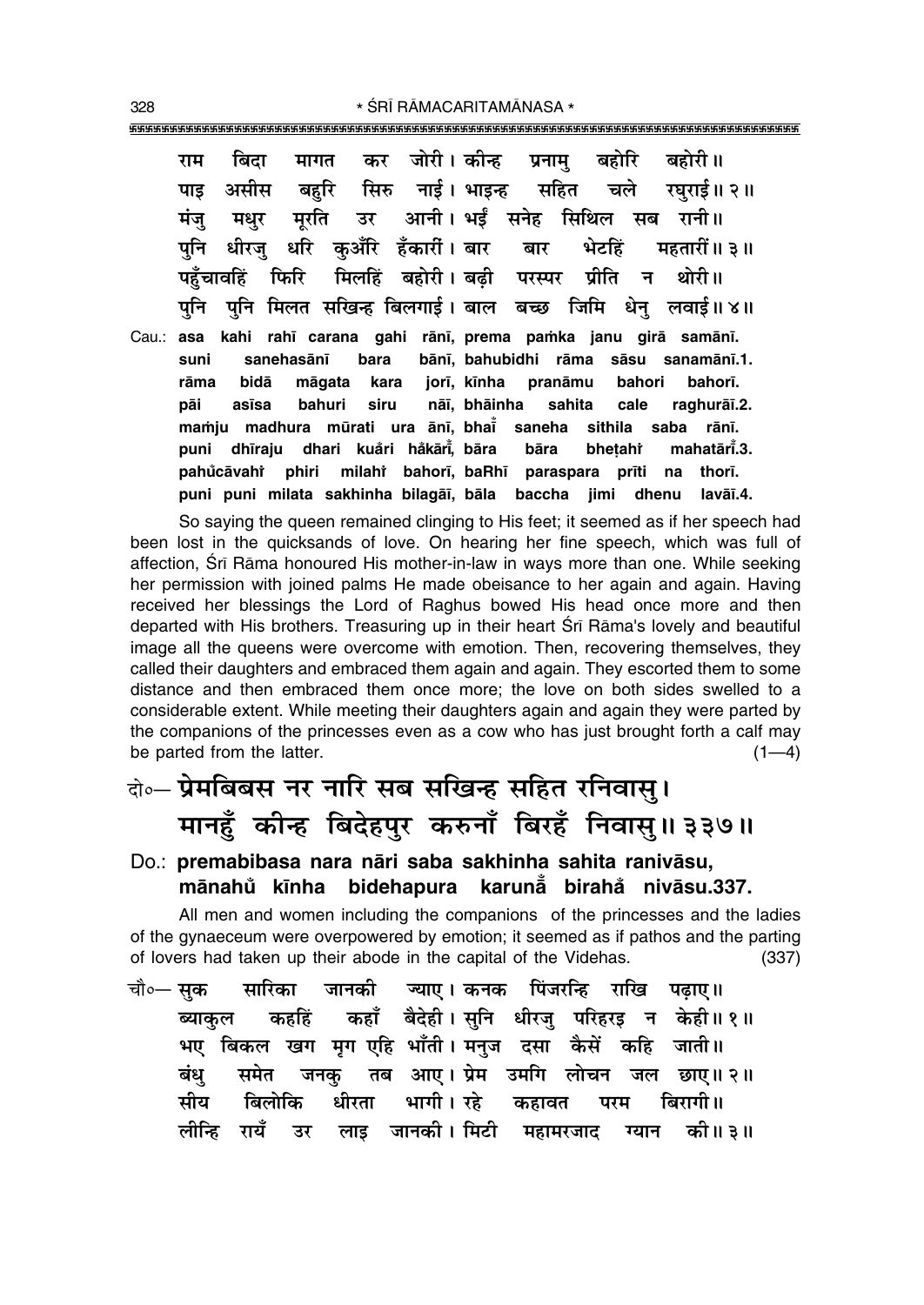| समुझावत सब सचिव सयाने।कोन्ह बिचारु न अवसर जाने॥<br>बारहिं बार सुता उर लाईं।सजि सुंदर पालकीं मगाईं॥४॥ |                           |                                              |          |
|------------------------------------------------------------------------------------------------------|---------------------------|----------------------------------------------|----------|
| sārikā<br>Cau.: suka                                                                                 |                           | jānakī jyāe, kanaka pimjaranhi rākhi paRhāe. |          |
| byākula kahahi kahā baidehī, suni dhīraju pariharai na kehī.1.                                       |                           |                                              |          |
| bhae bikala khaga mrga ehi bhằtī, manuja dasā kaise kahi                                             |                           |                                              | jātī.    |
| bamdhu sameta janaku taba āe, prema umagi locana jala chāe.2.                                        |                           |                                              |          |
| biloki dhīratā<br>sīya                                                                               |                           | bhāgī, rahe kahāvata parama birāgī.          |          |
| līnhi                                                                                                | rāyå ura lāi jānakī, miṭī | mahāmarajāda gyāna                           | kī.3.    |
| samujhāvata saba saciva sayāne, kīnha bicāru na avasara jāne.                                        |                           |                                              |          |
| bārahi<br>bāra<br>sutā                                                                               | lāi̇̃, saji<br>ura        | suṁdara pālakī̇̃                             | magāī.4. |

The parrots and mainas who had been reared by Princess Jānakī and having been kept in cages of gold had been taught to speak, cried in distress, "Where is Videha's daughter?" On hearing their wail who would have the patience to stand the sight? When birds and beasts were distressed in this way, how can one depict the feelings of the human breast. Then came King Janaka with his younger brother (Kuśadhvaja); due to excess of emotion tears rushed to his eyes. Although he was reputed to be a man of supreme dispassion, his strength of mind took leave of him the moment he gazed on Sita. The king clasped Janaki to his bosom and the great embankment of wisdom toppled down. All his wise counsellors admonished him; and realizing that it was no occasion for wailing, the king recovered himself. Again and again he pressed his daughters to his bosom and ordered beautiful and well-equipped palanquins to be brought.  $(1-4)$ 

# बे॰ प्रेमबिबस परिवारु सबु जानि सुलगन नरेस। कुअँरि चढ़ाईं पालकिन्ह सुमिरे सिद्धि गनेस॥३३८॥

Do.: premabibasa parivāru sabu jāni sulagana naresa, kuåri caRhāi pālakinha sumire siddhi qanesa.338.

The whole family was overwhelmed with emotion; yet, perceiving that the auspicious moment had arrived the king invoked Lord Ganeśa and His consort, Siddhi, and helped the princesses to ascend the palanguins.  $(338)$ 

| चौ०— बहुबिधि | भूप                                                       | सुता | समुझाईं। नारिधरमु कुलरीति सिखाईं॥           |  |  |         |
|--------------|-----------------------------------------------------------|------|---------------------------------------------|--|--|---------|
| दासीं        | दास                                                       |      | दिए बहुतेरे। सुचि सेवक जे प्रिय सिय केरे॥१॥ |  |  |         |
| सीय          | चलत                                                       |      | ब्याकुल पुरबासी। होहिं सगुन सुभ मंगल रासी॥  |  |  |         |
| भूसुर        | सचिव                                                      |      | समेत समाजा।संग चले पहुँचावन राजा॥२॥         |  |  |         |
| समय          | बिलोकि बाजने बाजे। रथ गज बाजि बरातिन्ह साजे॥              |      |                                             |  |  |         |
| दसरथ         | बिप्र बोलि सब लीन्हे।दान मान परिपूरन कीन्हे॥३॥            |      |                                             |  |  |         |
| चरन          | सरोज धूरि धरि सीसा।मुदित महीपति पाइ असीसा॥                |      |                                             |  |  |         |
|              | समिरि गजानन् कीन्ह पयाना। मंगलमूल सगुन भए नाना॥४॥         |      |                                             |  |  |         |
|              | Cau.: bahubidhi bhūpa sutā samujhāi, nāridharamu kularīti |      |                                             |  |  | sikhāi. |
| dāsī         | dāsa                                                      | die  | bahutere, suci sevaka je priya siya kere.1. |  |  |         |
| sīya         | calata byākula purabāsī, hohi saguna subha mamgala rāsī.  |      |                                             |  |  |         |
| bhūsura      |                                                           |      | saciva sameta samājā, samga cale pahůcāvana |  |  | rājā.2. |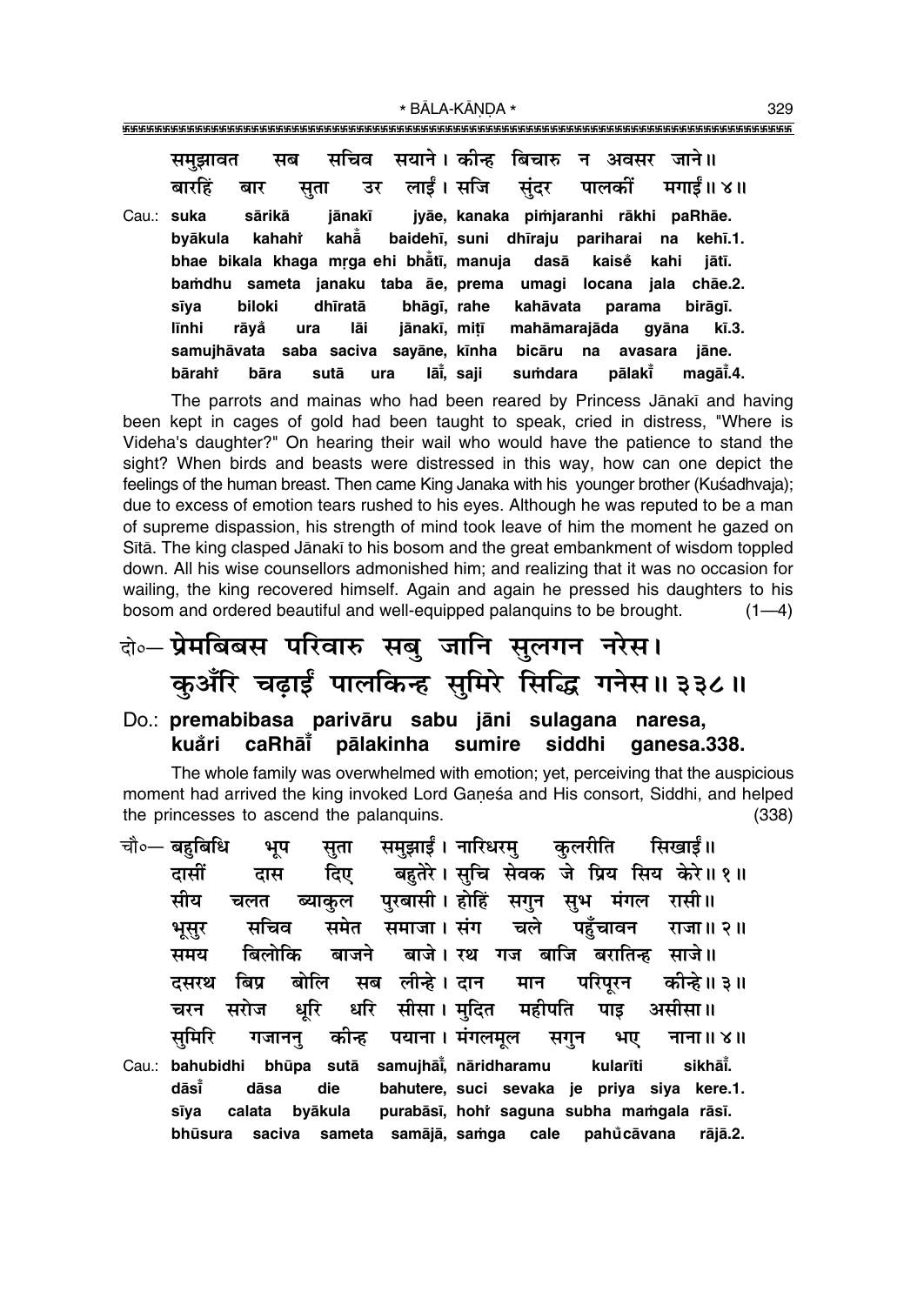#### 

samaya biloki bājane bāje, ratha gaja bāji barātinha sāje. dasaratha bipra boli saba līnhe, dāna kīnhe.3. māna paripūrana saroja dhūri dhari sīsā, mudita carana mahīpati asīsā. pāi gajānanu kīnha sumiri payānā, mamgalamūla saguna bhae nānā.4.

King Janaka admonished his daughters in ways more than one, and instructed them in the duties of a woman as well as in family customs. He bestowed upon Sita a good many men-servants and maid-servants who had been her trusted and favourite attendants. As She proceeded on Her journey the citizens felt miserable: while good omens, which were all fountains of blessings, appeared. Accompanied by a crowd of Brāhmanas and his counsellors the king himself followed his daughters to escort them. When it was found that the time of departure had come, music began to play and the members of the bridegrooms' party made ready their chariots, elephants and horses. King Daśaratha summoned all the Brāhmanas and sated them with gifts and courtesy. The king placed the dust of their lotus-feet on his head and was glad to receive their benediction. Invoking the elephant-headed Ganesa he set out on his journey, when many good omens, which were the roots of felicity, occurred.  $(1-4)$ 

# बे-सुर प्रसून बरषहिं हरषि करहिं अपछरा गान। चले अवधपति अवधपुर मुदित बजाइ निसान॥३३९॥

#### Do.: sura prasūna barasahi harasi karahi apacharā gāna, cale avadhapati avadhapura mudita bajāi nisāna.339.

The gods gladly rained down flowers and heavenly nymphs sang, as the lord of Ayodhya joyfully set forth for his capital amidst the clash of kettledrums.  $(339)$ 

- चौ०— नृप बिनय महाजन फेरे।सादर करि मागने टेरे ॥ सकल गज दीन्हे। प्रेम पोषि भषन बाजि ठाढे सब कोन्हे॥ १॥ बसन बिरिदावलि भाषी। फिरे सकल रामहि उर राखी॥ बार बार कोसलपति कहहीं। जनक प्रेमबस फिरै न चहहीं॥२॥ बहरि बहरि पनि ्भपति बचन सहाए। फिरिअ महीस दरि बडि आए॥ कह उतरि भए ठाढ़े। प्रेम प्रबाह बहोरि बिलोचन राउ बाढे ॥ ३ ॥ कर जोरी।बचन सनेह बिदेह बोले सधाँ बोरी॥ जन तब करौं कवन बिधि बिनय बनाई। महाराज मोहि दीन्हि बडाई॥ ४॥
- Cau.: nrpa kari binaya mahājana phere, sādara sakala māgane tere. bhūsana basana bāji gaja dīnhe, prema posi thāRhe saba kīnhe.1. bhāsī, phire sakala rāmahi ura rākhī. bāra biridāvali bāra bahuri bahuri kosalapati kahahi, janaku premabasa phirai na cahahi.2. puni kaha bhūpati bacana suhāe, phiria mahīsa dūri baRi āe. rāu bahori utari bhae thāRhe, prema prabāha bilocana bāRhe.3. bideha kara jorī, bacana saneha sudha janu borī. taba bole karaŭ kavana bidhi binaya banāī, mahārāja mohi dīnhi baRāī.4.

King Daśaratha politely persuaded the respectable citizens to retire and having reverently called all the mendicants he bestowed on them ornaments and clothes as well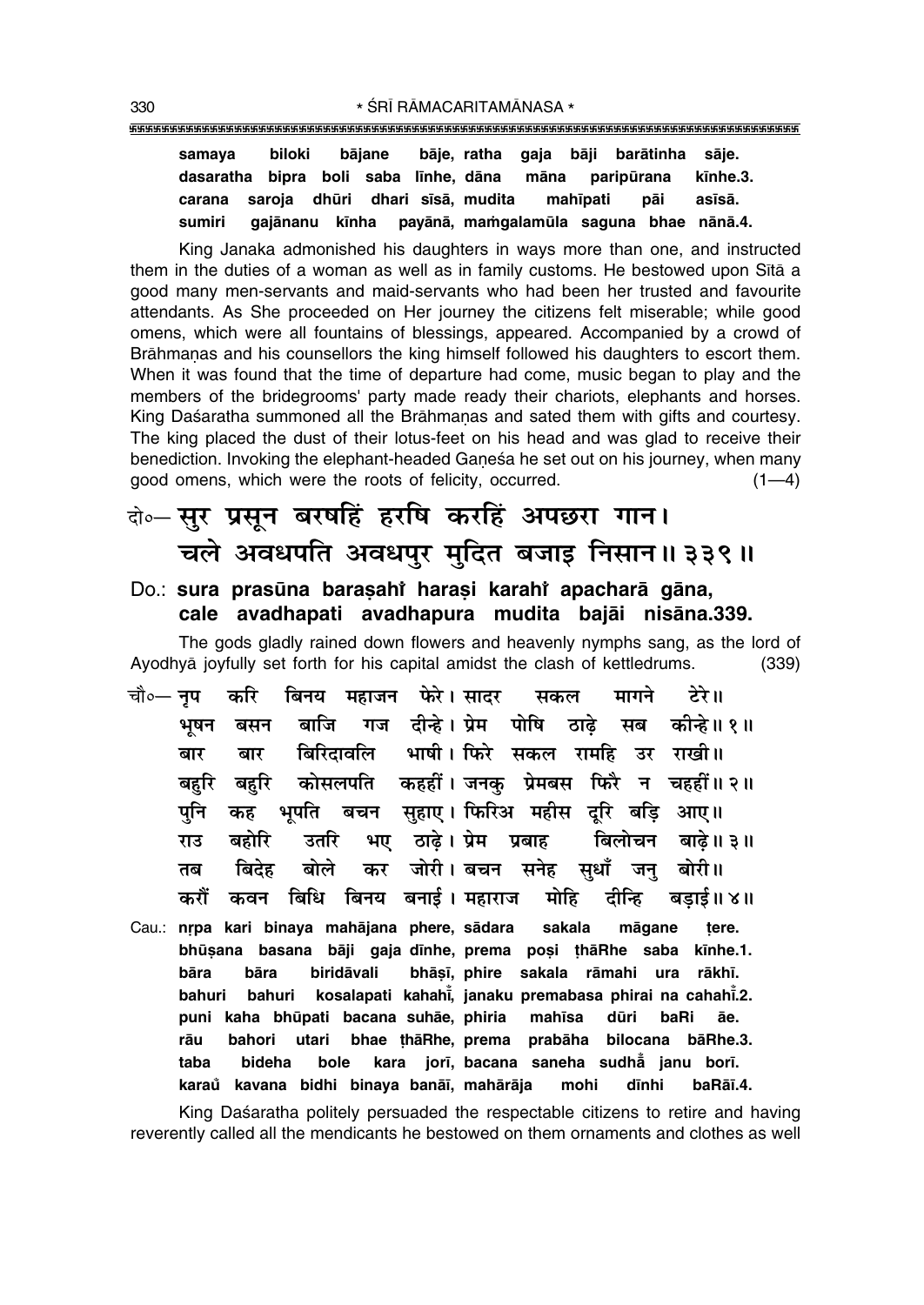as horses and elephants and satiating them with love he made them all self-supporting. Glorifying the king again and again they all returned with Srī Rāma in their heart. The Lord of Ayodhyā importuned King Janaka over and over again; but out of affection for his relative the latter would not turn back. Once more King Daśaratha addressed him in polite terms, "I beg you to turn back, O king; you have already advanced too far." At last King Daśaratha got down from his chariot and remained standing, while his eyes overflowed with torrents of love. Then spoke King Videha with joined palms and in accents imbued with the nectar of love, "How and in what words should I make my supplication to you? You have conferred such high honour on me, O great king."  $(1-4)$ 

# के- कोसलपति समधी सजन सनमाने सब भाँति। मिलनि परसपर बिनय अति प्रीति न हृदयँ समाति ॥ ३४० ॥

#### Do.: kosalapati samadhī sajana sanamāne saba bhāti, milani parasapara binaya ati prīti na hrdaya samāti.340.

The king of Kosala showed every respect to the father of the bride and his relative. Janaka. The embrace in which they held each other was characterized by utmost humility and their heart could not contain the love they felt.  $(340)$ 

- चौ∘— मुनि मंडलिहि जनक सिरु नावा। आसिरबाद् सबहि सन पावा॥ जामाता। रूप सील गुन निधि सब भ्राता॥१॥ भेंटे पनि सादर जोरि पानि सहाए। बोले बचन प्रेम पंकरुह जन जाए।। केहि भाँति प्रसंसा।मुनि महेस मन राम करौं मानस हंसा॥ २॥ जोगी जेहि लागी। कोह मोह ममता मद त्यागी।। जोग करहिं अबिनासी। चिदानंद ब्यापक ब्रह्म अलख निरगन गनरासी॥ ३॥ जान न बानी । तरकि न सकहिं सकल अनमानी ॥ मन समेत जेहि महिमा निगम् नेति कहि कहई।जो तिहँ काल एकरस रहर्ड ॥ ४ ॥
- Cau.: muni mamdalihi janaka siru nāvā, āsirabādu sabahi sana pāvā. sādara jāmātā, rūpa sīla guna nidhi saba bhrātā.1. puni bhěte jori pamkaruha pāni suhāe, bole bacana prema janu jāe. rāma karaŭ kehi bhāti prasamsā, muni mahesa mana mānasa hamsā.2. karahi joga jogī jehi lāgī, kohu mohu mamatā madu tyāgī. byāpaku brahmu alakhu abināsī, cidānamdu niraguna gunarāsī.3. mana sameta jehi jāna na bānī, taraki na sakahi sakala anumānī. mahimā nigamu neti kahi kahaī, jo tihů kāla ekarasa rahaī.4.

King Janaka bowed his head to the throng of sages and received blessings from them all. Next he reverently embraced his sons-in-law, the four brothers, each a mine of beauty, amiability and goodness; and joining his graceful lotus hands he spoke in accents begotten of love as it were, "How can I extol You, O Rāma, sporting as You do in the hearts of sages as well as of the great Lord Siva like a swan in the Mānasarovara lake. That for whose sake Yogis (those given to contemplation) practise Yoga (contemplation) renouncing anger, infatuation, the feeling of meum and pride, the all-pervading Brahma (Absolute) who is imperceptible and imperishable, the embodiment of consciousness and bliss, at once the sum and negation of all attributes, who is beyond the ken of speech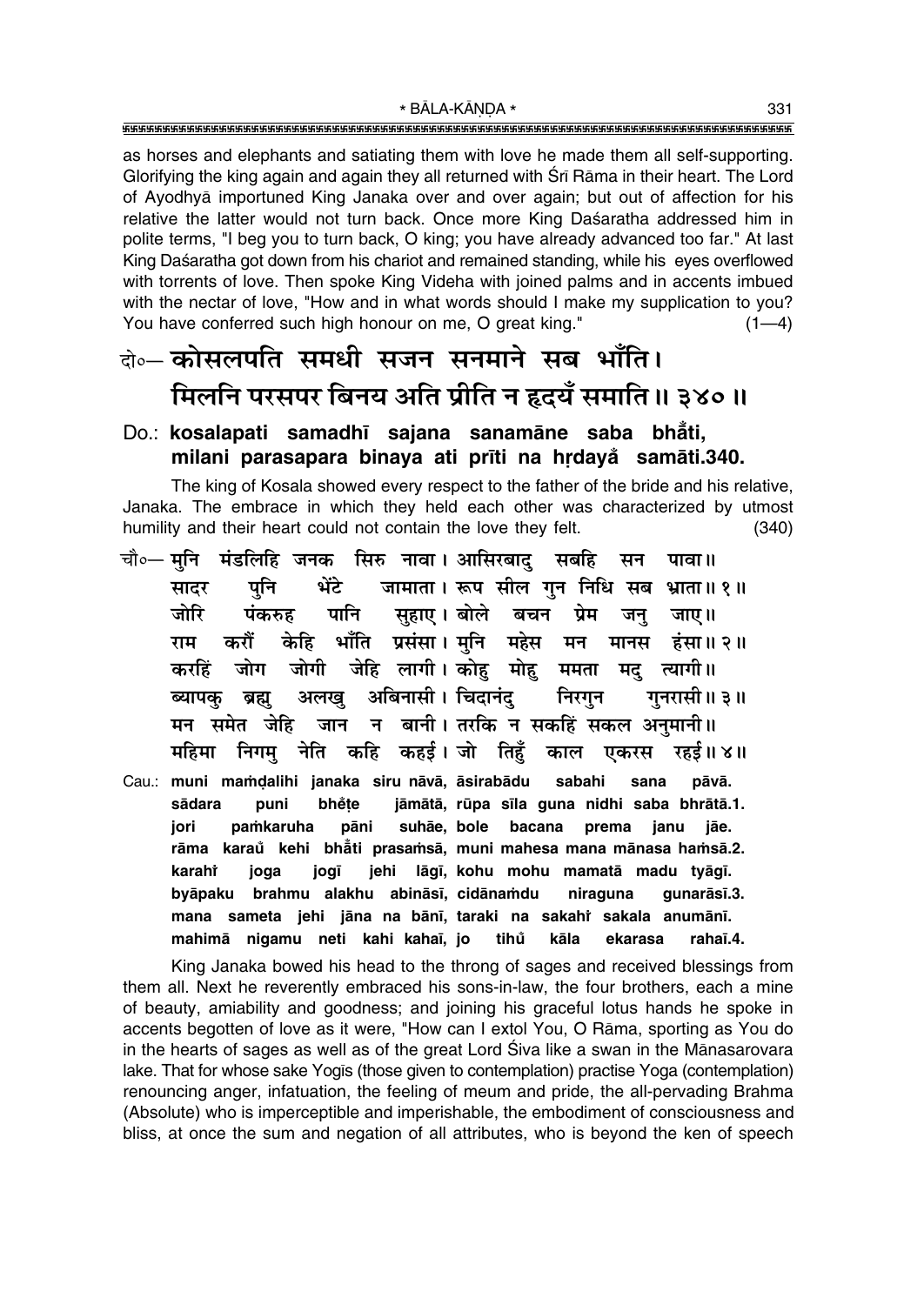and mind, who is past all speculation, but is only inferred by all and who is the same at all times- $(1-4)$ 

# वे॰ नयन बिषय मो कहँ भयउ सो समस्त सुख मूल। सबइ लाभू जग जीव कहँ भएँ ईसु अनुकुल॥३४१॥

#### Do.: nayana bisaya mo kahů bhayau so samasta sukha mūla, sabai lābhu jaga jīva kahå bhae īsu anukūla.341.

"That root of all joy has appeared before my eyes! Everything is easy of access in this world to a living being when God is propitious."  $(341)$ 

चौ०— सबहि भाँति मोहि दीन्हि बडाई। निज जन जानि लीन्ह अपनाई॥ दस सारद सेषा। करहिं कलप कोटिक भरि लेखा॥१॥ होहिं सहस राउर गुन गाथा। कहि न सिराहिं सुनहु रघुनाथा॥ मोर भाग्य कहउँ एक बल मोरें। तुम्ह रीझह सनेह सुठि मैं कछ थोरें॥ २॥ मागउँ कर जोरें। मन परिहरै चरन जनि भोरें॥ बार बार बर बचन प्रेम जन पोषे। परनकाम सनि परितोषे॥ ३॥ राम बिनय ससर सनमाने। पित कौसिक बसिष्ठ सम जाने॥ करि बर बहरि भरत सन कीन्ही। मिलि सप्रेम् पनि आसिष दीन्ही॥४॥ बिनती Cau.: sabahi bhåti mohi dīnhi baRāī, nija jana jāni līnha apanāī. hohi sahasa dasa sārada sesā, karahi kalapa kotika bhari lekhā.1. mora bhāgya rāura guna gāthā, kahi na sirāhi sunahu raghunāthā. mai kachu kahaů eka bala morě, tumha rījhahu saneha suthi thorě.2. jorė, manu pariharai carana jani bhorė. bāra bāra māgaů kara suni bara bacana prema janu poșe, pūranakāma paritose.3. rāmu kari bara binaya sasura sanamāne, pitu kausika basistha sama jāne. binatī bahuri bharata sana kīnhī, mili sapremu puni āsisa dīnhī.4.

"You have exalted me in everyway and accepted me as Your own servant. If there were ten thousand Saradas and Sesas, and if they were to count for millions of Kalpas, the tale of my good fortune, I tell You, and the record of Your virtues could not be exhausted, O Lord of Raghus. I make bold to say something on the strength of my conviction that You are pleased with the slightest devotion. I repeatedly beseech You with joined palms that my mind may never be deluded into deserting Your feet." On hearing these polite words saturated with love Srī Rāma who had all His desires fulfilled, felt gratified. With the greatest courtesy the latter honoured His father-in-law treating him on a par with His own father, Kauśika or Vasistha. The king then humbly approached Bharata and embracing him with affection gave him his blessings.  $(1-4)$ 

# बे॰- मिले लखन रिपुसूदनहि दीन्हि असीस महीस। भए परसपर प्रेमबस फिरि फिरि नावहिं सीस॥३४२॥

 $Do:$  mile lakhana ripusūdanahi dīnhi asīsa mahīsa. bhae parasapara premabasa phiri phiri nāvahi sīsa.342.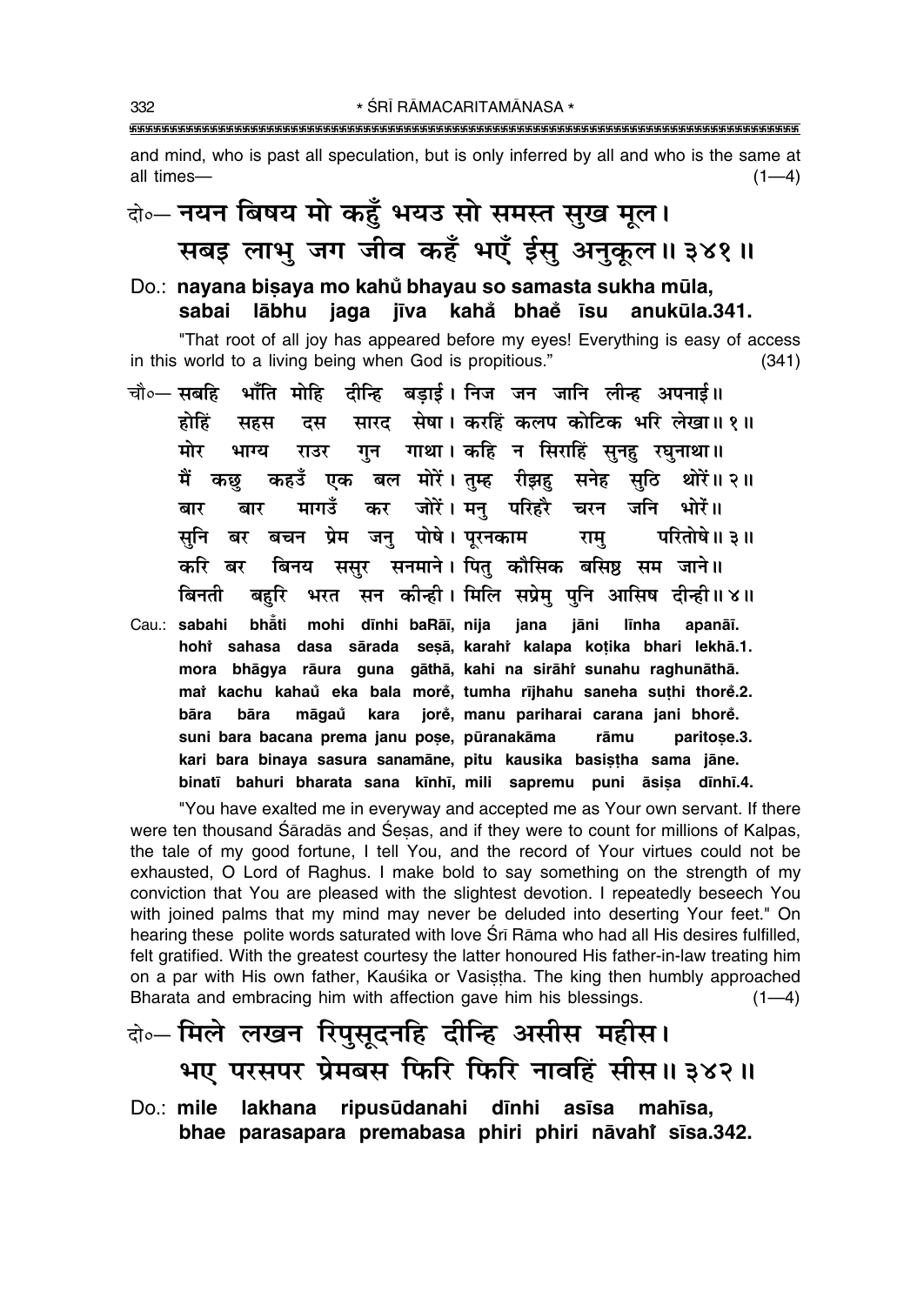Next the king embraced and blessed Laksmana and Ripusudana; overpowered by emotion they bowed their heads to one another again and again.  $(342)$ 

- बिनय बडाई। रघुपति चले संग सब भाई॥ चौ∘— बार करि बार पद जाई। चरन रेनु सिर नयनन्ह लाई॥१॥ जनक गहे कौसिक दरसन तोरें। अगमु न कछु प्रतीति मन मोरें॥ मनीस बर सून् जो सुखु सुजसु लोकपति चहहीं। करत मनोरथ सकुचत अहहीं॥२॥ सो सुखु सुजसु सुलभ मोहि स्वामी। सब सिधि तव दरसन अनुगामी॥ कीन्हि बिनय पुनि पुनि सिरु नाई। फिरे महीसु आसिषा पाई ॥ ३ ॥ बजाई। मुदित छोट बड सब समुदाई॥ निसान चली बरात रामहि निररिव नारी। पाइ नयन फल होहिं सखारी॥४॥ ग्राम नर
- Cau.: bāra kari binaya baRāī, raghupati cale samga saba bhāī. bāra janaka gahe kausika pada jāi, carana renu sira navananha lāi.1. sunu munīsa bara darasana torė, agamu na kachu pratīti mana morė. jo sukhu sujasu lokapati cahahi, karata manoratha sakucata ahahi.2. so sukhu sujasu sulabha mohi svāmī, saba sidhi tava darasana anugāmī. mahīsu kīnhi binaya puni puni siru nāī, phire āsisā pāī.3. calī barāta nisāna bajāī, mudita chota baRa saba samudāī. rāmahi nirakhi grāma nara nārī, pāi nayana phalu hohi sukhārī.4.

Paying his respectful compliments to Janaka again and again the Lord of Raghus set out on His journey with His three brothers. Janaka approached Kauśika, clasped his feet and put the dust of the same on his head and eyes. He said, "Listen, O lord of sages: to him who has been blessed with your sight nothing is unattainable; such is my heart's conviction. The joy and the bright renown which the regional lords of the universe long to have, but feel too diffident to expect—such a joy and glory has been brought within my reach; and all achievements follow on seeing you." In these words King Janaka made humble submission to Viśvāmitra, bowing his head again and again, and returned after receiving his blessings. The bridegrooms' party started on its return journey to the sound of kettledrums; all the sections, both big and small, were transported with joy. Men and women of the villages, as they gazed on Srī Rāma, felt gratified on realizing the object of their eyes.  $(1-4)$ 

- के-बीच बीच बर बास करि मग लोगन्ह सुख देत। अवध समीप पुनीत दिन पहुँची आइ जनेत॥३४३॥
- Do.: bīca bīca bara bāsa kari maga loganha sukha deta, avadha samīpa punīta dina pahůcī āi janeta.343.

Halting at convenient stages in course of the journey and gladdening the people on the roadside the marriage procession approached Ayodhya on a sacred day. (343)

बर बाजे। भेरि संख धनि हय गय गाजे॥ चौ०— हने निसान पनव राग डिंडिमीं सुहाई । सरस बाजहिं झाँझि बिरव सहनाई॥ १॥ अकनि बराता। मुदित सकल पुलकावलि गाता॥ पर जन आवत निज सदन सँवारे। हाट बाट चौहट पर द्वारे॥ २॥ निज संदर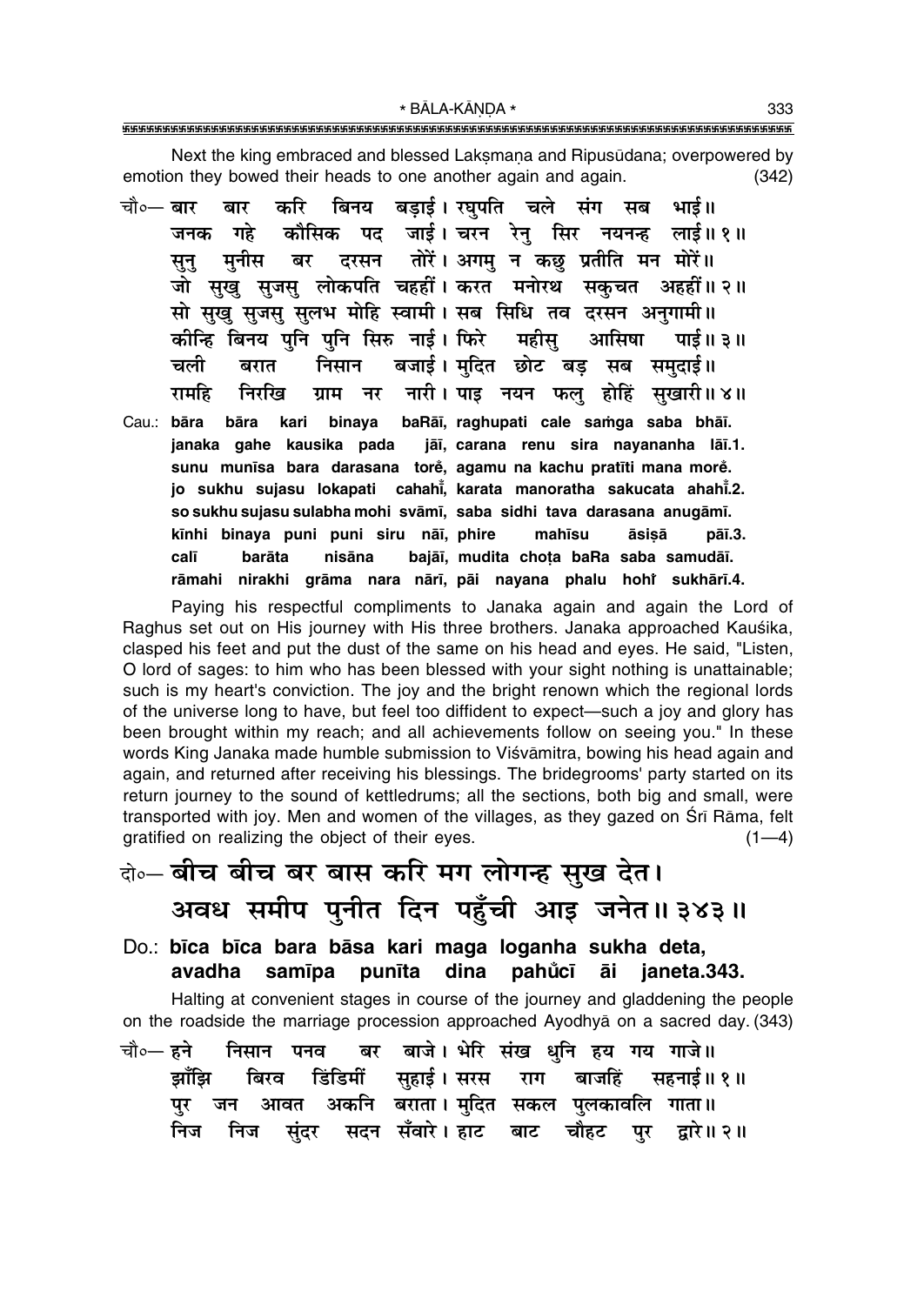|       | गलीं                                                      |        |  | सकल अरगजाँ सिंचाईं।जहँ तहँ चौकें चारु पराईं॥                                                                                                                                                                                                                                                                                                                                                                      |  |                           |                                                           |  |
|-------|-----------------------------------------------------------|--------|--|-------------------------------------------------------------------------------------------------------------------------------------------------------------------------------------------------------------------------------------------------------------------------------------------------------------------------------------------------------------------------------------------------------------------|--|---------------------------|-----------------------------------------------------------|--|
|       | बना                                                       |        |  | बजारु न जाइ बखाना। तोरन केतु पताक बिताना॥३॥                                                                                                                                                                                                                                                                                                                                                                       |  |                           |                                                           |  |
|       | सफल                                                       |        |  | पूगफल कदलि रसाला। रोपे बकुल कदंब तमाला॥                                                                                                                                                                                                                                                                                                                                                                           |  |                           |                                                           |  |
|       |                                                           |        |  | लगे सुभग तरु परसत धरनी।मनिमय आलबाल कल करनी॥४॥                                                                                                                                                                                                                                                                                                                                                                     |  |                           |                                                           |  |
| Cau.: | hane<br>jhājhi<br>pura<br>nija<br>galĭ<br>banā<br>saphala | bajāru |  | nisāna panava bara bāje, bheri samkha dhuni haya gaya gāje.<br>birava dimdimi̇̃ suhāī, sarasa rāga bājahi<br>jana āvata akani barātā, mudita sakala pulakāvali gātā.<br>nija sumdara sadana såvāre, hāta bāta cauhata pura dvāre.2.<br>sakala aragajă simcāi, jahå tahå cauke cāru<br>na jāi bakhānā, torana ketu<br>pūgaphala kadali rasālā, rope bakula<br>lage subhaga taru parasata dharanī, manimaya ālabāla |  | patāka<br>kadamba<br>kala | sahanāī.1.<br>purāī.<br>bitānā.3.<br>tamālā.<br>karanī.4. |  |

Kettledrums were beaten and good tabors sounded, accompanied by the blast of sackbuts and conchs, and the neighing of horses and trumpeting of elephants. Similarly there was a clash of cymbals and drums, while clarionets played sweet tunes. The citizens were all delighted to hear the procession coming; the hair on their body stood erect. They all decorated their own beautiful houses as well as the markets, streets, squares and gates of the city. All the lanes were watered with perfumes; here and there festal squares were filled in with elegant devices. The bazar was beautified beyond all description with festal arches, flags, banners and canopies. Trees of the areca-nut, the plantain, the mango, the Bakula, the Kadamba and the Tamala were transplanted alongwith their fruit. The beautiful trees thus planted touched the ground (on account of their being laden with fruits); they had basins of precious stones constructed around them with exquisite skill.  $(1-4)$ 

# बे- बिबिध भाँति मंगल कलस गृह गृह रचे सँवारि। सुर ब्रह्मादि सिहाहिं सब रघुबर पुरी निहारि॥३४४॥

Do.: bibidha bhåti mamgala kalasa grha grha race såvāri, sura brahmādi sihāhi saba raghubara purī nihāri.344.

Festal vases of various kinds were ranged in order in every house; Brahmā and the other gods were filled with envy to see the birthplace of Sri Rama (the Chief of Raghus).  $(344)$ 

- अवसर सोहा। रचना देखि मदन मनु मोहा॥ तेहि चौ०— **भुप** भवन मनोहरताई। रिधि सिधि सुख संपदा सुहाई॥ १॥ मंगल सगुन सब सहज सहाए। तन धरि धरि दसरथ गहँ छाए॥ जन उछाह बैदेही। कहह लालसा होहि न केही॥२॥ हेतू देखन राम जुथ जुथ मिलि चलीं सुआसिनि। निज छबि निदरहिं मदन बिलासिनि॥ सजें आरती। गावहिं जनु बहु बेष भारती॥३॥ सकल समंगल होई। जाइ न बरनि समउ सुखु सोई॥ भपति कोलाहल भवन कौसल्यादि महतारीं । प्रेमबिबस तन बिसारीं ॥ ४ ॥ राम दसा
- Cau.: bhūpa bhavanu tehi avasara sohā, racanā dekhi madana manu mohā. mamgala saguna manoharatāi, ridhi sidhi sukha sampadā suhāi.1.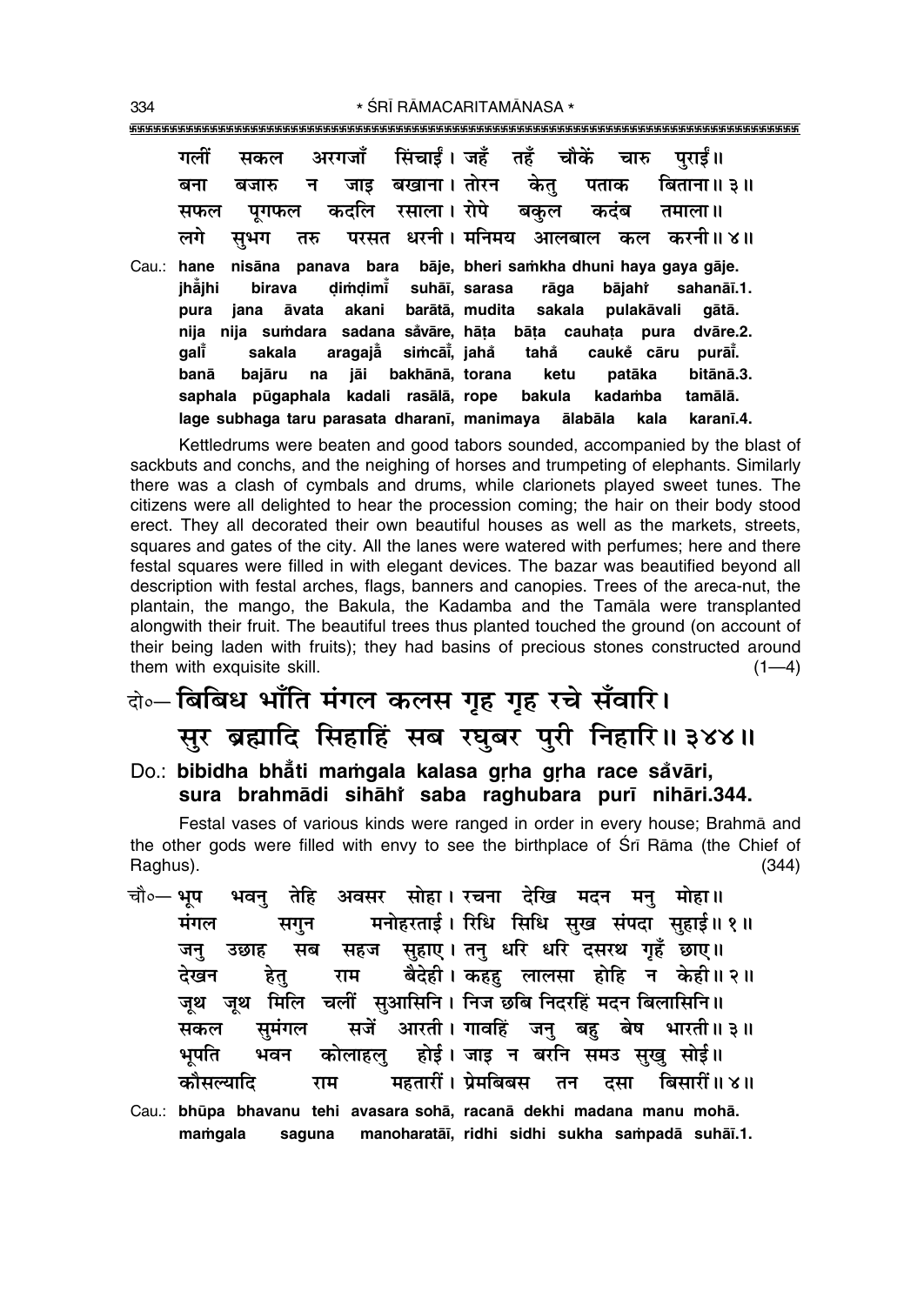| janu uchāha saba sahaja suhāe, tanu dhari dhari dasaratha grhå chāe. |                                                               |
|----------------------------------------------------------------------|---------------------------------------------------------------|
| rāma<br>hetu<br>dekhana                                              | baidehī, kahahu lālasā hohi na kehī.2.                        |
| jūtha                                                                | jūtha mili cali suāsini, nija chabi nidarahi madana bilāsini. |
| sakala                                                               | sumamgala saje āratī, gāvahi janu bahu besa bhāratī.3.        |
| bhūpati                                                              | bhavana kolāhalu hoī, jāi na barani samau sukhu soī.          |
| kausalyādi rāma                                                      | mahatāri, premabibasa tana dasā bisāri.4.                     |

The king's palace looked very charming on that occasion; its decoration captivated the heart of Cupid himself. It looked as if auspicious omens and loveliness; affluence and mystic powers, joys and smiling prosperity and all kinds of rejoicings had assumed a naturally beautiful form and taken their abode in the palace of King Dasaratha. Tell me who would not feel tempted to have a look at Śrī Rāma and Videha's Daughter? Married women, whose husbands were alive, sallied forth in troops, each eclipsing Love's consort (Rati) by her beauty. They all carried articles of good omen and were equipped with lights for waving round the bridegrooms. As they moved along singing all the way, it appeared as if Goddess Bhāratī (the goddess of speech) had appeared in so many forms. The king's palace was full of hilarious tumult; the joy of the occasion was ineffable. Kausalyā and other mothers of Śrī Rāma were so overwhelmed with emotion that they forgot their own body.  $(1-4)$ 

# दो**० दिए दान बिप्रन्ह बिपुल पूजि गनेस पुरारि।** प्रमुदित परम दरिद्र जन् पाइ पदारथ चारि॥३४५॥

#### Do.: die dāna bipranha bipula pūji ganesa purāri, **pramudita parama daridra janu påi padåratha cåri.345.**

After worshipping Lord Ganesa and the Slayer of the demon Tripura, they bestowed enormous gifts upon the Brāhmanas and were supremely delighted as an utterly indigent man who had attained the four great prizes of life. (345)

- चौ०— मोद प्रमोद बिबस सब माता। चलहिं न चरन सिथिल भए गाता॥ **राम दरस हित अति अनुरागीं। परिछनि साजु** सजन सब लागीं॥१॥ <u>बिबिध बिधान बाजने बाजे।मंगल मदित समित्राँ साजे॥</u> हरद दूब दधि पल्लव फूला।**पान प्**राफल मंगल मुला॥२॥ <u>अच्छत अंकर लोचन लाजा।मंजुल मंजरि तु</u>लसि बिराजा॥ <u>छ</u>्हे पुरट घट सहज सुहाए । मदन सकुन जनु नीड़ बनाए ॥ ३॥ सगुन सुगंध न जाहिं बखानी। मंगल सकल सजहिं सब रानी॥ **रचीं आरतीं बहुत बिधाना।**मुदित करहिं कल मंगल गाना॥४॥
- Cau.: **moda pramoda bibasa saba måtå, calahiÚ na carana sithila bhae gåtå. råma darasa hita ati anuråg∂° , parichani såju sajana saba låg∂° .1. bibidha bidhåna båjane båje, ma≈gala mudita sumitrå° såje.** harada dūba dadhi pallava phūlā, pāna pūgaphala mamgala mūlā.2. **acchata a≈kura locana låjå, ma≈jula ma≈jari tulasi biråjå. chuhe pura¢a gha¢a sahaja suhåe, madana sakuna janu n∂Ra banåe.3. saguna suga≈dha na jåhiÚ bakhån∂, ma≈gala sakala sajahiÚ saba rån∂. rac∂° årat∂° bahµuta bidhånå, mudita karahiÚ kala ma≈gala gånå.4.**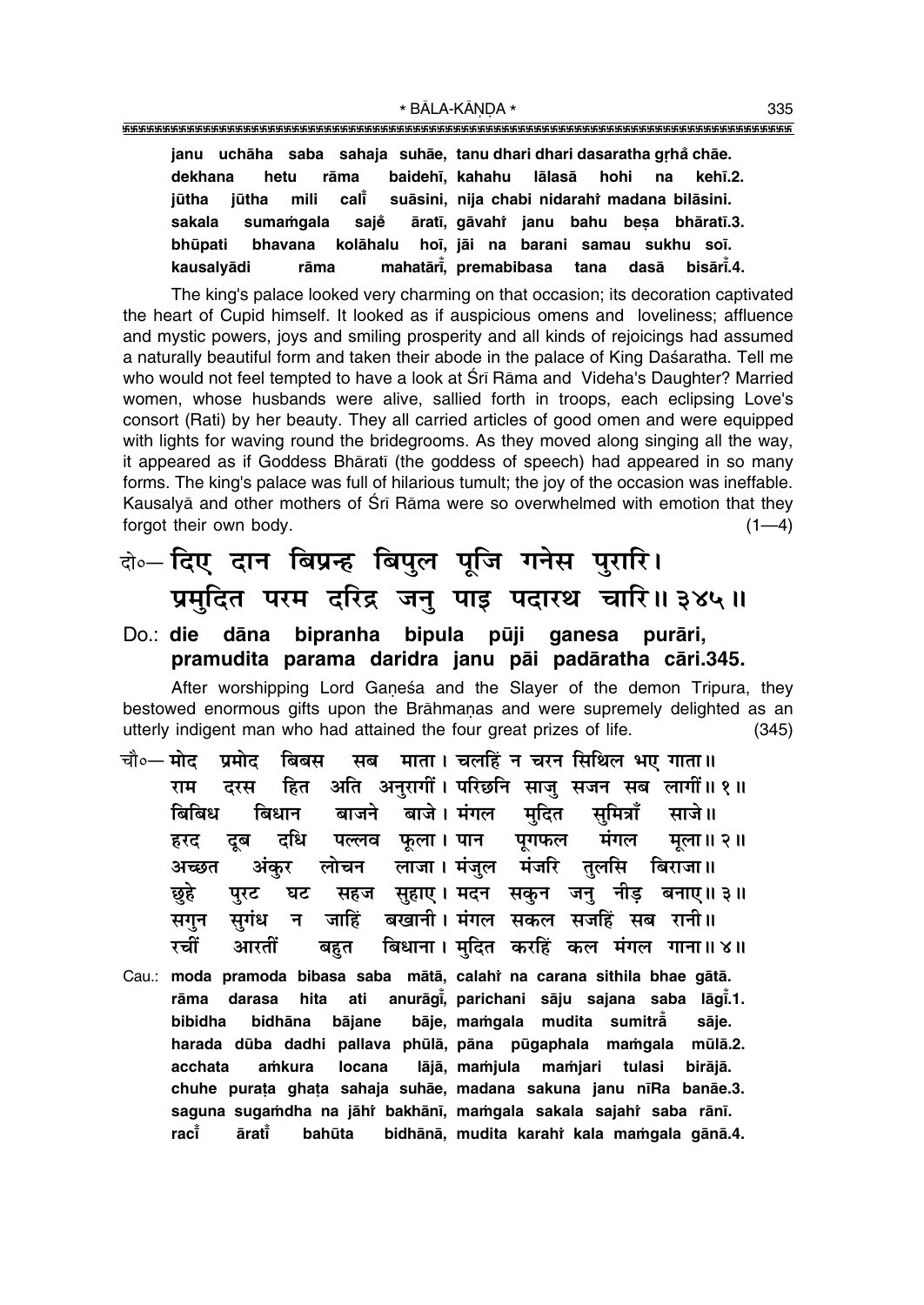All the mothers were so overcome with joy and rapture that their feet refused to walk and all their limbs began to droop as it were. Full of intense longing for a sight of Srī Rāma they began to get everything ready for the reception of their sons. Music of every kind started playing, while Sumitrå gladly got together articles of good omen such as turmeric, blades of Dūrvā grass, curds, ordinary leaves, flowers, betel-leaves, arecanuts, auspicious roots, unbroken rice, sprouts of barley, Gorocana, parched paddy and lovely blossoms of the Basil plant. Exceedingly charming gold vases, painted with various colours, looked like nests built by Cupid's own birds. Auspicious perfumes defied all description. In this way all the queens prepared all sorts of auspicious articles. They got ready rows of lights arranged in various devices for waving round their sons and with a cheerful heart sang melodious festal strains.  $(1-4)$ 

# दो∘— **कनक थार भरि मंगलन्हि कमल करन्हि लिएँ मात।** <u>चलीं मुदित परिछनि करन पुलक पल्लवित गात॥ ३४६॥</u>

#### Do.: kanaka thāra bhari mamgalanhi kamala karanhi liemāta, **cal∂° mudita parichani karana pulaka pallavita gåta.346.**

Carrying in their lotus hands salvers of gold laden with articles of good omen, the queen-mothers proceeded joyfully to greet their sons, every limb of their body throbbing with emotion. (346)

| चौ∘— धप |         | धम   |        | नभु मेचक भयऊ।सावन घन घमंडु जनु ठयऊ॥                 |  |        |                                                                           |
|---------|---------|------|--------|-----------------------------------------------------|--|--------|---------------------------------------------------------------------------|
|         | सुरतरु  |      |        |                                                     |  |        | सुमन माल सुर बरषहिं। मनहुँ बलाक अवलि मनु करषहिं॥१॥                        |
|         | मंजुल   |      |        | मनिमय बंदनिवारे। मनहुँ पाकरिपु चाप सँवारे॥          |  |        |                                                                           |
|         |         |      |        |                                                     |  |        | प्रगटहिं दुरहिं अटन्ह पर भामिनि। चारु चपल जनु दमकहिं दामिनि॥२॥            |
|         | दुंदुभि |      |        | धुनि घन गरजनि घोरा।जाचक चातक दादुर मोरा॥            |  |        |                                                                           |
|         | सूर     |      |        |                                                     |  |        | सुगंध सुचि बरषहिं बारी। सुखी सकल ससि पुर नर नारी॥३॥                       |
|         | समउ     |      |        | जानि गुर आयसु दीन्हा। पुर प्रबेसु रघुकुलमनि कीन्हा॥ |  |        |                                                                           |
|         | समिरि   |      |        |                                                     |  |        | संभु गिरिजा गनराजा। मुदित महीपति सहित समाजा॥४॥                            |
|         |         |      |        |                                                     |  |        | Cau.: dhūpa dhūma nabhu mecaka bhayaū, sāvana ghana ghamamdū janu thayaū. |
|         |         |      |        |                                                     |  |        | surataru sumana māla sura barasahi, manahu balāka avali manu karasahi.1.  |
|         | maṁjula |      |        | manimaya bamdanivāre, manahů pākaripu cāpa          |  |        | såvāre.                                                                   |
|         |         |      |        |                                                     |  |        | pragatahi durahi atanha para bhāmini, cāru capala janu damakahi dāmini.2. |
|         |         |      |        | dumdubhi dhuni ghana garajani ghorā, jācaka cātaka  |  | dādura | morā.                                                                     |
|         |         |      |        |                                                     |  |        | sura sugamdha suci baraşahî bārī, sukhī sakala sasi pura nara nārī.3.     |
|         | samau   | jāni |        |                                                     |  |        | gura āyasu dīnhā, pura prabesu raghukulamani kīnhā.                       |
|         | sumiri  |      | saṁbhū | girija ganarājā, mudita mahīpati sahita             |  |        | samājā.4.                                                                 |

The sky became dark with the fumes of burning incense, as though overhung with the fast gathering clouds of the month of Sravana (August). The gods rained down wreaths of flowers from the trees of paradise, which looked like rows of herons in their graceful flight. Lovely festoons made of Jewels looked like rainbows appearing in a row. Charming ladies, appearing on house-tops as quickly as they went out of sight, looked like the fitful flashes of lightning. The beat of drums resembled the crash of thunder; while beggars were as clamorous as the Cåtaka birds, frogs and peacocks. The gods poured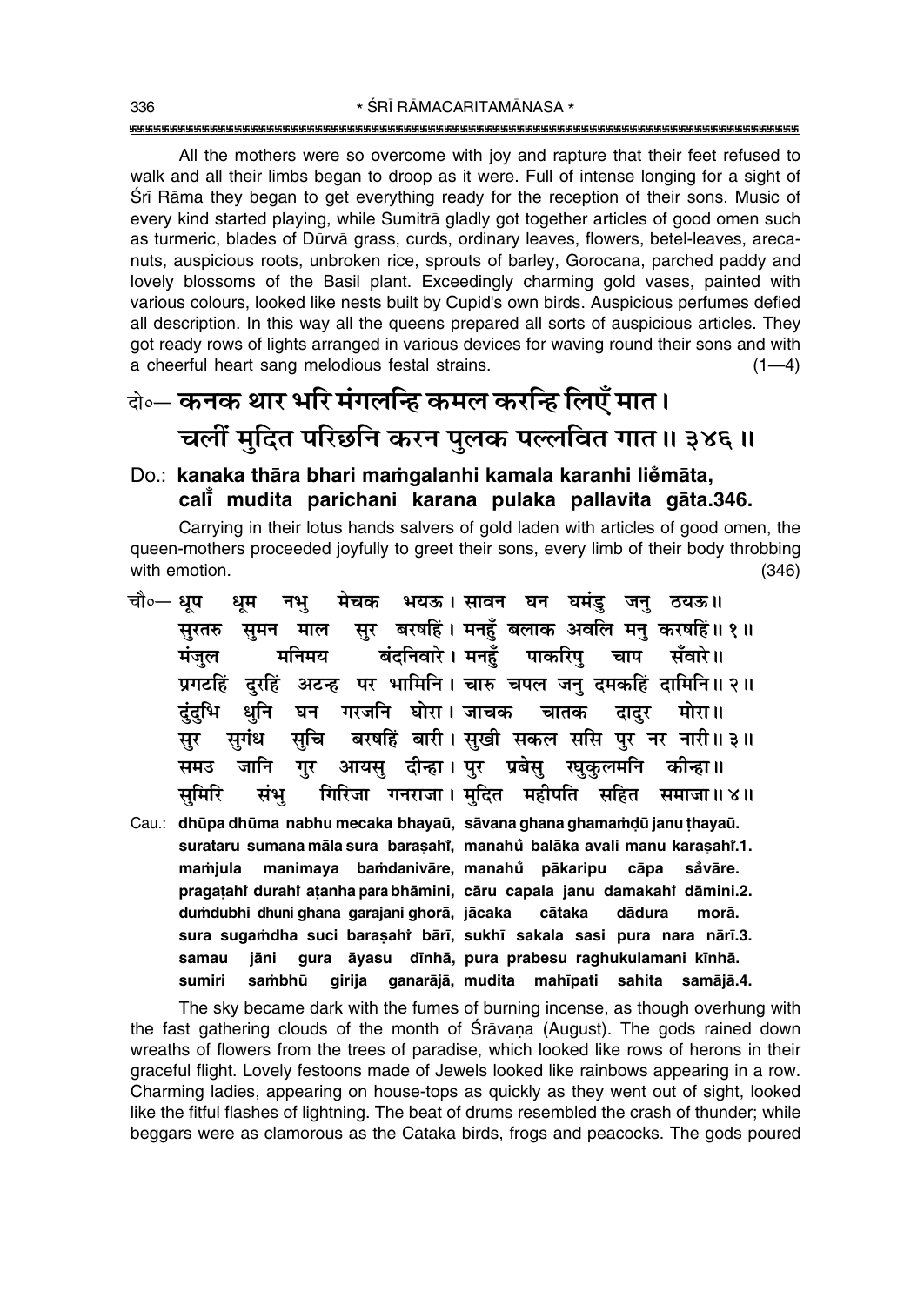down showers in the form of sacred perfumes, which gladdened the crop in the form of all the citizens. Perceiving that a propitious hour had arrived the preceptor (Vasistha) gave the word, and the jewel of Raghu's race, King Daśaratha, gladly entered the city with all his followers, fixing his mind on Bhagavān Śambhu, Goddess Pārvatī and Their son, Lord Ganeśa.  $(1-4)$ 

- बे-होहिं सगुन बरषहिं सूमन सूर दुंदुभीं बजाइ। बिबुध बधु नाचहिं मुदित मंजुल मंगल गाइ॥ ३४७॥ Do.: hohi saguna barasahi sumana sura dumdubhi bajāi,
- bibudha badhū nācahi mudita mamjula mamgala gāi.347.

Good omens manifested themselves and the gods rained down flowers to the beat of drums; while celestial dames danced for joy, singing melodious triumphal songs. (347)

- नट नागर। गावहिं जस तिह लोक उजागर॥ चौ०— मागध सत बंदि धुनि बिमल बेद बर बानी। दस दिसि सुनिअ सुमंगल सानी॥१॥ जय बाजन लागे। नभ सुर नगर लोग अनुरागे॥ बाजने बिपल न जाहीं। महा मुदित मन सुख न समाहीं॥ २॥ बने बराती बरनि परबासिन्ह राय जोहारे । देखत रामहि भए सखारे॥ तब मनिगन चीरा। बारि बिलोचन पलक सरीरा॥३॥ करहिं निछावरि मुदित पुर नारी। हरषहिं निरखि कुअँर बर चारी॥ आरति करहिं ओहार उघारी। देखि दुलहिनिन्ह होहिं सुखारी॥४॥ सिबिका सुभग
- Cau.: māgadha sūta bamdi nata nāgara, gāvahi jasu tihu loka ujāgara. jaya dhuni bimala beda bara bānī, dasa disi sunia sumamgala sānī.1. bipula bājane bājana lāge, nabha sura nagara loga anurāge. barātī jāhi, mahā mudita mana sukha na samāhi.2. bane barani na purabāsinha rāya johāre, dekhata rāmahi bhae sukhāre. taba nichāvari manigana cīrā, bāri bilocana pulaka sarīrā.3. karahi ārati mudita pura nārī, harasahi nirakhi kuåra bara cārī. karahi sibikā subhaga ohāra ughārī, dekhi dulahininha hohr sukhārī.4.

Bards, minstrels, rhapsodists and skilled dancers chanted the glory of Him (Srī Rāma) who illumines all the three worlds. Auspicious shouts of victory and the sacred and melodious chanting of the Vedas were heard in all the ten directions. Musical instruments of all kinds began to play; gods in heaven and men in the city were enraptured alike. Members of the bridegroom's party looked smart beyond description. They were highly delighted and could not contain themselves for joy. The people of Ayodhyā then greeted the king, and were gladdened at the very sight of Srī Rāma. They scattered about Him jewels and vestments; their eyes were full of tears and their body thrilled over. The women of the city gladly waved lights around His head and rejoiced to see the four noble princes. They were all the more gratified when they lifted the curtains of the beautiful palanquins and beheld the brides.  $(1-4)$ 

बे-एहि बिधि सबही देत सुखु आए राजदुआर। मुदित मातु परिछनि करहिं बधुन्ह समेत कुमार॥ ३४८॥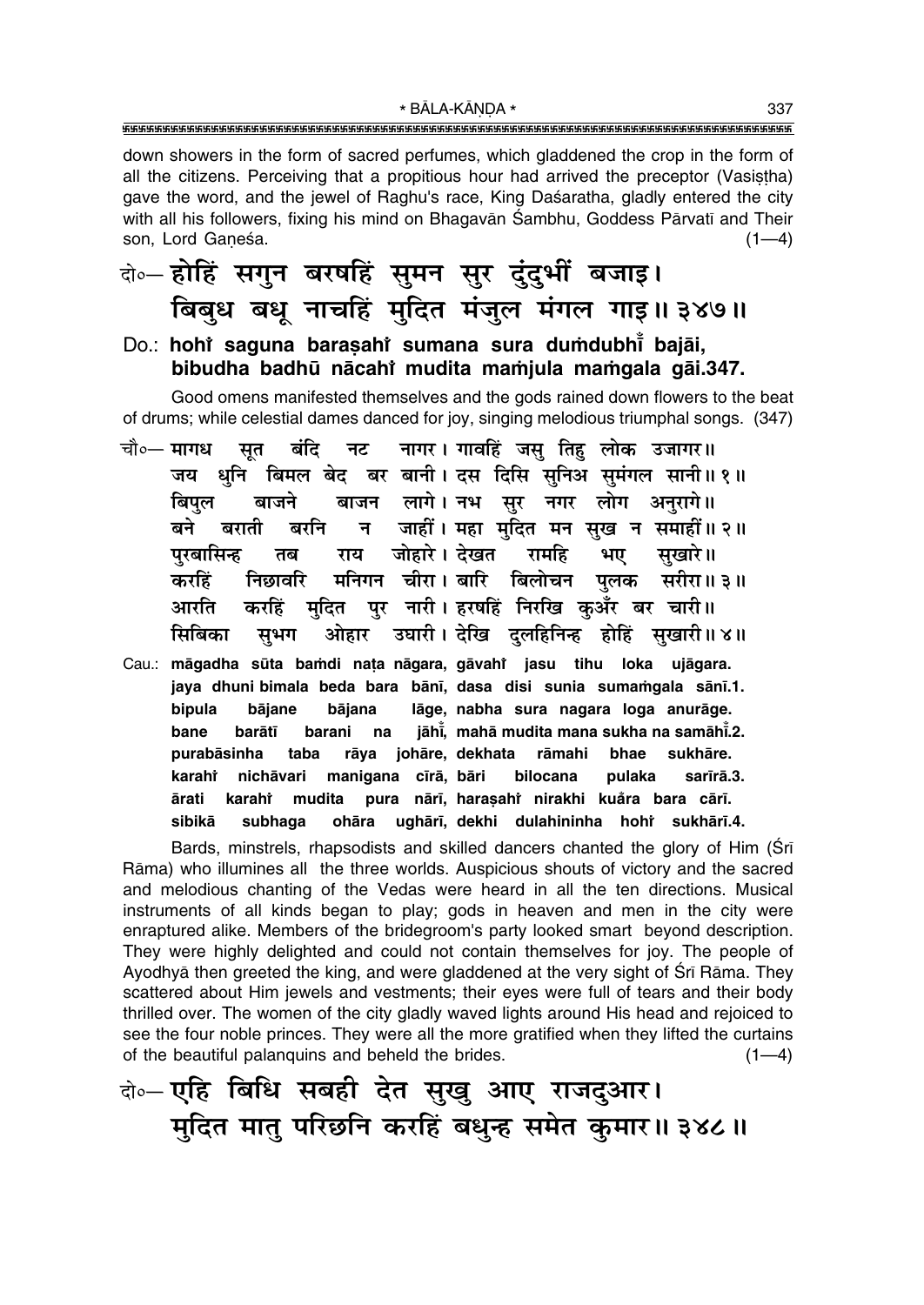#### $Do:$   $ehi$ bidhi sabahī deta sukhu āe rājaduāra, mudita mātu parichani karahi badhunha sameta kumāra.348.

Thus gladdening the heart of all they arrived at the entrance of the royal palace; the delighted mothers waved lights over the princes and their brides.  $(348)$ 

चौ०— करहिं बारा। प्रेम प्रमोद आरती बारहिं कहै को पारा ॥ जाती। करहिं निछावरि अगनित भाँती॥१॥ भूषन मनि पट नाना सत चारी। परमानंद समेत देखि महतारी ॥ बधन्न मगन पनि पनि सीय राम छबि देखी। मदित सफल जग जीवन लेखी॥२॥ सखीं सीय मुख पुनि पुनि चाही। गान करहिं निज सुकृत सराही॥ छन देवा । नाचहिं बरषहिं समन छनहिं गावहिं लावहिं सेवा॥ ३॥ देखि मनोहर चारिउ जोरीं। सारद हँदोरीं ॥ उपमा सकल देत न बनहिं निपट लघु लागीं। एकटक रहीं अनरागीं॥ ४॥ रूप Cau.: karahî āratī bāraht bārā, premu pramodu kahai ko pārā. bhūsana mani pata nānā jātī, karahr nichāvari aganita bhåtī.1. badhunha sameta dekhi suta cārī, paramānamda magana mahatārī. puni puni sīya rāma chabi dekhī, mudita saphala jaga jīvana lekhī.2. sakhi sīya mukha puni puni cāhī, gāna karaht nija sukrta sarāhī. barasahi sumana chanahi chana devā, nācahi qāvahř lāvahř sevā.3. cāriu iori, sārada upamā dhådhort. dekhi manohara sakala deta na banahi nipata laghu lāgi, ekataka rūpa anurāgi.4. rahi

They waved lights again and again; the love and rapture which they felt in their heart was beyond all words. They scattered about their sons and daughters-in-law ornaments, jewels and costumes of various kinds and numberless other articles. The queen-mothers were enraptured to behold their four sons alongwith their brides. As they gazed again and again on the beauty of Sita and Rama they felt delighted and regarded the object of their life in this world as realized. The queen-mothers' companions, as they gazed on Sita's countenance over and over again, sang and extolled their good fortune. Moment after moment the gods rained down flowers, danced and sang and offered their homage. Seeing the four charming couples Goddess Śāradā ransacked all her stock of similes, but her choice fell on none; they appeared too trivial. She therefore stood gazing with unwinking eyes, enchanted with their beauty.  $(1-4)$ 

# बे॰- निगम नीति कुल रीति करि अरघ पाँवड़े देत। बधुन्ह सहित सुत परिछि सब चलीं लवाइ निकेत॥ ३४९॥

#### Do.: nigama nīti kula rīti kari aragha pāvaRe deta, badhunha sahita suta parichi saba cali lavāi niketa.349.

After performing the rites prescribed by the Vedas or family usage the queenmothers waved lights over all the princes and their brides and conducted them to the palace, offering water to them as a mark of respect and spreading carpets along the way.  $(349)$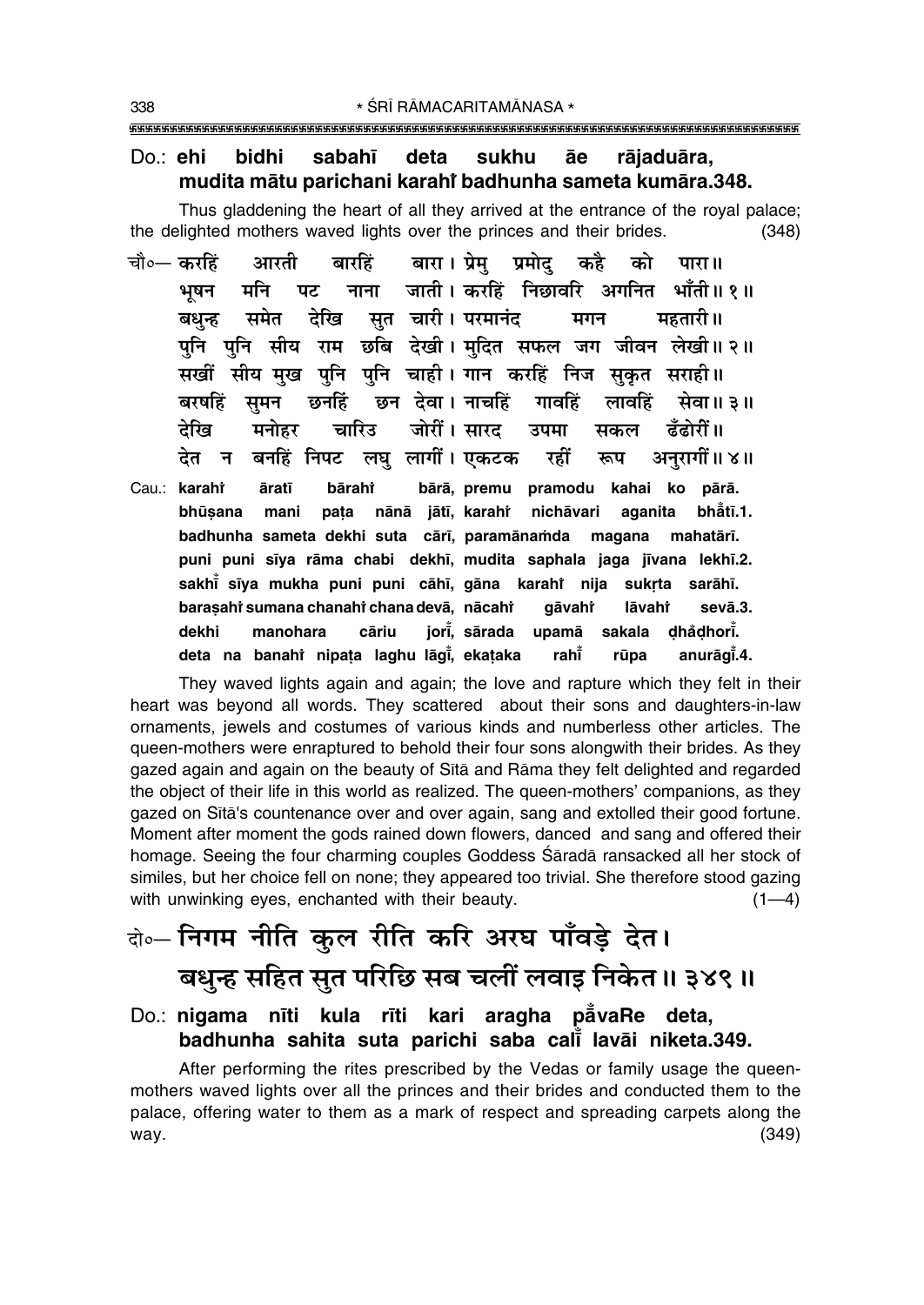\* BĀLA-KĀNDA \*

|       |        |      | चौ∘— चारि सिंघासन सहज सुहाए । जनु मनोज निज हाथ बनाए ॥ |  |  |                                                                 |  |
|-------|--------|------|-------------------------------------------------------|--|--|-----------------------------------------------------------------|--|
|       |        |      |                                                       |  |  | तिन्ह पर कुअँरि कुअँर बैठारे।सादर पाय पुनीत पखारे॥१॥            |  |
|       |        |      | धूप दीप नैबेद बेद बिधि।पूजे बर दुलहिनि मंगलनिधि॥      |  |  |                                                                 |  |
|       | बारहिं |      |                                                       |  |  | बार आरती करहीं।ब्यजन चारु चामर सिर ढरहीं॥२॥                     |  |
|       |        |      | बस्तु अनेक निछावरि होहीं। भरीं प्रमोद मात् सब सोहीं॥  |  |  |                                                                 |  |
|       |        |      |                                                       |  |  | पावा परम तत्व जनु जोगीं।अमृतु लहेउ जनु संतत रोगीं॥३॥            |  |
|       |        |      | जनम रंक जनु पारस पावा।अंधहि लोचन लाभु सुहावा॥         |  |  |                                                                 |  |
|       |        |      |                                                       |  |  | मूक बदन जनु सारद छाई।मानहुँ समर सूर जय पाई॥४॥                   |  |
| Cau.: | cāri   |      |                                                       |  |  | simghāsana sahaja suhāe, janu manoja nija hātha banāe.          |  |
|       | tinha  |      |                                                       |  |  | para kuåri kuåra baithāre, sādara pāya punīta pakhāre.1.        |  |
|       |        |      |                                                       |  |  | dhūpa dīpa naibeda beda bidhi, pūje bara dulahini mamgalanidhi. |  |
|       | bārahi | bāra |                                                       |  |  | āratī karahī, byajana cāru cāmara sira dharahī.2.               |  |
|       |        |      |                                                       |  |  | bastu aneka nichāvari hohī, bharī pramoda mātu saba sohī.       |  |
|       |        |      |                                                       |  |  | pāvā parama tatva janu jogi, amrtu laheu janu samtata rogi.3.   |  |
|       |        |      |                                                       |  |  | janama ramka janu pārasa pāvā, amdhahi locana lābhu suhāvā.     |  |
|       | mūka   |      |                                                       |  |  | badana janu sārada chāī, mānahů samara sūra jaya pāī.4.         |  |

There were four exquisitely beautiful thrones, which had been fashioned by Cupid with his own hands as it were; the queen-mothers seated the brides and the bridegrooms on them and reverently laved their holy feet. They then worshipped the blessed couples in accordance with the Vedic ritual by offering them incense, light and oblations of food. They passed lights around them again and again and waved beautiful fans and chowries over their heads. They scattered offerings of various kinds about them; the mothers were as full of exultation as a Yogī who has realized the highest truth, or as a lifelong patient who has been able to lay his hands on nectar or as a born pauper who has stumbled on a philosopher's stone, or as a blind man who has regained a good vision, or as a dumb fellow, whose tongue has been transfused with the eloquence of Sarada, the goddess of speech, or even as a hero who has triumphed in battle.  $(1-4)$ 

- बे॰- एहि सुख ते सत कोटि गुन पावहिं मातु अनंदु। भाइन्ह सहित बिआहि घर आए रघुकुलचंदु॥३५० (क)॥ लोक रीति जननीं करहिं बर दुलहिनि सकुचाहिं। मोदु बिनोदु बिलोकि बड़ रामु मनहिं मुसुकाहिं॥ ३५०(ख)॥
- Do.: ehi sukha te sata koți guna pāvahi mātu anamdu, bhainha sahita biāhi qhara āe raghukulacamdu.350(A). loka janani karahi bara dulahini sakucāhi, rīti binodu biloki baRa rāmu manahi musukāhi.350(B). modu

The mothers derived joy millions of times greater than the joys mentioned above; for in their case it was the Delighter of Raghu's race Himself who had returned home with His brothers duly married. As the mothers performed the traditional rites the brides and their grooms felt shy; while Srī Rāma smiled within Himself on perceiving the ecstasy and merriment of the occasion.  $(350 \text{ A-B})$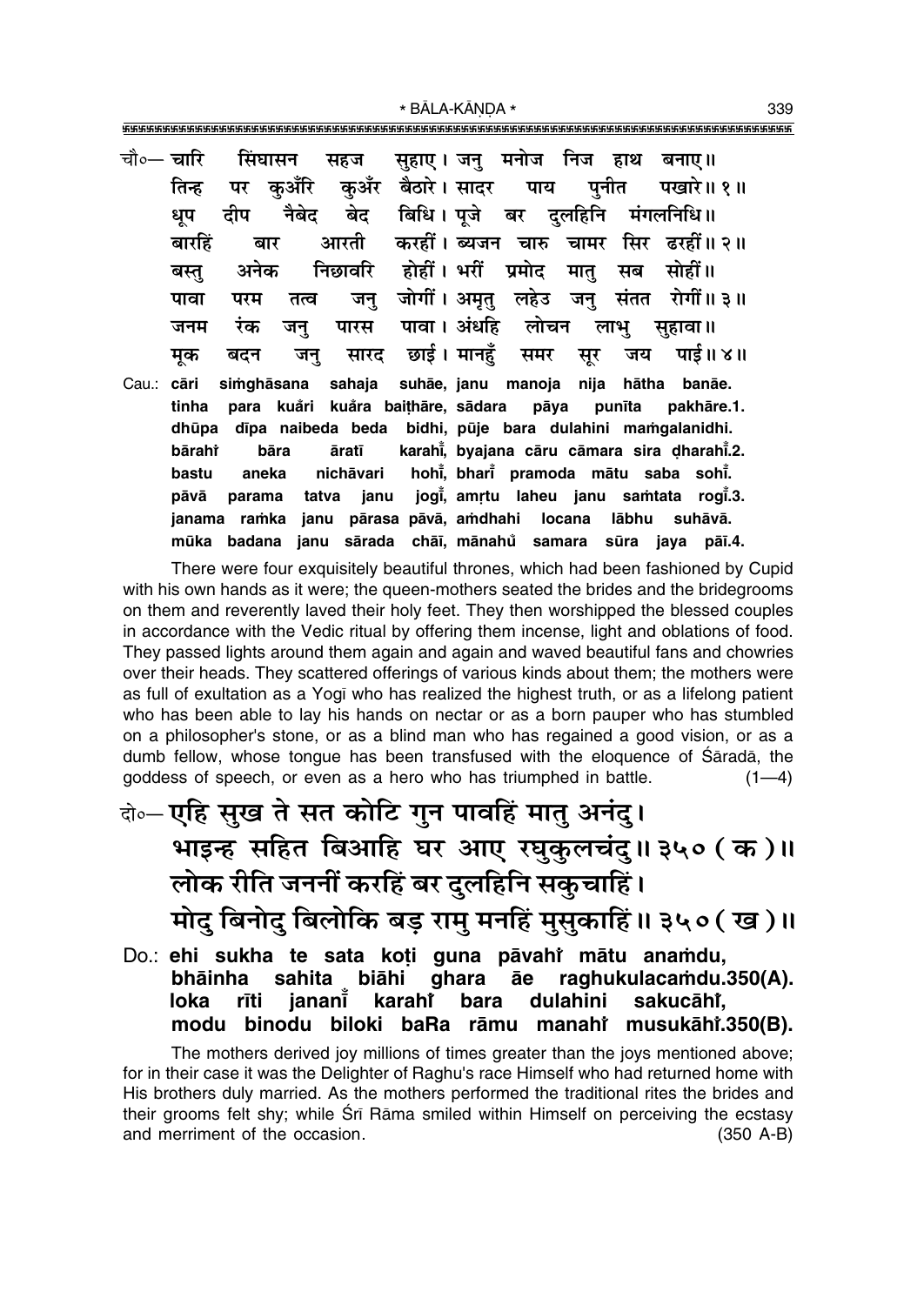- चौ०— देव नीकी। पजीं सकल पितर पजे बिधि जी की।। बासना सहित सबहि बंदि मार्गाहें बरदाना। भाइन्ह राम कल्याना॥ १॥ देहीं। मदित मात अंचल भरि लेहीं॥ अंतरहित आसिष सुर बोलि लीन्हे। जान बसन मनि भषन दीन्हे॥ २॥ बराती भपति रामहि। मंदित गए सब निज निज धामहि॥ आयस पाड राखि उर पहिराए। घर घर बाजन लगे पर नर नारि सकल बधाए। ३॥ जोड़ जोई। प्रमदित जाचहिं राउ देहिं सोड सोई॥ जाचक जन सेवक बजनिआ नाना। परन किए सनमाना ॥ ४ ॥ सकल दान
- bidhi nīkī, pūjī Cau.: deva pitara pūje sakala bāsanā iī kī. bamdi māgahi baradānā, bhāinha sabahi sahita rāma kalyānā.1. dehi, mudita mātu amcala bhari lehi. amtarahita sura āsisa līnhe, jāna basana mani bhūsana dīnhe.2. bhūpati boli barātī āyasu rākhi ura rāmahi, mudita gae saba nija nija dhāmahi. pāi pura nara nāri sakala pahirāe, ghara ghara bājana lage badhāe.3. jācaka jana jācaht ioi joī, pramudita rāu deht soi soī. nānā, pūrana kie dāna sevaka sakala bajaniā sanamānā.4.

The mothers gratefully worshipped the gods and manes with due ceremony; for all the cravings of their heart had been satisfied. Bowing to all they begged as a boon the welfare of Rāma and His brothers. The gods conferred their blessings all unseen, and the mothers gladly received them by spreading the end of their garment (as a token of respect). The king sent for those who had joined the marriage party and gave them vehicles, wearing apparel, jewels and ornaments. Having received the king's permission and enshrining Srī Rāma's image in their heart they joyfully returned each to his own house. All the men and women of the city were invested with garments and jewels and there was jubilant music in every home. The king in his exultation gave whatever the mendicants asked for. Every attendant and every musician was sated with gifts and kind attentions.  $(1-4)$ 

केन्टेहिं असीस जोहारि सब गावहिं गुन गन गाथ। तब गुर भूसुर सहित गुहूँ गवनु कीन्ह नरनाथ॥३५१॥

#### Do.: dehi asīsa johāri saba gāvahi guna gana gātha, taba gura bhūsura sahita grhẳgavanu kīnha naranātha.351.

They all saluted and invoked blessing upon the king and sang his praises, and thereafter the king, accompanied by his preceptor and other Brāhmanas, proceeded to the palace.  $(351)$ 

|  |  | चौ∘— जो     बसिष्ट    अनुसासन     दीन्ही । लोक   बेद   बिधि   सादर   कीन्ही ॥ |  |  |  |
|--|--|-------------------------------------------------------------------------------|--|--|--|
|  |  | भूसुर भीर देखि सब रानी।सादर उठीं भाग्य बड़ जानी॥१॥                            |  |  |  |
|  |  | पाय पखारि सकल अन्हवाए।पूजि भली बिधि भूप जेवाँए॥                               |  |  |  |
|  |  | आदर दान प्रेम परिपोषे।देत असीस चले मन तोषे॥२॥                                 |  |  |  |

340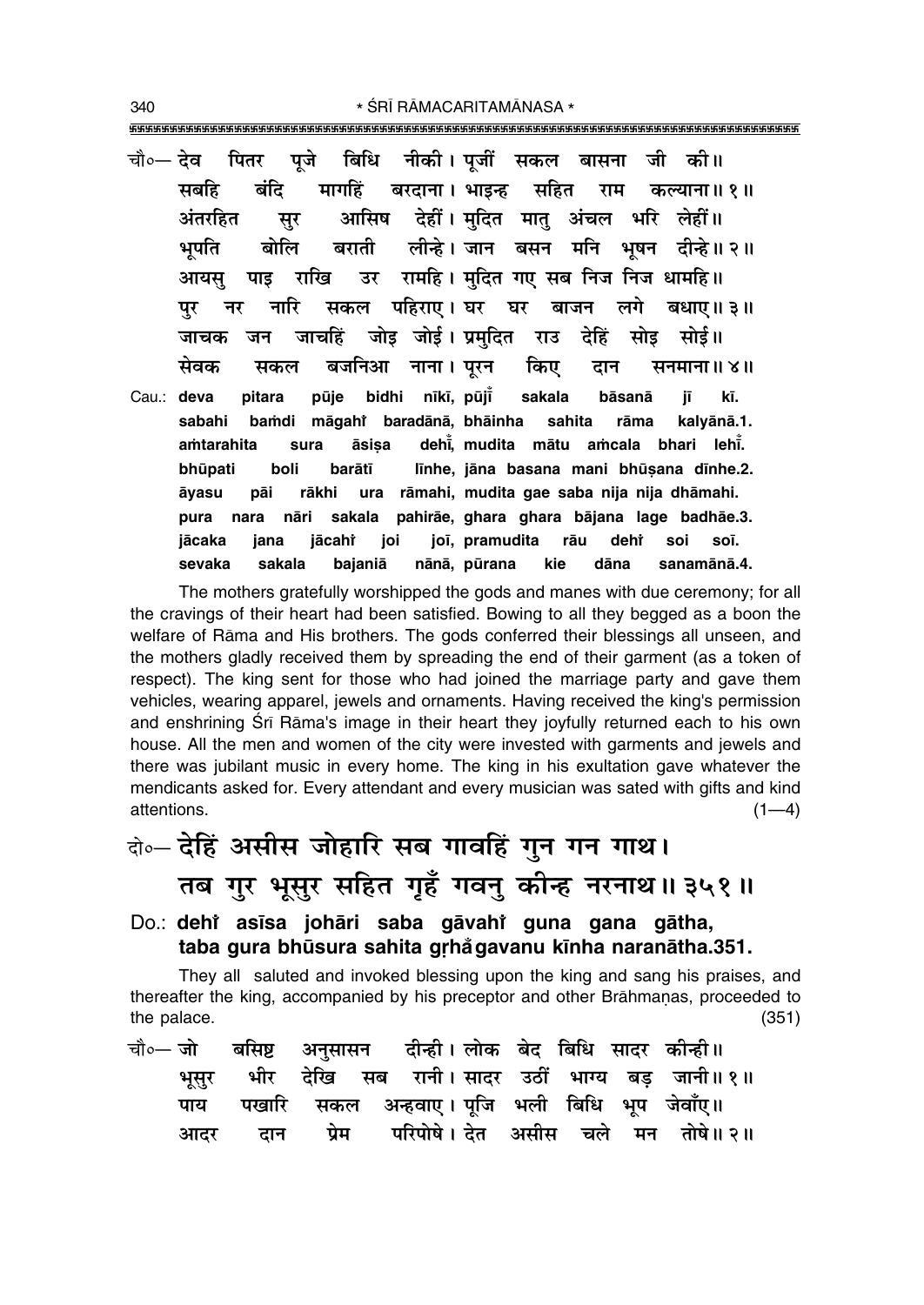\* BĀLA-KĀNDA \*

|                 | बिधि कीन्हि गाधिसुत पूजा। नाथ मोहि सम धन्य न दूजा॥<br>बह            |
|-----------------|---------------------------------------------------------------------|
|                 | प्रसंसा भूपति भूरी। रानिन्ह सहित लीन्हि पग धूरी॥ ३॥<br>कीन्हि       |
|                 | भीतर भवन दीन्ह बर बासू।मन जोगवत रह नृपु रनिवासू॥                    |
|                 | पुजे गुर पद कमल बहोरी।कोन्हि बिनय उर प्रीति न थोरी॥४॥               |
| Cau.: <b>jo</b> | basista anusāsana dīnhī, loka beda bidhi sādara kīnhī.              |
|                 | bhūsura bhīra dekhi saba rānī, sādara uthī bhāgya baRa jānī.1.      |
|                 | pakhāri sakala anhavāe, pūji bhalī bidhi bhūpa jevāe.<br>pāya       |
|                 | dāna prema paripose, deta asīsa cale mana tose.2.<br>ādara          |
|                 | bahu bidhi kīnhi gādhisuta pūjā, nātha mohi sama dhanya na dūjā.    |
|                 | prasamsā bhūpati bhūrī, rāninha sahita līnhi paga dhūrī.3.<br>kīnhi |
|                 | bhītara bhavana dīnha bara bāsū, mana jogavata raha nrpu ranivāsū.  |
|                 | gura pada kamala bahorī, kīnhi binaya ura prīti na thorī.4.<br>pūje |

Under Vasistha's directions he reverently performed all the ceremonies prescribed either by usage or by the Veda. The queens, on seeing a crowd of Brāhmanas, deemed themselves most fortunate and all rose to greet them. They laved the feet of the holy ones and helped them all perform their ablutions; while the king duly worshipped and entertained them at meal. Overwhelmed with the host's civility, gifts and love, they departed glad of heart invoking blessings on him. To Gādhi's son (Viśvāmitra) he paid homage in various ways and said, "My lord, there is no one so blessed as I am." The king lavished his praises on him and took the dust of his feet with his queens. He assigned the sage a fine quarter in his own palace, while the king and his whole gynaeceum kept a vigilant eye on his wants even though unexpressed. Again he adored the lotus feet of his preceptor (Vasistha) and made humble submission to him with great affection in his heart.  $(1-4)$ 

# के-बधुन्ह समेत कुमार सब रानिन्ह सहित महीसु। पुनि पुनि बंदत गुर चरन देत असीस मुनीसु॥३५२॥

#### Do.: badhunha sameta kumāra saba rāninha sahita mahīsu, puni puni bamdata gura carana deta asisa munisu.352.

All the princes with their brides and the king with his queens bowed to the preceptor's feet again and again, while the great sage invoked blessings on them all.  $(352)$ 

|       |  | चौ∘— बिनय  कीन्हि  उर  अति  अनुरागें। सुत  संपदा  राखि  सब  आगें॥ |  |  |
|-------|--|-------------------------------------------------------------------|--|--|
|       |  | नेगु मागि मुनिनायक लीन्हा।अासिरबादु बहुत बिधि दीन्हा॥१॥           |  |  |
|       |  | उर धरि रामहि सीय समेता। हरषि कीन्ह गुर गवनु निकेता॥               |  |  |
|       |  | बिप्रबधु सब भूप बोलाईं। चैल चारु भूषन पहिराईं॥ २॥                 |  |  |
|       |  | बहुरि बोलाइ सुआसिनि लीन्हीं। रुचि बिचारि पहिरावनि दीन्हीं॥        |  |  |
|       |  | नेगी नेग जोग सब लेहीं।क्तचि अनुरूप भूपमनि देहीं॥३॥                |  |  |
| प्रिय |  | पाहुने पूज्य जे जाने।भूपति भली भाँति सनमाने॥                      |  |  |
| देव   |  | देखि रघुबीर बिबाहू।बरषि प्रसून प्रसंसि उछाहू॥४॥                   |  |  |

Cau.: binaya kīnhi anurāgě, suta sampadā rākhi saba āgě. ura ati negu māgi munināvaka līnhā, āsirabādu bahuta bidhi dīnhā.1.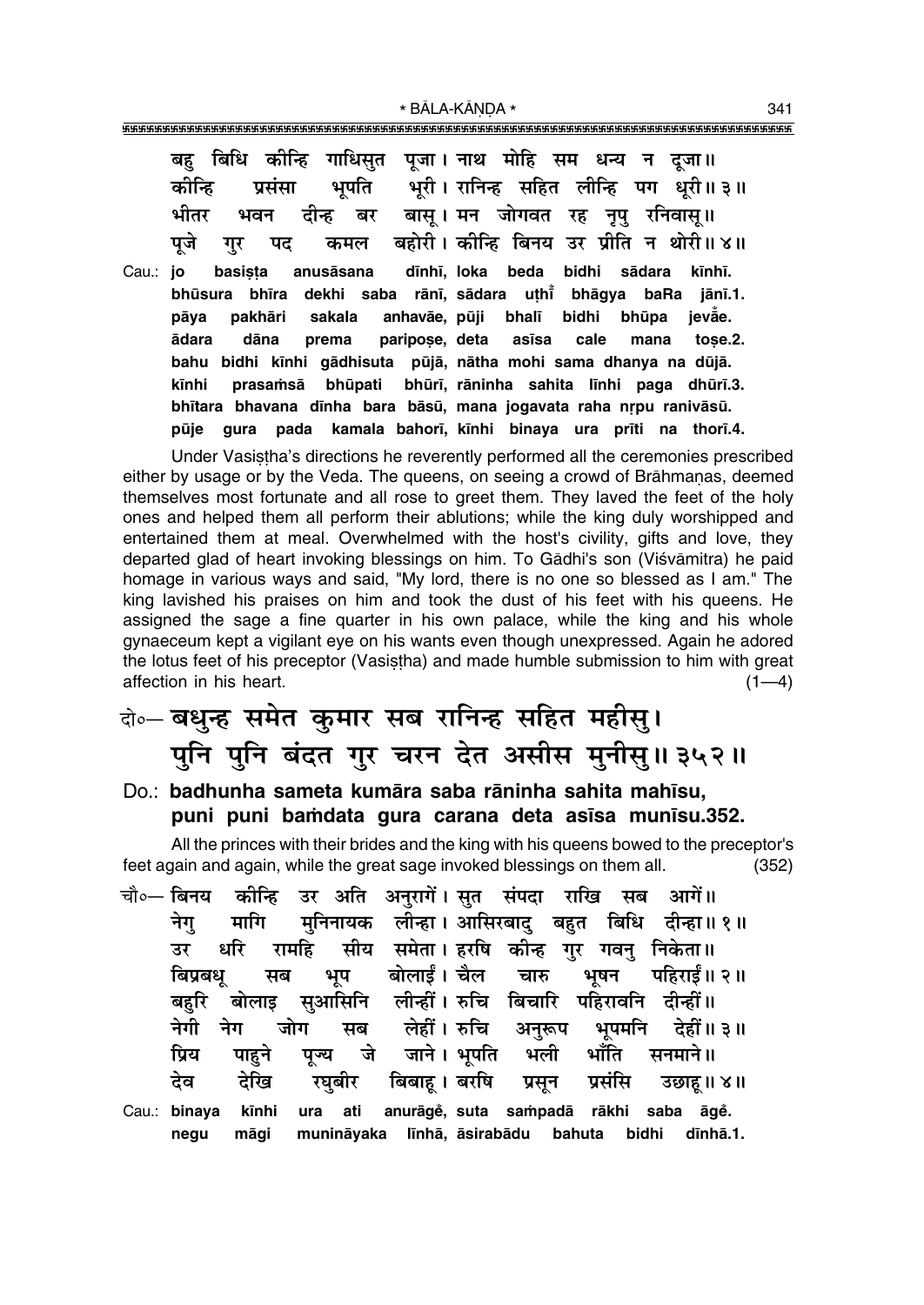| ura    |            | dhari rāmahi sīya |             |             |              |                    | sametā, harasi kīnha gura gavanu niketā. |                                           |
|--------|------------|-------------------|-------------|-------------|--------------|--------------------|------------------------------------------|-------------------------------------------|
|        | biprabadhū | saba              | bhūpa       |             | bolāi, caila | cāru               | bhūsana                                  | pahirāī.2.                                |
| bahuri |            | bolāi             | suāsini     | līnhī, ruci |              | bicāri             | pahirāvani                               | dīnhī.                                    |
| negī   | nega       | ioga              | saba        |             |              | lehi, ruci anurūpa | bhūpamani                                | dehī̃.3.                                  |
| priya  | pāhune     |                   | ie<br>pūjya |             |              |                    | jāne, bhūpati bhalī bhåti sanamāne.      |                                           |
| deva   | dekhi      |                   | raghubīra   |             |              |                    |                                          | bibāhū, barasi prasūna prasamsi uchāhū.4. |

With his heart overflowing with love he made entreaties to the Guru and placed his sons and all his wealth before him. The great sage, however, asked for and accepted only his customary due (as a family priest) for the ceremonial occasion and blessed him in profusion. And with the image of Sītā and Rāma installed in his heart he gladly proceeded to his own residence. The king then summoned all the Brāhmana dames, and invested them with beautiful robes, and ornaments. He next sent for the married women of the city (whose husbands were alive and who, though born in Ayodhyå, were married elsewhere) and presented them with garments of their liking. All those who were entitled to receive gifts and presents on ceremonial occasions received their dues from the jewel of kings, who rewarded them according to their choice; and the king duly honoured those guests whom he regarded as worthy of affection and adoration. The gods who witnessed  $\sin$  Rāma's wedding rained down flowers, while applauding the jubilation— (1—4)

# दो**० चले निसान बजाइ सुर निज निज पुर सुख पाइ। कहत परसपर राम जसु प्रेम न हृदयँ समाइ॥३५३॥**

#### Do.: **cale nisåna bajåi sura nija nija pura sukha påi, kahata parasapara rāma jasu prema na hrdaya samāi.353.**

And with beat of drum the celestials gladly proceeded each to his abode, talking to one another of Śrī Rāma's glory with their heart overflowing with love. (353)

- चौ०— सब बिधि सबहि समदि नरनाहू। रहा हृदयँ भरि पूरि उछाहू॥ जहँ रनिवास् तहाँ पग् धारे। सहित बहटिन्ह कुअँर निहारे॥ १॥ िलए गोद करि मोद समेता। को कहि सकइ भयउ सख जेता॥ **बधू सप्रेम गोद बैठारीं।** बार बार हियँ हरषि दुलारीं॥२॥ देखि समाजु मुदित रनिवासू।**सब कें उर अनंद कियो बासू**॥ कहेउ भूप जिमि भयउ बिबाहू। सुनि सुनि हरषु होत सब काहू॥ ३॥ जनक राज गुन सीलु बडाई। प्रीति रीति संपदा सहाई॥ ेबहबिधि भूप भाट जिमि बरनी।**रानीं सब प्रमदित सनि करनी॥४॥**
- Cau.: saba bidhi sabahi samadi naranāhū, rahā hrdaya bhari pūri uchāhū. **jaha° ranivåsu tahå° pagu dhåre, sahita bahµu¢inha kua°ra nihåre.1. lie goda kari moda sametå, ko kahi sakai bhayau sukhu jetå. badhµu saprema goda bai¢hår∂° , båra båra hiya hara¶i dulår∂ ° ° .2. dekhi samåju mudita ranivåsµu, saba ke ura ana≈da kiyo båsµu. °** kaheu bhūpa jimi bhayau bibāhū, suni suni harașu hota saba kāhū.3. **janaka råja guna s∂lu baRå∂, pr∂ti r∂ti sa≈padå suhå∂. bahubidhi bhµupa bhå¢a jimi baran∂, rån∂° saba pramudita suni karan∂.4.**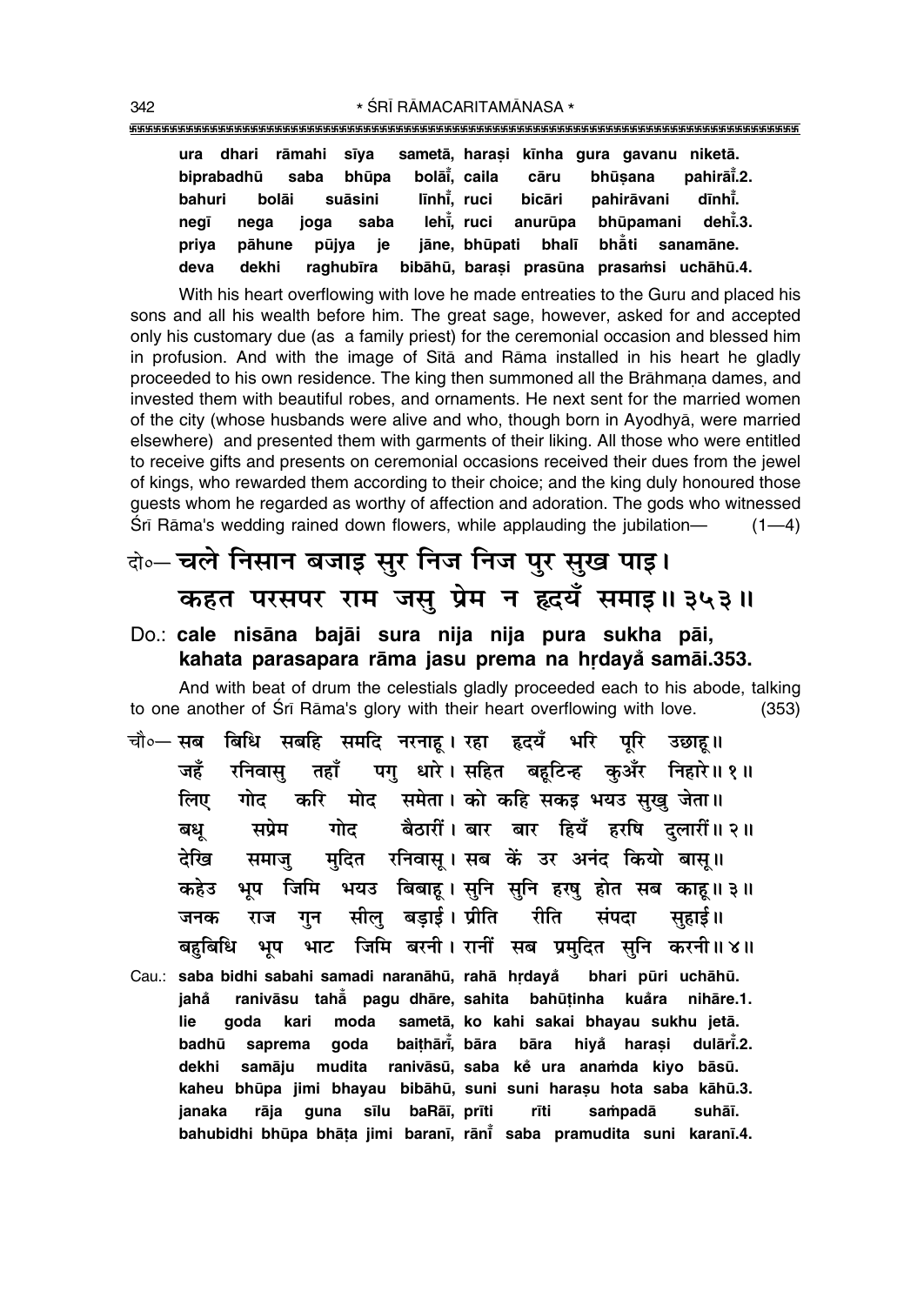Having shown everyone all possible honour the king, whose heart was overbrimming with joy, visited the private apartments and beheld the princes with their brides. He gladly took the boys in his arms and experienced a thrill of joy which nobody could tell. Similarly he affectionately seated the brides in his lap and fondled them again and again with a heart full of rapture. The ladies of the gynaeceum were delighted to behold this spectacle; the heart of everyone became an abode of joy. The king related how the wedding had taken place and everyone was delighted to hear the account. The goodness, amiability, nobility, loving nature and the splendid wealth of King Janaka were extolled by King Daśaratha in a variety of ways even as a rhapsodist would do; and the queens were enraptured to hear the record of his doings.  $(1-4)$ 

### केन्सतन्ह समेत नहाइ नूप बोलि बिप्र गुर ग्याति। भोजन कीन्ह अनेक बिधि घरी पंच गइ राति॥ ३५४॥

#### Do.: sutanha sameta nahāi nrpa boli bipra qura qyāti, bhojana kīnha aneka bidhi gharī pamca gai rāti.354.

After bathing with his sons the king called the Brāhmanas, the preceptor and his own kinsmen and, having entertained them at meal, feasted himself on a variety of dishes till a couple of hours of the night passed.  $(354)$ 

भामिनि । भै सुखमूल मनोहर जामिनि ॥ चौ∘— मंगलगान करहिं बर काहूँ पाए। स्त्रग सुगंध भूषित छबि छाए॥१॥ अँचड पान सब रजायस् पाई। निज निज भवन चले सिर नाई।। रामहि देखि बड़ाई । समउ बिनोट समाज् मनोहरताई॥ २॥ प्रेम प्रमोट सारद सेस् । बेद बिरंचि गनेसु ॥ कहि न सकहिं सत महेस सो मैं कहाँ कवन बिधि बरनी। भूमिनाग सिर धरड़ कि धरनी॥३॥ भाँति सबहि सनमानी। कहि मृद् बचन बोलाईं रानी॥ नप सब आईं। राखेह नयन पलक की नाईं॥४॥ बध लरिकनीं पर घर Cau.: mamgalagāna karahi bara bhāmini, bhai sukhamūla manohara jāmini. åcai pāna saba kāhū pāe, sraga sugamdha bhūsita chabi chāe.1. rāmahi dekhi rajāvasu pāī, nija nija bhavana cale sira nāī. pramodu binodu baRāī, samau samāju manoharatāī.2. premu biramci kahi na sakahi sata sārada sesū, beda mahesa ganesū. so mai kahaŭ kavana bidhi baranī, bhūmināgu sira dharai ki dharanī.3. nrpa saba bhati sabahi sanamānī, kahi mrdu bacana bolāĭ rānī. badhū larikant<sup>\*</sup> para ghara āi, rākhehu nayana palaka kī nāi.4.

Lovely women sang joyous songs, and the night became a source of delight and soul-enchanting. After rinsing their mouth the king and his party were all given betel-leaves; and adorned with garlands and sandal-paste etc., they looked most charming. Looking once more at Srī Rāma and having received His permission they proceeded each to his own house, bowing their heads to Him. The love and rapture, meriment and magnanimity, prosperity, splendour and loveliness that manifested there were more than could be told by a hundred Śāradās and Śesas, Vedas and Brahmās, Śivas and Ganeśas. How, then, can I describe them at length any more than an earthly serpent could support the globe on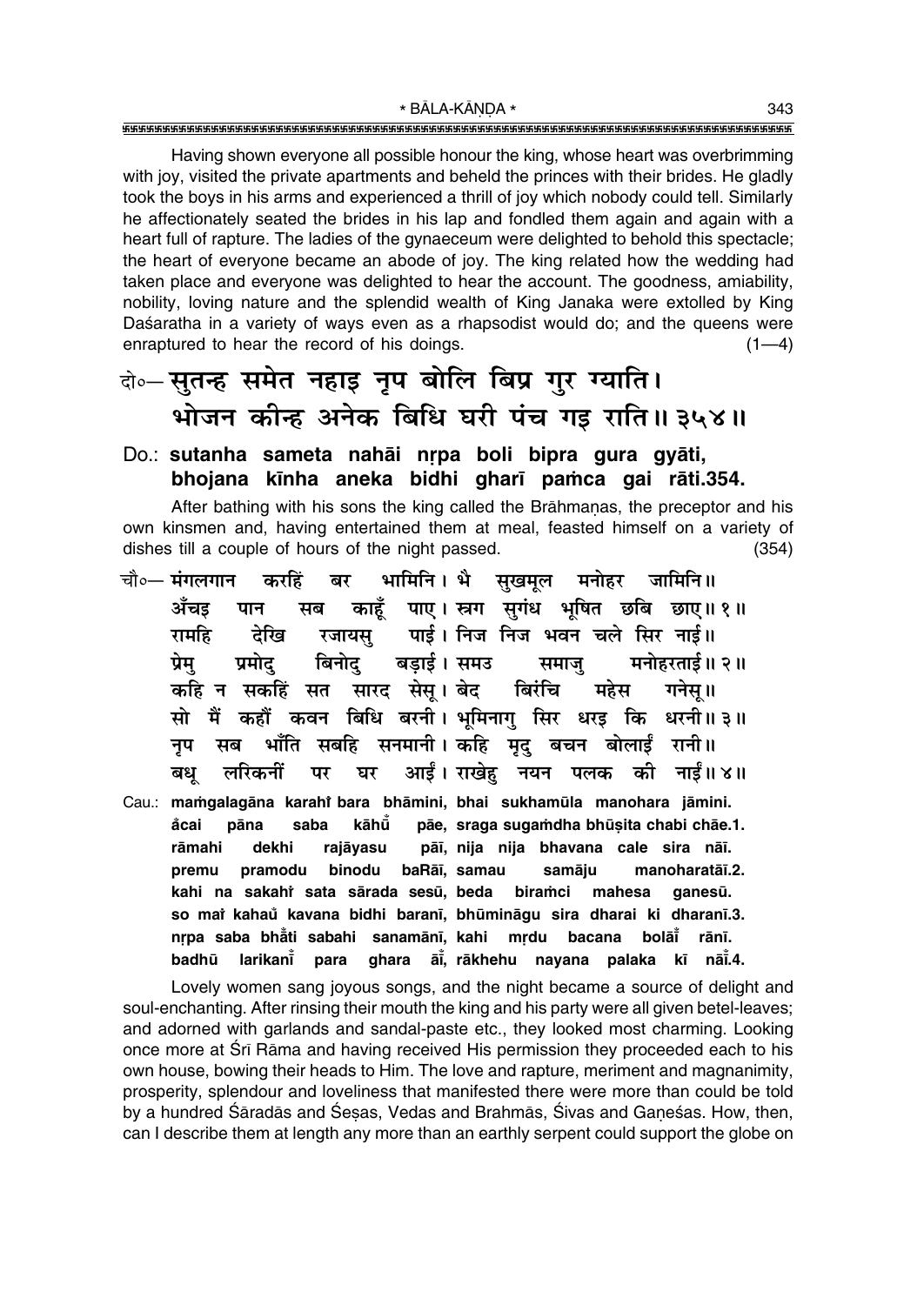its head? The king then summoned the queens and, showing every honour to them all, admonished them in gentle tones. "The brides are yet damsels and have come to a strange house; therefore, take care of them as evelids protect the eves.  $(1-4)$ 

# के-लरिका श्रमित उनीद बस सयन करावहु जाइ। अस कहि गे बिश्रामगृहँ राम चरन चितु लाइ॥ ३५५॥

Do.: larikā śramita unīda basa sayana karāvahu jāi, asa kahi qe biśrāmagrhå rāma carana citu lāi.355.

"The boys are tired and feeling drowsy; go and put them to bed." So saying he retired to his own bedroom with his mind fixed on Srī Rāma's feet.  $(355)$ 

- बचन सुनि सहज सुहाए । जरित कनक मनि पलँग डसाए ॥ चौ०— भूप सरभि पय फेन समाना। कोमल कलित सपेतीं नाना॥१॥ सभग बर बरनि न जाहीं।स्त्रग सुगंध मनिमंदिर माहीं॥ उपबरहन चँदोवा । कहत न बनइ जान जेहिं जोवा ॥ २ ॥ रतनदीप सठि चारु रामु उठाए।ऐ्रेम समेत पलँग मेज रुचिर रचि पौढाए॥ भाइन्ह दीन्ही। निज निज सेज सयन तिन्ह कीन्ही ॥ ३ ॥ पनि पनि अग्या मंजुल गाता। कहहिं सप्रेम बचन सब माता॥ देखि स्याम मद भारी। केहि बिधि तात ताड़का मारी॥४॥ मारग भयावनि जात
- Cau.: bhūpa bacana suni sahaja suhāe, jarita kanaka mani palăga dasāe. subhaga surabhi paya phena samānā, komala kalita supeti nānā.1. upabarahana bara barani na jāhi, sraga sugamdha manimamdira māhi. cāru cådovā, kahata na banai jāna jehř jovā.2. ratanadīpa suthi uțhãe, prema sameta palăga pauRhãe. rucira rāmu seja raci agyā puni puni bhāinha dīnhī, nija nija seja sayana tinha kīnhī.3. dekhi syāma mrdu mamjula gātā, kahahi saprema bacana saba mātā. jāta bhayāvani bhārī, kehi bidhi tāta tāRakā mārī.4. māraga

Hearing the sweet and loving words of the king, the queens made ready bejewelled beds of gold and furnished them with many a rich covering, soft and white as the froth of cow's milk, and pillows more charming than words can tell. The bed-chamber, made of precious stones, was decked with garlands and supplied with perfumes, lamps consisting of bright gems and a canopy lovely beyond words. He alone who saw it could know what it was like. Having thus prepared a number of fine beds the queens took up Śrī Rāma and lovingly laid Him down upon one of them. On being repeatedly asked by Srī Rāma, His brothers too retired each to his own bed. As the mothers gazed on the swarthy limbs of Srī Rāma, so soft and attractive, they all exclaimed in loving accents, "How did you manage, dear child; to kill the most dreadful demoness Tādakā while on your way to the forest?  $(1-4)$ 

- बेन्ट घोर निसाचर बिकट भट समर गनहिं नहिं काहु। मारे सहित सहाय किमि खल मारीच सुबाहु॥३५६॥
- Do.: ghora nisācara bikata bhata samara ganahi nahi kāhu, māre sahita sahāya kimi khala mārīca subāhu.356.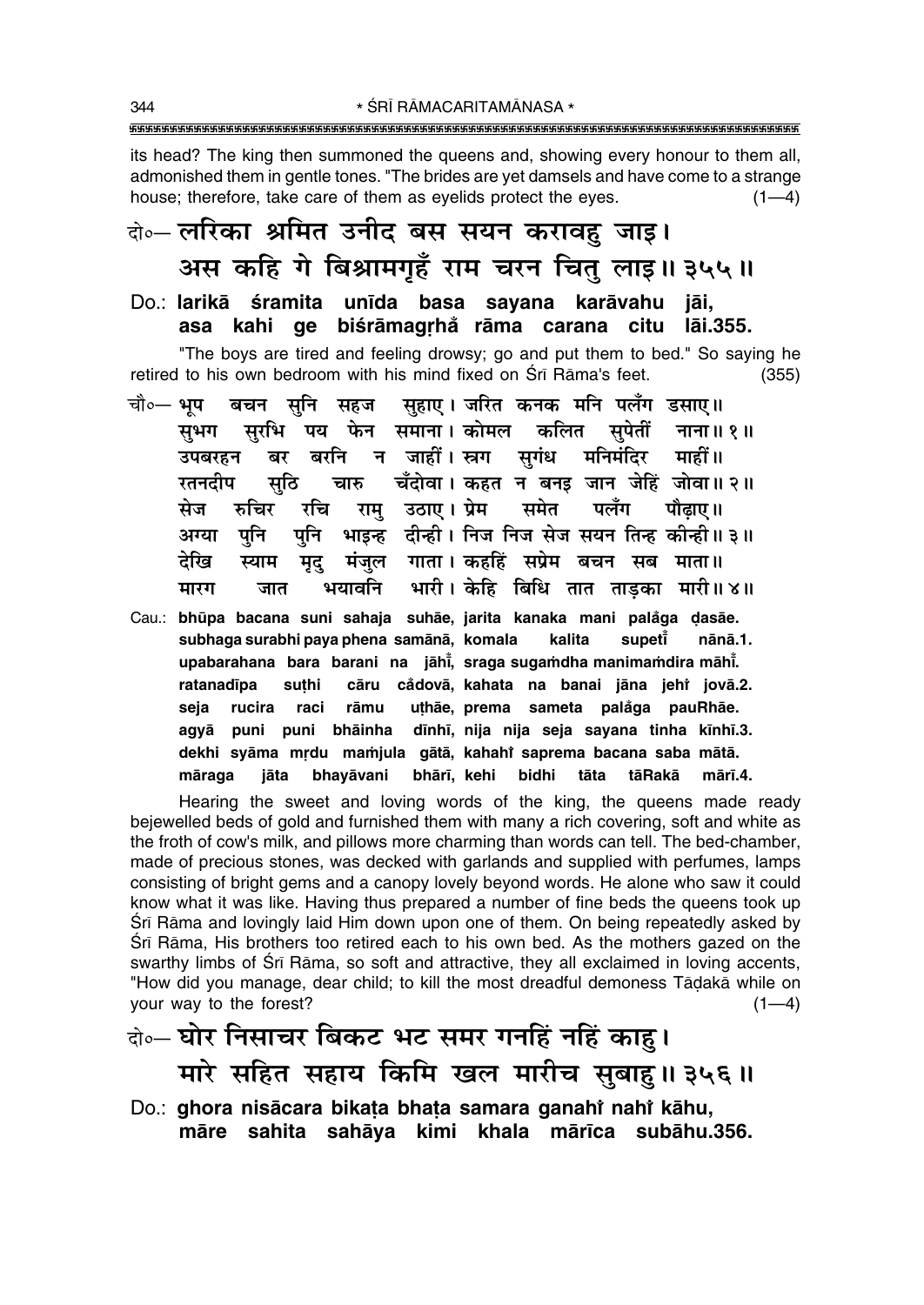\* BĀLA-KĀNDA \* 

"How were you able to slay those monstrous giants, the wicked Mārīca and Subāhu and their followers, who were formidable warriors and counted none before them in battle?"  $(356)$ 

- प्रसाद बलि तात तुम्हारी। ईस अनेक चौ∘— मनि करवरें टारी॥ करि दुहँ भाईं। गुरु प्रसाद सब बिद्या पाईं॥१॥ मख रखवारी पग धूरी। कीरति रही भुवन भरि पूरी॥ मनितिय तरी लगत पीठि पबि कट कठोरा। नप समाज महँ सिव धन तोरा॥२॥ कमत जस् जानकि पाई। आए भवन ब्याहि सब भाई॥ बिस्व बिजय तम्हारे। केवल कौसिक करम कपाँ अमानष सधारे॥ ३॥ सकल जग जनम हमारा। देखि तात बिधुबदन तम्हारा ॥ आज सफल दिन गए तुम्हहि बिन् देखें।ते बिरंचि जनि पारहिं लेखें॥४॥ जे
- Cau.: muni prasāda bali tāta tumhārī, īsa karavarě tārī. aneka makha rakhavārī kari duhů bhāi, guru pāt.1. prasāda saba bidvā munitiya tarī lagata paga dhūrī, kīrati rahī bhuvana bhari pūrī. kamatha pīthi pabi kūta kathorā, nrpa samāja mahů siva dhanu torā.2. bijava iasu jānaki pāī, āe bhavana byāhi saba bhāī. bisva sakala amānusa karama tumhāre, kevala kausika krpå sudhāre.3. āju suphala jaga janamu hamārā, dekhi tāta bidhubadana tumhārā. je dina gae tumhahi binu dekhe, te biramci jani pārahi lekhě.4.

"I offer myself, dear child, as a sacrifice for your sake; it was through the goodwill of the sage Viśvāmitra alone that God kept away a number of calamities from you. Even while you and your brother (Laksmana) guarded the sacrifice, you were initiated into all the secret lore. At the mere touch of the dust from your feet the hermit's wife (Ahalya) attained salvation and your glory filled the whole universe. In the assembly of princes you broke Śiva's bow, hard though it was as a tortoise-shell or adamant or rock. You gained the glory of having triumphed over the world and won the hand of Janaka's daughter, and then returned home after marrying all your brothers. All your actions have been superhuman and were accomplished only by the grace of the sage Kausika. Our birth into the world has borne fruit today as we now behold, dear child, your moon-like face. Our prayer is that the number of days that have been spent without seeing you, may not be reckoned by the Creator at all."  $(1-4)$ 

# वे०- राम प्रतोषीं मातु सब कहि बिनीत बर बैन। सुमिरि संभु गुर बिप्र पद किए नीदबस नैन॥३५७॥

Do.: rāma pratosi mātu saba kahi binīta bara baina, sumiri sambhu gura bipra pada kie nīdabasa naina.357.

Sri Rama gratified all His mothers by addressing sweet and polite words to them; and fixing His thought on the feet of Lord Sambhu, His preceptors (Vasistha and Viśvāmitra) and the Brāhmanas in general, He closed His eyes in order to sleep.  $(357)$ 

|  |  | चौ०— नीदउँ बदन सोह सुठि लोना। मनहुँ साँझ सरसीरुह सोना॥ |  |  |
|--|--|--------------------------------------------------------|--|--|
|  |  | घर घर करहिं जागरन नारीं। देहिं परसपर मंगल गारीं॥ १॥    |  |  |

345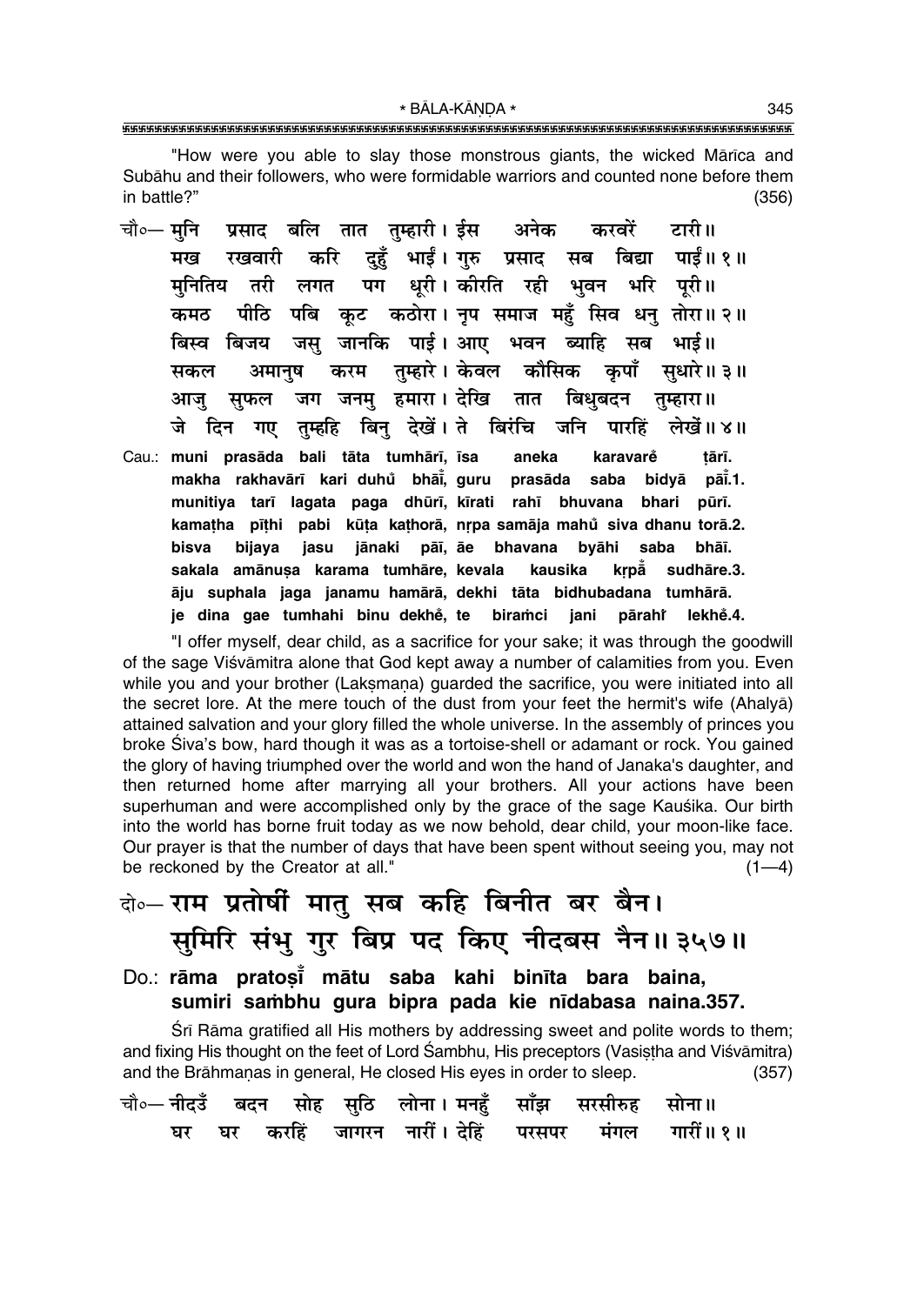परी राजति रजनी। रानीं कहहिं बिलोकह सजनी।। बिराजति सोईं। फनिकन्ह जन् सिरमनि उर गोईं॥ २॥ संदर लै बधन्ह सास प्रभु जागे। अरुनचूड़ प्रात पनीत बर बोलन लागे।। काल बंदि गाए । परजन मागधन्ति गनगन द्वार जोहारन आए॥ ३॥ गर पित माता। पाइ असीस मदित बंदि बिप्र सर सब भ्राता ॥ निहारे । भूपति जननिन्ह संग सादर बदन द्वार पग् धारे॥ ४॥ suthi lonā, manahů såiha sarasīruha sonā. Cau.: nīdau badana soha ahara ahara karahi iāgarana nārī dehi parasapara mamqala aārī.1. bilokahu purī birāiati rājati rajanī, rānī kahaht saianī. sumdara badhunha sāsu lai soi, phanikanha janu siramani ura goi.2. punīta kāla prabhu jāge, arunacūRa lāge. prāta bara bolana bamdi māgadhanhi gunagana gāe, purajana dvāra johārana āe.3. bamdi bipra sura qura pitu mātā, pāi asīsa mudita saba bhrātā. jananinha sādara badana nihāre, bhūpati samga dvāra pagu dhāre.4.

Even during sleep His most charming countenance gleamed as a red lotus, half closed at eventide. In every house women kept vigil and railed at one another in auspicious strains. The queens said to one another, "See, friends, how resplendent the city is, and how splendid the night!" The mothers-in-law then slept with the lovely brides enfolded in their arms even as serpents would clasp to their bosom the gems from their hood. At the holy hour before dawn the Lord awoke, and the cocks commenced their beautiful crowing. The rhapsodists and genealogists sang His praises, while the citizens flocked to the gate to make their obeisance. The four brothers saluted the Brāhmanas and gods as well as their preceptor and parents and were glad to receive their benedictions. The mothers reverently gazed on their countenance as the princes repaired to the gate with the king.  $(1-4)$ 

# के- कोन्हि सौच सब सहज सुचि सरित पुनीत नहाइ। प्रातक्रिया करि तात पहिं आए चारिउ भाइ॥३५८॥

#### Do.: kinhi sauca saba sahaja suci sarita punita nahāi, prātakriyā kari āe cāriu bhai.358. tāta pahi

Though pure in themselves, the four brothers performed all the purificatory acts (such as evacuating the bowels, cleansing the privates and the hands with water and clay, rinsing the mouth, brushing the teeth and cleansing the tongue etc.,) and bathed in the holy river (Sarayū) and, having gone through their morning routine of prayer etc., returned to their sire.  $(358)$ 

[PAUSE 3 FOR A NINE-DAY RECITATION]

चौ०— भूप बिलोकि लिए उर लाई । बैठे हरषि रजायस पार्ड ॥ सभा जुड़ानी। लोचन लाभ अवधि अनुमानी॥१॥ देखि राम् सब मुनि कौसिकु आए। सुभग आसनन्हि पनि मुनि बसिष्ट बैठाए॥ पूजि पद लागे।निरखि राम् दोउ गुर अनुरागे॥२॥ समेत सतन्ह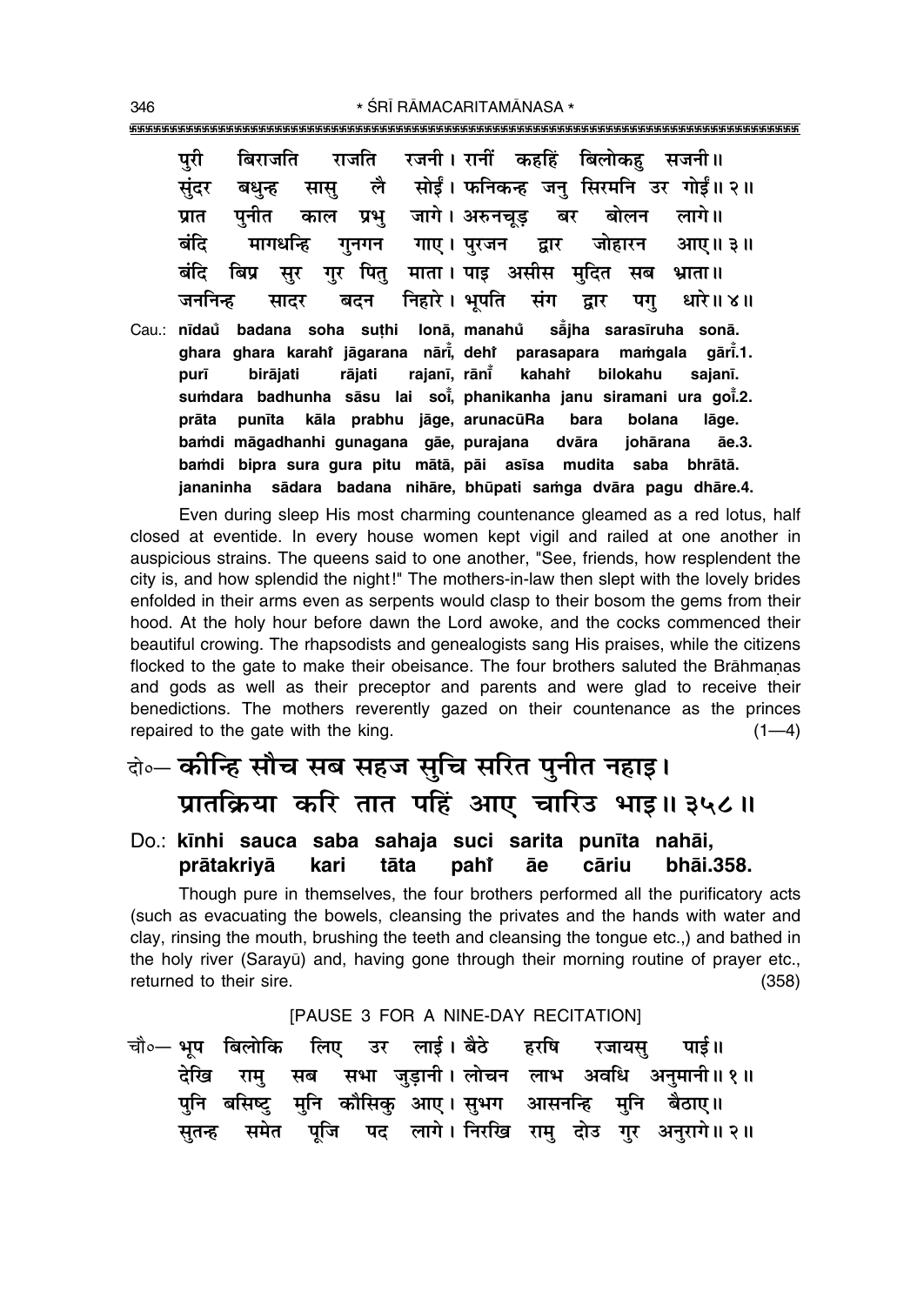| कहहिं बसिष्ट् धरम इतिहासा।सुनहिं महीसु सहित रनिवासा॥                              |  |
|-----------------------------------------------------------------------------------|--|
| मुनि मन अगम गाधिसुत करनी। मुदित बसिष्ट बिपुल बिधि बरनी॥३॥                         |  |
| बोले बामदेउ सब साँची। कीरति कलित लोक तिहँ माची॥                                   |  |
| सुनि आनंदु भयउ सब काहू। राम लखन उर अधिक उछाहू॥ ४॥                                 |  |
| المتحدث والمتحاول والمعالجة والمستحدث والمستحل المستحل والمستحل والمستحل والمستحل |  |

Cau.: bhūpa hiloki lie ura lāī, baithe harasi rajāyasu pāī. dekhi rāmu saba sabhā juRānī, locana lābha avadhi anumānī.1. puni basistu muni kausiku āe, subhaga āsananhi muni baithāe. sutanha sameta pūji pada lāge, nirakhi rāmu dou gura anurāge.2. basistu dharama itihāsā, sunahi kahahi mahīsu sahita ranivāsā. muni mana agama gādhisuta karanī, mudita basista bipula bidhi baranī.3. såcī, kīrati bāmadeu saba kalita loka tihů bole mācī. suni ānamdu bhayau saba kāhū, rāma lakhana ura adhika uchāhū.4.

The king, on seeing them, clasped them to his bosom; and the four brothers gladly sat down on receiving his permission. The whole court was gratified to see Rāma and accounted their eyes supremely blest. Then came the sages Vasistha and Viśvāmitra and were seated on splendid seats. The father and sons adored the sages and clasped their feet and the two preceptors were enraptured to behold Sri Rama. The sage Vasistha narrated sacred legends, while the king and the ladies of the gynaeceum listened. In the course of his narration the sage gladly recounted in diverse ways the doings of Visvamitra, that surpassed the imagination even of hermits. Vamadeva (another family preceptor of King Daśaratha) observed that whatever Vasistha said was true and that Viśvāmitra's fair renown had pervaded all the three spheres. Everyone rejoiced to hear that, while Srī Rāma and Laksmana were all the more delighted at heart.  $(1-4)$ 

# वे॰– मंगल मोद उछाह नित जाहिं दिवस एहि भाँति। उमगी अवध अनंद भरि अधिक अधिक अधिकाति॥ ३५९॥

Do.: mamgala moda uchāha nita jāhi divasa ehi bhāti, umagī avadha anamda bhari adhika adhika adhikāti.359.

There was constant felicity, joy and rejoicing and days rolled on in this way. The city of Ayodhya was inundated with a tidal wave of delight, swelling higher and still higher.  $(359)$ 

चौ∘— सदिन सोधि कल कंकन छोरे।मंगल मोद बिनोद न थोरे ॥ नित नव सुखु सुर देखि सिहाहीं। अवध जन्म जाचहिं बिधि पाहीं॥१॥ बिस्वामित्र नित चहहीं। राम सप्रेम बिनय बस रहहीं॥ चलन भूपति भाऊ। देखि दिन दिन सयगन सराह महामनिराऊ॥ २॥ मागत अनुरागे। सुतन्ह समेत भे आगे।। बिदा ठाढ राउ तम्हारी। मैं सेवक सत नारी॥३॥ नाथ संपदा समेत सकल सदा लरिकन्ह पर छोह।दरसनु देत रहब मनि मोह॥ करब कहि राउ सहित सुत रानी। परेउ चरन मुख आव न बानी॥४॥ अस बह भाँती। चले न प्रीति रीति कहि जाती॥ दीन्हि असीस बिप्र भाई । आयस् फिरे पहुँचाई॥५॥ संग सब पाड राम् सप्रेम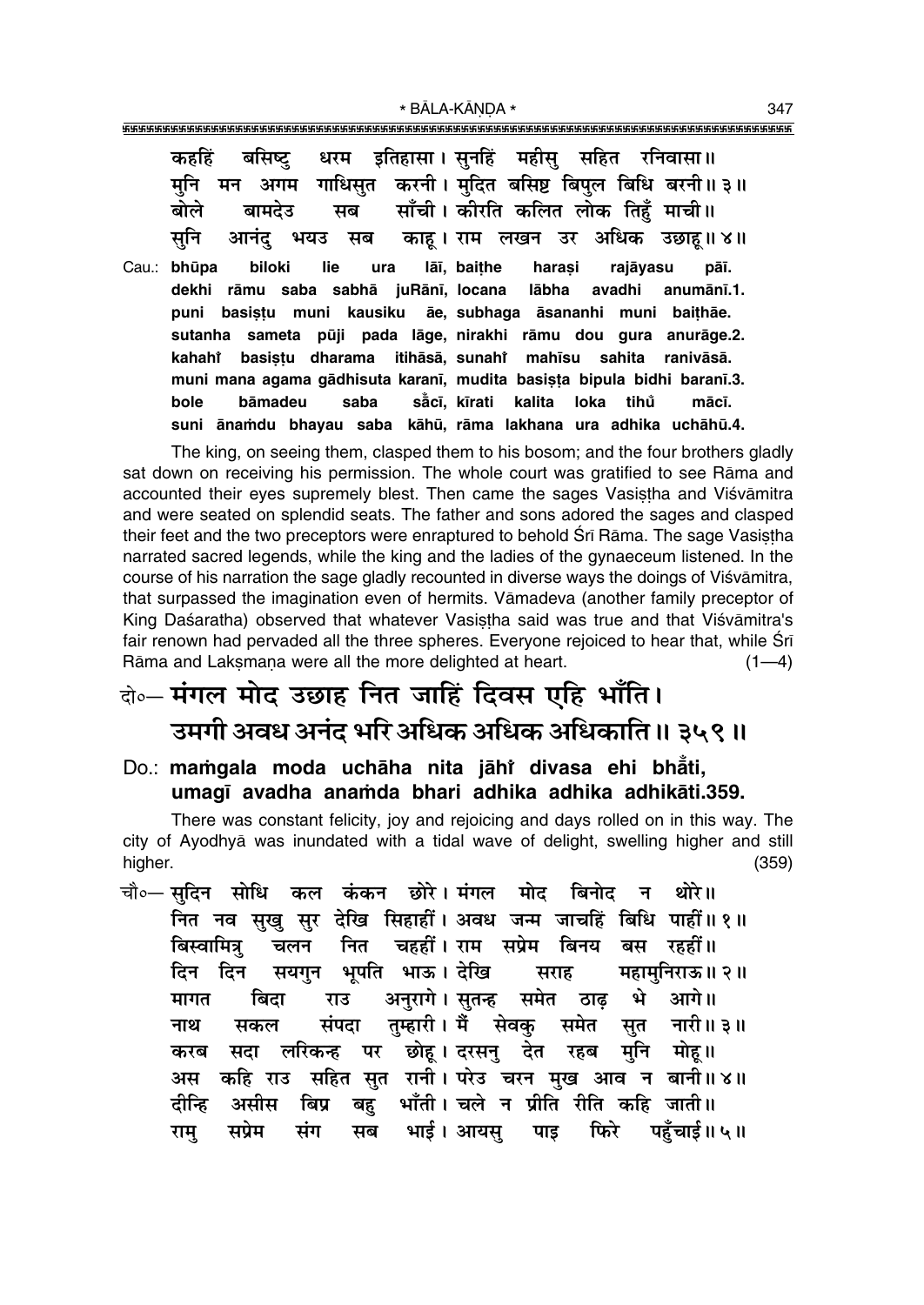""""""""""""""""""""""""""""""""""""""""""""""""""""""""""""""""""""""""""""""""""" 348 \* SRĪ RĀMACARITAMĀNASA \*

Cau.: **sudina sodhi kala ka≈kana chore, ma≈gala moda binoda na thore. nita nava sukhu sura dekhi sihåh∂° , avadha janma jåcahiÚ bidhi påh∂° .1. bisvāmitru calana nita , råma saprema binaya basa rahah∂° . dina dina sayaguna bhµupati bhåµu, dekhi saråha mahåmuniråµu.2. mågata bidå råu anuråge, sutanha sameta ¢håRha bhe åge.** nātha sakala saṁpadā tumhārī, mai sevaku sameta suta nārī<mark>.3.</mark> karaba sadā larikanha para chohū, darasanu deta rahaba muni mohū. **asa kahi råu sahita suta rån∂, pareu carana mukha åva na bån∂.4. d∂nhi as∂sa bipra bahu bhå° t∂, cale na pr∂ti r∂ti kahi jåt∂. råmu saprema sa≈ga saba bhå∂, åyasu påi phire pahu° cå∂.5.**

After fixing on auspicious day the sacred strings (tied round the wrist of the brides and bridegrooms before the wedding for warding off evil-spirits) were united with no little felicity, joy and merriment. The gods were filled with envy to see new rejoicings everyday and begged of the Creator that they might be born in Ayodhyā. Viśvāmitra intended leaving everyday, but was detained by Śrī Rāma's affectionate entreaties. Seeing the king's devotion to him grow a hundredfold day after day the great sage Viśvāmitra was full of praise for him. At last when he asked permission to go, the king was greatly moved and with his sons stood before him saying, "My lord, all that I have is yours; while I and my sons and wives are your servants. Be ever gracious to these boys and condescend from time to time to bless me with your sight." So saying, the king with his sons and queens fell at his feet, and speech failed his tongue. The Brāhmana (Viśvāmitra) invoked upon him every kind of blessing and departed amidst a scene of love that defied all description. Śrī Rāma and all His brothers lovingly escorted him and returned only when they were allowed to go back.  $(1-5)$ 

# दो**०– राम रूप भूपति भगति ब्याह उछाह अनंद।** जात सराहत मनहिं मन मुदित गाधिकुलचं<u>दु</u>॥३६०॥

Do.: rāma rūpu bhūpati bhagati byāhu uchāhu anamdu, **jåta saråhata manahiÚ mana mudita gådhikulaca≈du.360.**

The delighter of Gādhi's race gladly went on his way praising to himself Śrī Rāma's beauty, King Dasaratha's piety, the wedding of Srī Rāma and Sītā and the festivities and rejoicings connected therewith. (360)

- चौ०— <mark>बामदेव रघुकुल गुर ग्यानी। बहुरि गाधिसुत कथा बखानी॥</mark> सुनि मुनि सुजसु मनहिं मन राऊ। बरनत आपन पुन्य प्रभाऊ॥१॥ बहरे लोग रजायस् भयऊ।सुतन्ह समेत नृपति गृहँ गयऊ॥ जहँ तहँ राम ब्याह सबु गावा। सुजसु पुनीत लोक तिहँ छावा॥ २॥ आए ब्याहि राम् घर जब तें। बसइ अनंद अवध सब तब तें॥ **प्रभु बिबाहँ जस भयउ उछाह।**सकहिं न बरनि गिरा अहिनाह॥३॥ **ऋबिकुल जीवन् पावन जानी।** राम सीय जस् मंगल खानी॥ तेहि ते मैं कछ कहा बखानी।करन पुनीत हेतु निज बानी॥४॥
- Cau.: **båmadeva raghukula gura gyån∂, bahuri gådhisuta kathå bakhån∂.** suni muni sujasu manahî mana rāū, baranata āpana punya prabhāū.1.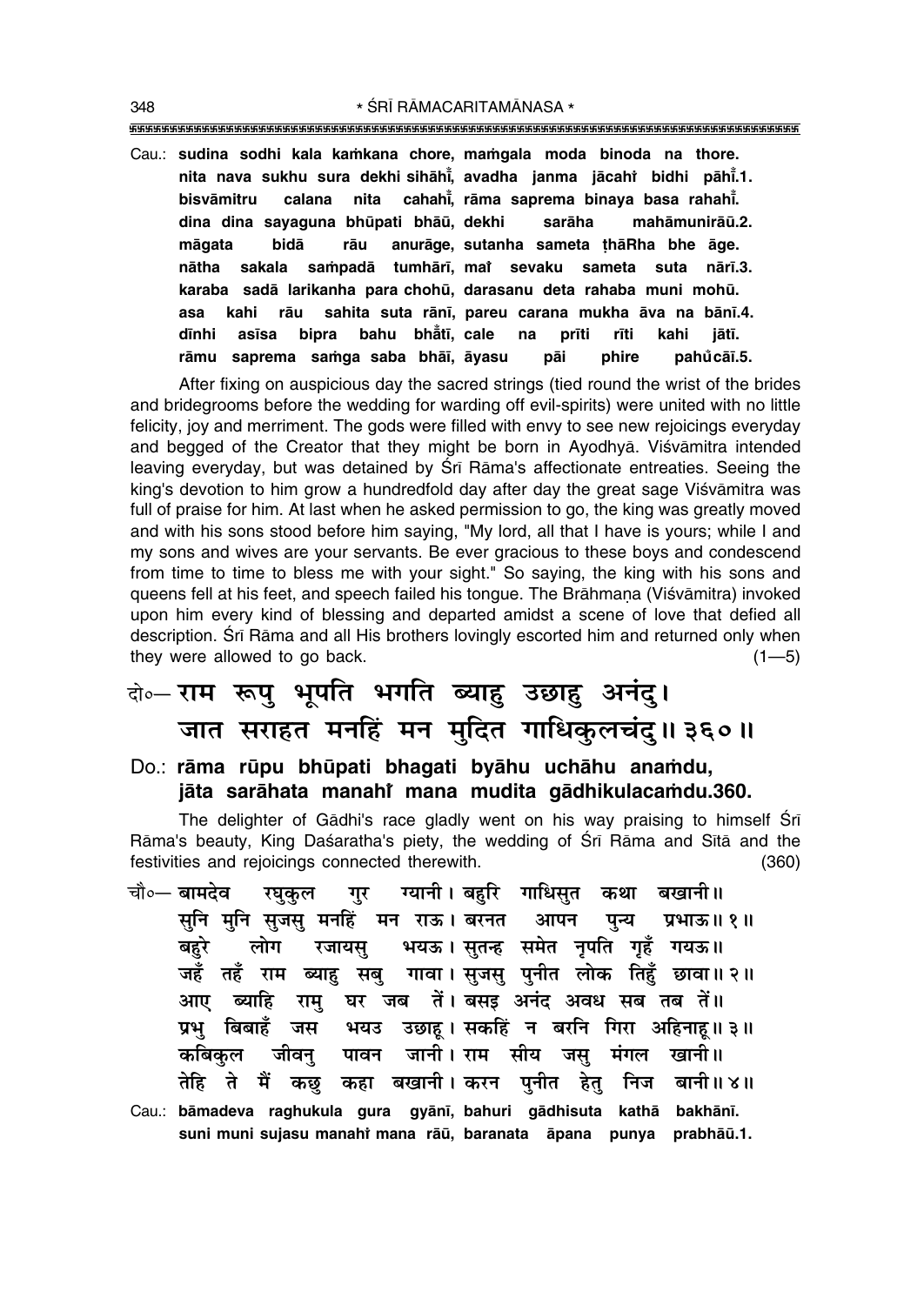**bahure** loga rajāyasu bhayaū, sutanha sameta nrpati grhå gayaū. **jaha° taha° råma byåhu sabu gåvå, sujasu pun∂ta loka tihu chåvå.2. ° åe byåhi råmu ghara jaba te°, basai ana≈da avadha saba taba te°. prabhu bibåha° jasa bhayau uchåhµu, sakahiÚ na barani girå ahinåhµu.3.** kabikula jīvanu pāvana jānī, rāma sīya jasu mamgala khānī. tehi te ma<mark>i kachu kahā bakhānī, karana punīta hetu nija bānī.4.</mark>

Vāmadeva and the wise preceptor of Raghu's race, Vasistha, once more narrated the story of Viśvāmitra (Gādhi's son). On hearing the sage's bright glory the king praised to himself the value of his stock of merits (which attracted the sage to his house and won for him his favour). At the royal command the people dispersed, while the king with his sons returned to his palace. Everywhere the people sang the story of Śrī Rāma's wedding, and His holy and fair fame was diffused through all the three spheres. From the day Srī Rāma came home duly married, every kind of joy took its abode in Ayodhyā. The festivities that followed the Lord's wedding were more than the goddess of speech or the Lord of serpents, Śeṣa, could tell. I know that the glory of Śrī Rāma and Sītā is the very life and sanctifier of the race of poets and a mine of blessings; that is why I have said something about it just to hallow my speech.  $(1-4)$ 

ङं∘– निज गिरा पावनि करन कारन राम जसु तुलसीं कह्यो। *र*घबीर चरित अपार बारिधि पारु कबि कौनें लह्यो।। <u>उपबीत ब्याह उछाह मंगल सुनि जे सादर गावहीं।</u> **बैदेहि राम प्रसाद ते जन सर्बदा सुखु पावहीं।।** 

### Cha≈.:**nija girå påvani karana kårana råma jasu tulas∂° kahyo, raghub∂ra carita apåra båridhi påru kabi kaune lahyo. ° upab∂ta byåha uchåha ma≈gala suni je sådara gåvah∂° , baidehi råma prasåda te jana sarbadå sukhu påvah∂° .**

For the purpose of hallowing his speech has Tulasīdāsa sung Śrī Rāma's glory; otherwise the story of Srī Rāma is a limitless ocean, which no poet has ever been able to cross. Those men who reverently hear or sing the tale of the auspicious festivities attendant on Śrī Rāma's investiture with the sacred thread and marriage shall ever be happy by the grace of Videha's Daughter and Śrī Rāma.

# सो०-सिय रघुबीर बिबाहु जे सप्रेम गावहिं सुनहिं। <u>तिन्ह</u> कहुँ सदा उछाहु मंगलायतन राम जसु॥३६१॥

 $\rm So.$ : siya raghubīra bibāhu je saprema gāvahi sunahi, **tinha kahu sadå uchåhu ma≈galåyatana råma jasu.361. °**

Those who lovingly sing or hear the story of Sītā and Rāma's marriage shall ever rejoice; for Srī Rāma's glory is an abode of felicity. (361)

[PAUSE 12 FOR A THIRTY-DAY RECITATION]

इति श्रीमद्रामचरितमानसे सकलकलिकलुषविध्वंसने प्रथमः सोपानः समाप्तः ।

iti śrīmadrāmacaritamānase sakalakalikaluṣavidhvaṁsane prathamaḥ sopānaḥ samāptaḥ.

*Thus ends the first descent into the Mānasa lake of Śrī Rāma's exploits, that eradicates all the impurities of the Kali age.*

 $\sim\!\!\times\!\!\mathbb{N}$ M $\sim\!\!\times$